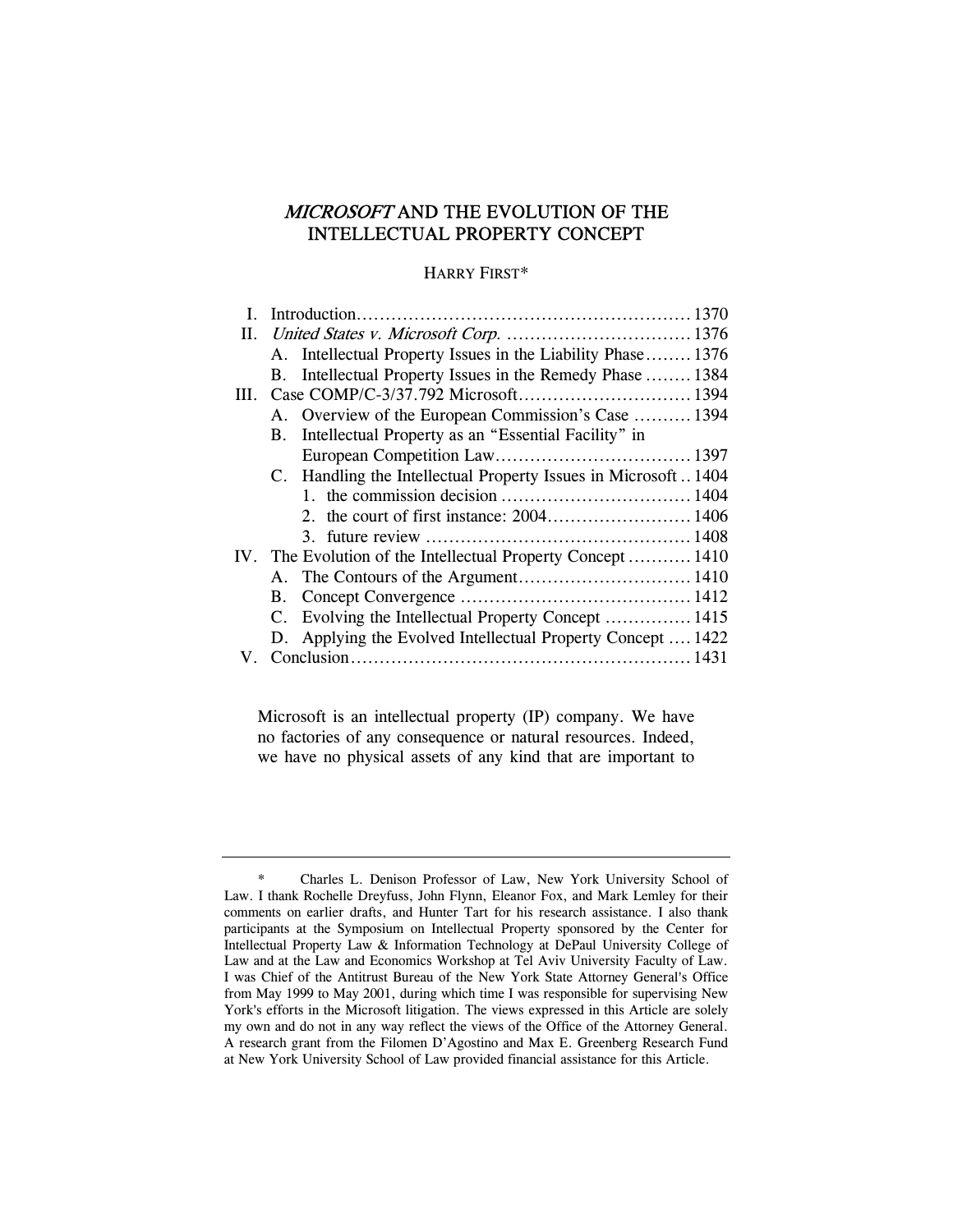the success of the company. Our products instead consist almost entirely of information we create  $\dots$ <sup>1</sup> —Bill Gates

#### I. INTRODUCTION

Since the earliest days of the Sherman Act, courts have been faced with claims by holders of intellectual property rights that they should be permitted to engage in what would otherwise be considered anticompetitive conduct: Publishers of books and manufacturers of phonograph records thought their copyrights gave them the right to control the resale prices of their products.<sup>2</sup> A manufacturer of mimeograph machines thought its patents gave it the right to require buyers of its machines to purchase its  $ink<sup>3</sup>$ . A manufacturer of light bulbs thought its patents gave it the right to set the prices at which its competitor could sell light bulbs manufactured under its patent license.<sup>4</sup> The holder of a patent on a mechanism in a motion-picture projector thought its patent gave it the right to control which motion pictures were used with the patented projectors.<sup>5</sup>

Courts generally dealt with these claims by examining the rights given by the relevant intellectual property statutes—the Copyright Act<sup>6</sup> and the Patent Act<sup>7</sup>—and attempting to reconcile those rights with the Sherman Act's<sup>8</sup> more general prohibitions.<sup>9</sup> Sometimes this led to cabining the intellectual property rights claim;<sup>10</sup> other times this led to allowing the rights holder to exercise its intellectual property right even

- 7. 35 U.S.C. §§ 1-376 (2000).
- 8. See 15 U.S.C. §§ 1-2 (2000).

9. See, e.g., A.B. Dick, 224 U.S. at 26-28 (considering proper statutory construction).

<sup>1.</sup> Direct Testimony of Bill Gates ¶ 124, New York v. Microsoft Corp., 224 F. Supp. 2d 76 (D.D.C. 2002) (No. 98-1233 (CKK)), http://download.microsoft.com/download/5/3/2/53239546-efee-460c-a583-11c20cdea9a b/billgates.pdf.

<sup>2.</sup> See Boston Store of Chi. v. Am. Graphophone Co., 246 U.S. 8 (1918) (considering whether a patent owner has the right to set the resale prices of phonographic records); Bobbs-Merrill Co. v. Straus, 210 U.S. 339 (1908) (considering whether a copyright owner has the right to set the resale prices of books).

<sup>3.</sup> See Henry v. A.B. Dick Co., 224 U.S. 1 (1912).

<sup>4.</sup> See United States v. Gen. Elec. Co., 272 U.S. 476 (1926).

<sup>5.</sup> See Motion Picture Patents Co. v. Universal Film Mfg. Co., 243 U.S. 502 (1917).

<sup>6. 17</sup> U.S.C. §§ 101-1332 (2000).

<sup>10.</sup> See, e.g., Straus v. Victor Talking Mach. Co., 243 U.S. 490, 501 (1917) (finding resale price maintenance to be "obnoxious to the public interest").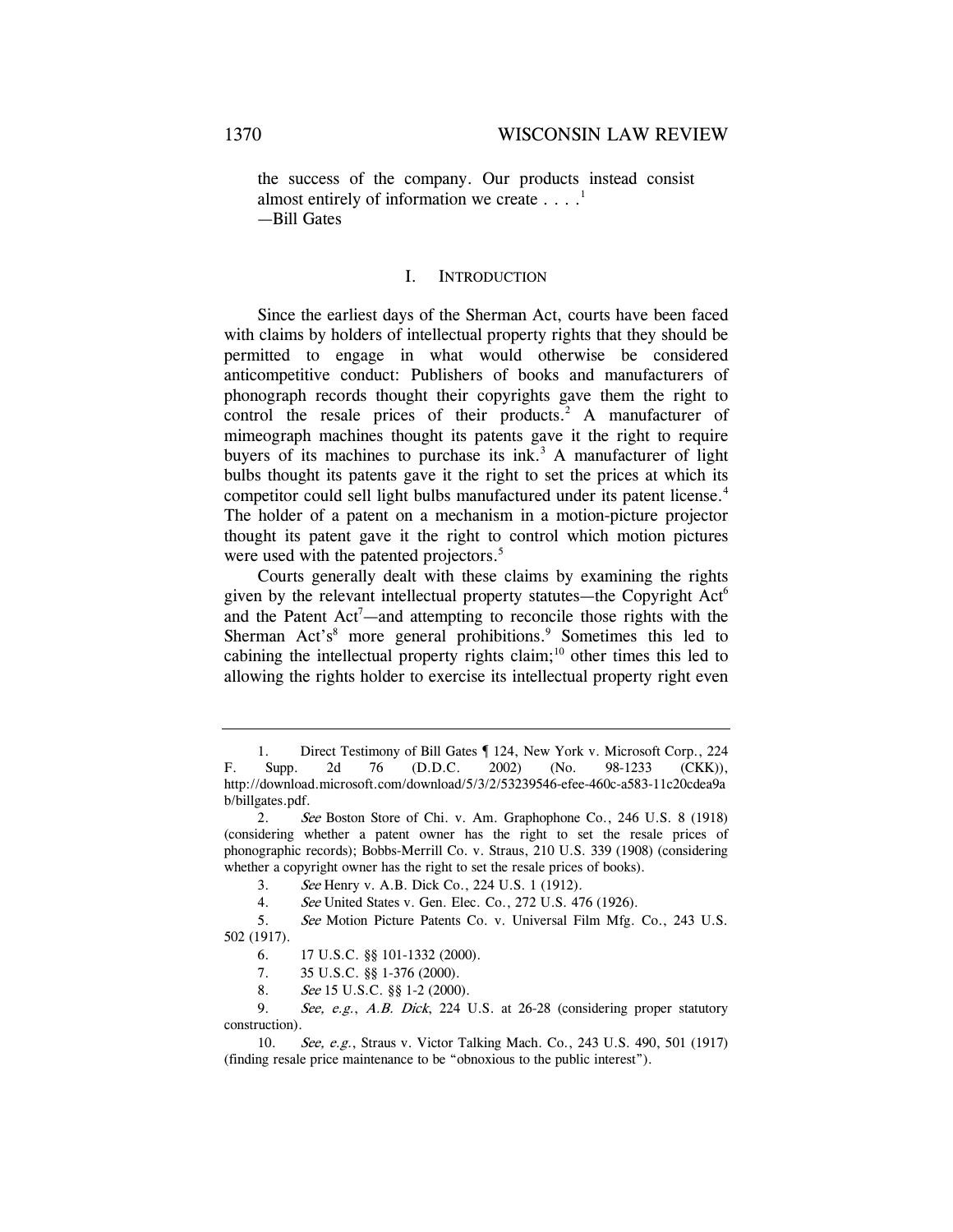though that exercise restricted competition.<sup>11</sup> Over time, the courts gradually moved toward giving more weight to the Sherman Act's general policy of competition as against the specific rights of the intellectual property statutes. For example, the courts looked with greater concern at the practices of patent holders who combined their patents into broad pools,<sup>12</sup> at the efforts of patent holders to "extend" their rights through postexpiration royalties, $13$  and at the efforts of motion-picture distributors to engage in block booking of their films.<sup>14</sup>

In recent years, however, the foundations of the debate between intellectual property and antitrust have shifted. Intellectual property rights have been in the ascendancy.<sup>15</sup> Where once we were skeptical of intellectual property because it granted a "limited monopoly," we now embrace intellectual property for creating necessary "property rights." Where once we saw intellectual property as one aspect of our broad manufacturing economy—important, of course, but not central—we now see intellectual property at the center of the "new economy."<sup>16</sup> Intellectual property rights holders have been quite successful in expanding the boundaries of their claims, $^{17}$  bringing those rights into ever-greater conflict with the fundamental principles and assumptions of the antitrust laws. $18$ 

13. See Brulotte v. Thys Co., 379 U.S. 29, 32 (1964) ("[W]e conclude that a patentee's use of a royalty agreement that projects beyond the expiration date of the patent is unlawful per se.").

14. See United States v. Paramount Pictures, Inc., 334 U.S. 131 (1948).

15. See, e.g., Mark A. Lemley, Property, Intellectual Property, and Free Riding, 83 TEX. L. REV. 1031, 1042 (2005) ("By virtually any measure, intellectual property rights have expanded dramatically in the last three decades.").

16. The term "new economy" has no fixed meaning, but it has been used to refer to a set of industries whose principal output consists of intellectual property products. See, e.g., Richard A. Posner, Antitrust in the New Economy, 68 ANTITRUST L.J. 925, 926 (2001). New economy products are characterized by declining average costs over a broad range of output, high rates of innovation, and network effects. See, e.g., id.

17. For a fuller discussion of the steady expansion of intellectual property rights, see EXPANDING THE BOUNDARIES OF INTELLECTUAL PROPERTY: INNOVATION POLICY FOR THE KNOWLEDGE SOCIETY (Rochelle Cooper Dreyfuss et al. eds., 2001).

18. See Reza Dibadj, Saving Antitrust, 75 U. COLO. L. REV. 745, 779-80 (2003) (discussing the implications of expanding intellectual property rights for antitrust enforcement).

<sup>11.</sup> See, e.g., Gen. Elec., 272 U.S. at 489 (finding price restraints on a manufacturing licensee to be "reasonably within the reward" of the patent).

<sup>12.</sup> Compare Standard Oil Co. v. United States, 283 U.S. 163 (1931) (upholding agreements to pool patents for the process of "cracking" crude oil to produce gasoline), with Hartford-Empire Co. v. United States, 323 U.S. 386 (1945) (finding that agreements to pool patents relating to the manufacture of glass containers violated the Sherman Act).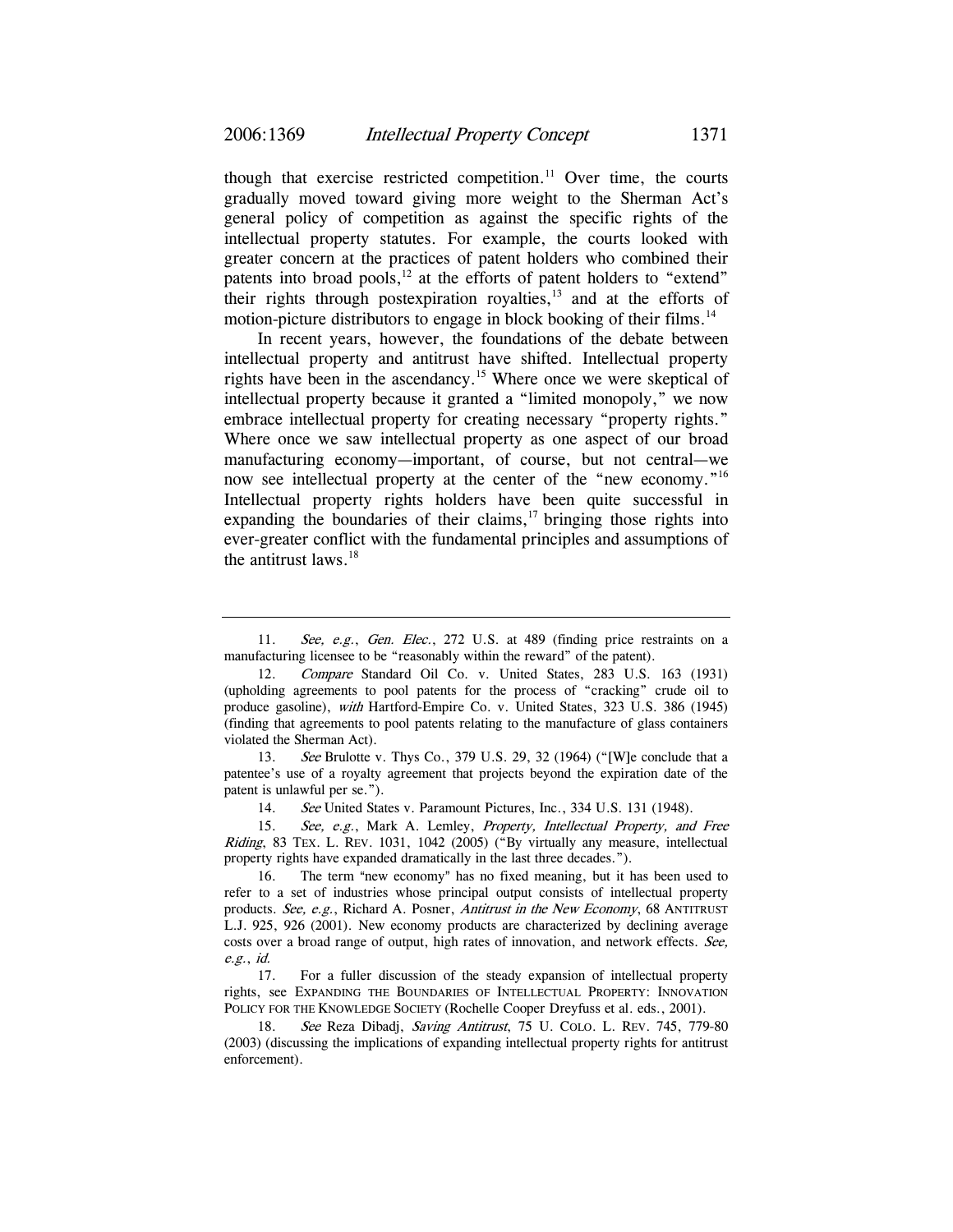How are antitrust courts to respond to the expansive claims being made today by intellectual property rights holders? Many commentators have explored this question, suggesting a variety of frameworks for reconciling these two regimes.<sup>19</sup> The federal antitrust enforcement agencies have issued guidelines for licensing intellectual property, $2<sup>0</sup>$  and a broader critique of intellectual property protection has begun to emerge.<sup>21</sup> Overlooked in the current debate, however, is the relevance of an earlier challenge to antitrust—and a surprisingly similar one, both in terms of its rhetoric and its economics—from a different set of industries relying on a different set of statutes, which allegedly provided exemption from the requirements of the antitrust laws.

The earlier challenge came from regulated industries—industries that made a generic claim to be called public utilities. The "public utility concept," described in a famous article written in 1940 by Professor Horace Gray, encapsulated the argument for their antitrust exemption.<sup>22</sup> Gray's article broadly outlined the way in which monopoly enterprises—after using the government to secure control over areas previously in the public domain—had subsequently used the "public utility concept" to obtain protection "against interlopers."<sup>23</sup> Supported by what Gray skeptically characterized as the economic rationalization of natural monopoly, these firms had convinced legislatures that "all efforts to maintain competition . . . were foredoomed to fail."24 Although many of the proponents of public utility regulation "intended it to protect consumers," Gray argued that "behind this laudable social purpose" lurked the forces of monopoly.<sup>25</sup> "They

<sup>19.</sup> See, e.g., Michael A. Carrier, Unraveling the Patent-Antitrust Paradox, 150 U. PA. L. REV. 761 (2002) (reviewing approaches and suggesting an industryspecific approach); Herbert Hovenkamp, Mark D. Janis, & Mark A. Lemley, IP AND ANTITRUST: AN ANALYSIS OF ANTITRUST PRINCIPLES APPLIED TO INTELLECTUAL PROPERTY LAW (2004).

<sup>20.</sup> See Antitrust Guidelines for the Licensing of Intellectual Property, 4 Trade Reg. Rep. (CCH) ¶ 13,132 (Apr. 11, 1995). The Department of Justice and the Federal Trade Commission issued these guidelines. Id. at 20,733.

<sup>21.</sup> See, e.g., NAT'L RESEARCH COUNCIL, NAT'L ACADS., A PATENT SYSTEM FOR THE 21ST CENTURY (Stephen A. Merrill et al. eds., 2004), available at http://newton.nap.edu/html/patentsystem/0309089107.pdf (critiquing the patent system); FTC, TO PROMOTE INNOVATION: THE PROPER BALANCE OF COMPETITION AND PATENT LAW AND POLICY (2003), http://www.ftc.gov/os/2003/10/innovationrpt.pdf (critiquing the patent system).

<sup>22.</sup> See Horace M. Gray, The Passing of the Public Utility Concept, 16 J. LAND & PUB. UTIL. ECON. 8 (1940).

<sup>23.</sup> See id. at 8-9. Gray's examples included hydro-electric sites, spectrum space for radio and television, highways for regulated trucking, and use of air space for regulated airlines. See id. at 11-15.

<sup>24.</sup> See id. at 10.

<sup>25.</sup> Id. at 11.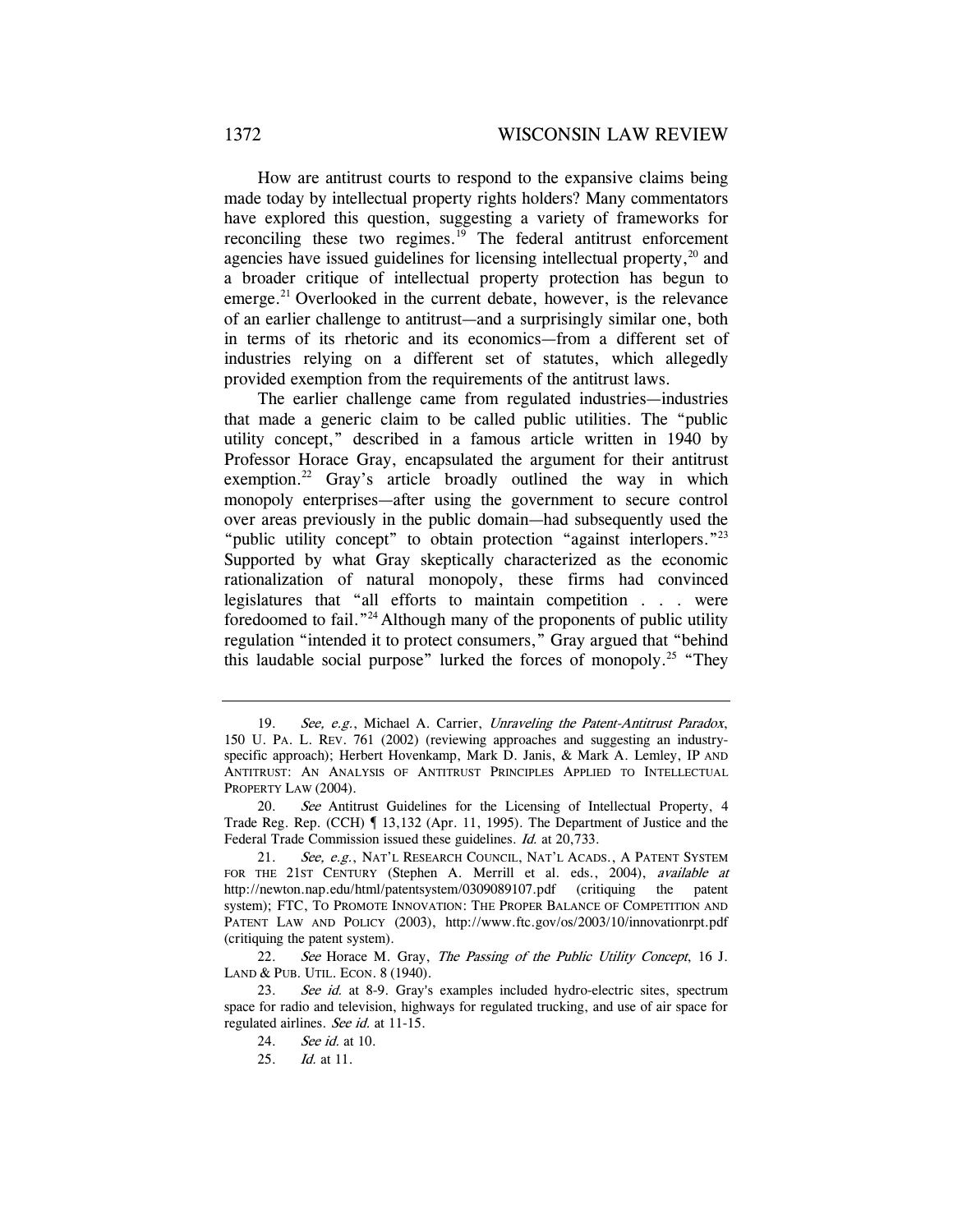desired immunity from prosecution under the anti-trust laws, legal validation of their privileges as property rights, the protection of the state for their monopolies, and a relatively free hand to extend their economic power."26

Although Gray titled his article "The Passing of the Public Utility Concept," it took some time before the promise of the title was achieved.27 Indeed, it was more than forty years before Professor Alfred Kahn could write a reprise to Gray's article, arguing that, at last, it was now "possible to talk realistically about the passing of the public utility concept."28 Although Kahn saw no single institutional choice "valid for all times and places" between competition and regulation,<sup>29</sup> he also recognized that there had been a "dramatic change" in the value attached to regulation, on the one hand, and competition on the other.<sup>30</sup> Kahn tied this change to a rise in Schumpeterianism, the view that "short-term exploitation of static monopoly power is a small price for society to pay for the dynamic innovation process of 'creative destruction.'"31 Given the loss of international competitiveness, stagnant productivity, and inflation in the 1980s, it did not surprise Kahn that we would opt for the dynamic disorder of competition, "wasteful as it may be in static terms."<sup>32</sup> Competition brings pressure for innovation and efficiencies, in contrast to the "enforced orderliness that is the ideal of central planning."<sup>33</sup>

The public utility concept may now have passed (or, perhaps more accurately, faded) in the part of the economy to which it originally applied—for example, railroads and electric power. Nevertheless, it turns out that the concept is actually alive and thriving in the part of our information-driven economy that relies on intellectual property rights. Indeed, what is now emerging is what we might call the intellectual property concept.

We can see the outlines of this new intellectual property concept by tracking Gray's earlier description. Once again, monopoly is both

<sup>26.</sup> Id.

<sup>27.</sup> Gray believed that the institution of public utility control had failed in each area in which it had been applied and that, "[l]ike other outmoded institutions," it was destined to be replaced by superior institutions yet to be devised. Id. at 19. "But," Gray warned, "the 'passing of the public utility concept' is not likely to proceed rapidly." *Id.* 

<sup>28.</sup> Alfred E. Kahn, The Passing of the Public Utility Concept: A Reprise, in TELECOMMUNICATIONS REGULATION TODAY AND TOMORROW 3, 5 (Eli M. Noam ed., 1983).

<sup>29.</sup> Id. at 26 ("Competition and regulation are both highly imperfect institutions.").

<sup>30.</sup> Id. at 10.

<sup>31.</sup> Id.

<sup>32.</sup> Id.

<sup>33.</sup> Id.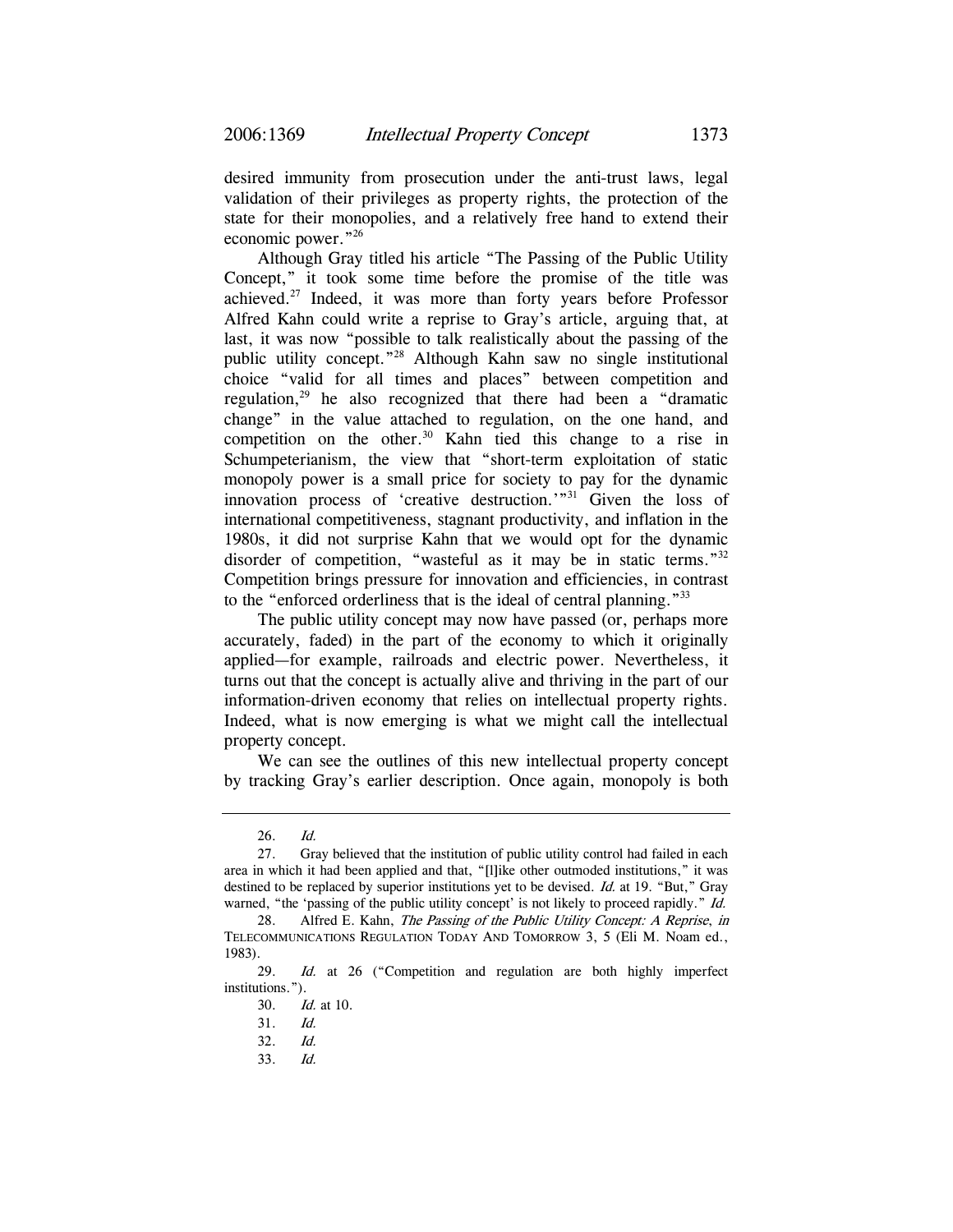inevitable and desirable, but now this is because of the economic characteristics of intellectual property (nonrivalrousness and nonexcludability<sup>34</sup>) and the network effects that arise in many information-based industries.<sup>35</sup> Echoing Gray's words, the new intellectual property concept suggests that holders of intellectual property rights should have "immunity from prosecution under the antitrust laws, legal validation of their privileges as property rights, the protection of the state for their monopolies, and a relatively free hand to extend their economic power." $3\overline{6}$  Unlike the old public utility concept, however, the new intellectual property concept does not even make the pretense of requiring state control of monopoly profits. Taking a Schumpeterian approach to the innovation process—monopoly profits are "the baits that lure capital on to untried trails"<sup>37</sup>—the new intellectual property concept argues that unregulated monopoly profits are the engine of innovation. As a result, intellectual property rights holders should be entitled to earn maximum profits on the investments they have made in the intellectual property products they produce.

The intellectual property concept, however, is neither passing nor fixed. It is, rather, evolving. The purpose of this Article is to explore that evolution and to draw on antitrust's experience with regulated industries to suggest how this evolving concept can be controlled in the antitrust context, much as we controlled the public utility concept in earlier years when it was advanced in antitrust litigation.

This Article uses one of the most important antitrust prosecutions involving a new economy industry—the government monopolization

<sup>34.</sup> Nonrivalrousness means that the use of an invention or writing by one person does not diminish the ability of another to use it. See, e.g., DENNIS W. CARLTON & JEFFREY M. PERLOFF, MODERN INDUSTRIAL ORGANIZATION 530-31 (4th ed. 2005). Nonexcludability means that, absent some form of legal protection, the inventor or author cannot easily exclude others from using the invention or writing. See, e.g., HOVENKAMP ET AL., supra note 19, at 1-4 to -5. These characteristics make intellectual property a form of "public goods." See id. at 1-3 to -4; PAUL A. SAMUELSON & WILLIAM D. NORDHAUS, ECONOMICS 36-37 (16th ed. 1998) (defining public goods); see generally Kenneth J. Arrow, Economic Welfare and the Allocation of Resources for Invention, in THE RATE AND DIRECTION OF INVENTIVE ACTIVITY 609, 614-16 (Richard R. Nelson ed., 1962) (discussing information's properties of indivisibility and inappropriability).

<sup>35.</sup> Network effects are demand-side economies that arise when a product's value to consumers increases as more consumers use the product. See, e.g., Michael L. Katz & Carl Shapiro, Network Externalities, Competition, and Compatibility, 75 AM. ECON. REV. 424, 424 (1985). The increase in value may occur because more consumers are actually or virtually connected, or because consumers of a particular product can expect producers to supply them with products in the future. See id.

<sup>36.</sup> Gray, supra note 22, at 11.

<sup>37.</sup> J.A. SCHUMPETER, CAPITALISM, SOCIALISM, AND DEMOCRACY 90 (3d ed. 1950).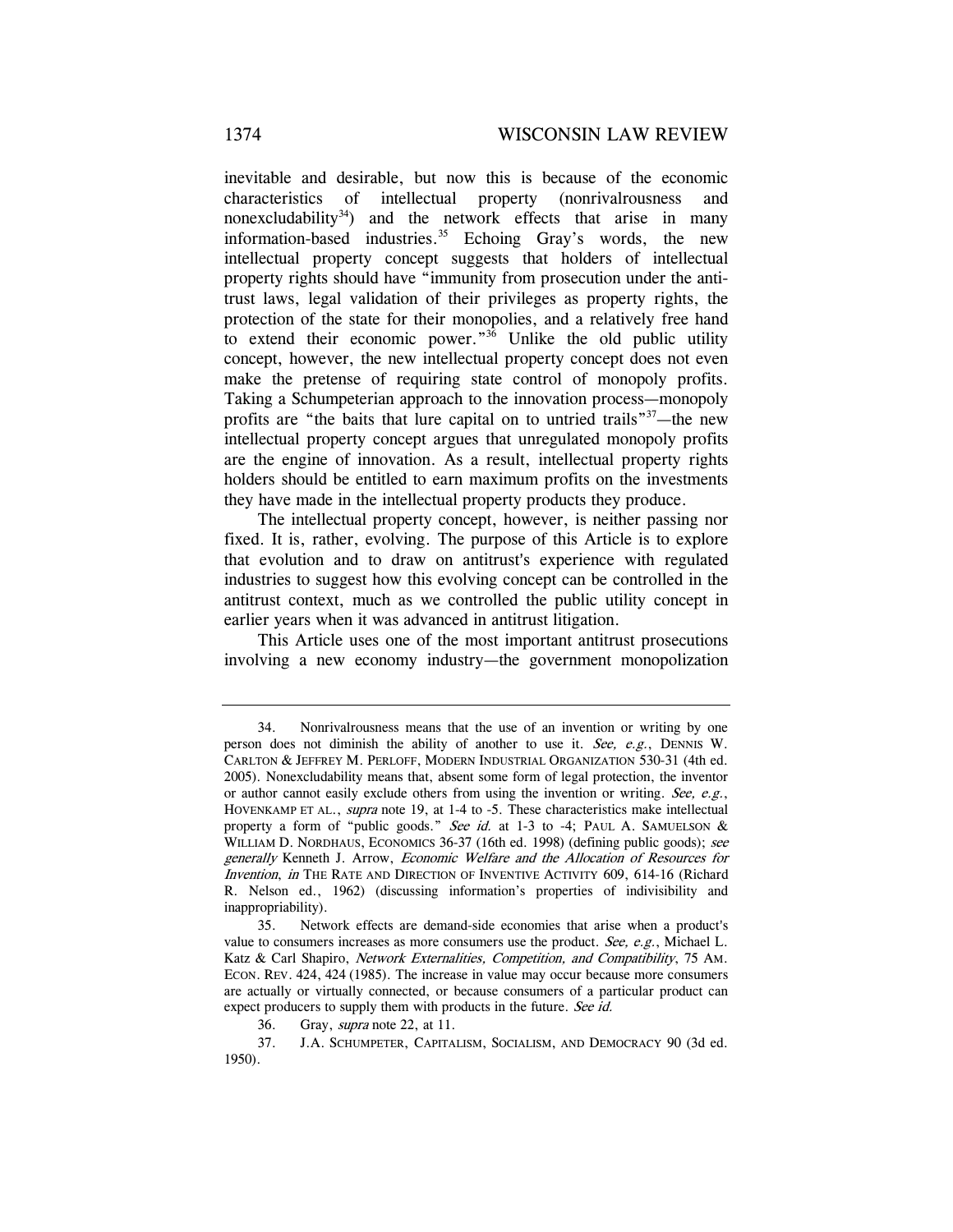litigation brought against Microsoft—as a vehicle for exploring the intellectual property concept. That litigation involves two different antitrust attacks on Microsoft's business practices: (1) a set of cases brought simultaneously by the United States Department of Justice, twenty states, and the District of Columbia and (2) the case brought by the European Commission. The focus of the discussion will not be on the cases generally, but on how Microsoft shaped its intellectual property arguments in both fora and how the U.S. courts and the European Commission dealt with those arguments. As this Article will show, not only did Microsoft's arguments echo the old public utility concept, but an important part of the remedy chosen in both Microsoft proceedings is precisely the remedy chosen in many public utility settings—a duty to provide access on reasonable, nondiscriminatory terms.38

Part II of this Article describes how courts handled the intellectual property issues in the U.S. Microsoft monopolization cases, both in the liability phase and on relief. Part III explores the European Commission's Microsoft decision, in which intellectual property rights were of more central concern with regard to liability than in the United States and which was taken in the somewhat different context of European competition law. Part IV of this Article brings together the public utility concept and the evolving intellectual property concept. This Part suggests how the principles used by the courts in the regulatory context might be applied to intellectual property issues, not only in the Microsoft litigation but also in other recent cases where antitrust and intellectual property have been in conflict. The Article concludes with some observations on how the growth of the intellectual property concept threatens antitrust's preference for competitive markets, much as the growth of the public utility concept threatened antitrust from the 1930s to the 1970s.

<sup>38.</sup> As a general matter, few commentators have seen economic parallels between intellectual property and public utility regulation of natural monopoly. For a rare exploration of these parallels, see John F. Duffy, *The Marginal Cost Controversy* in Intellectual Property, 71 U. CHI. L. REV. 37 (2004).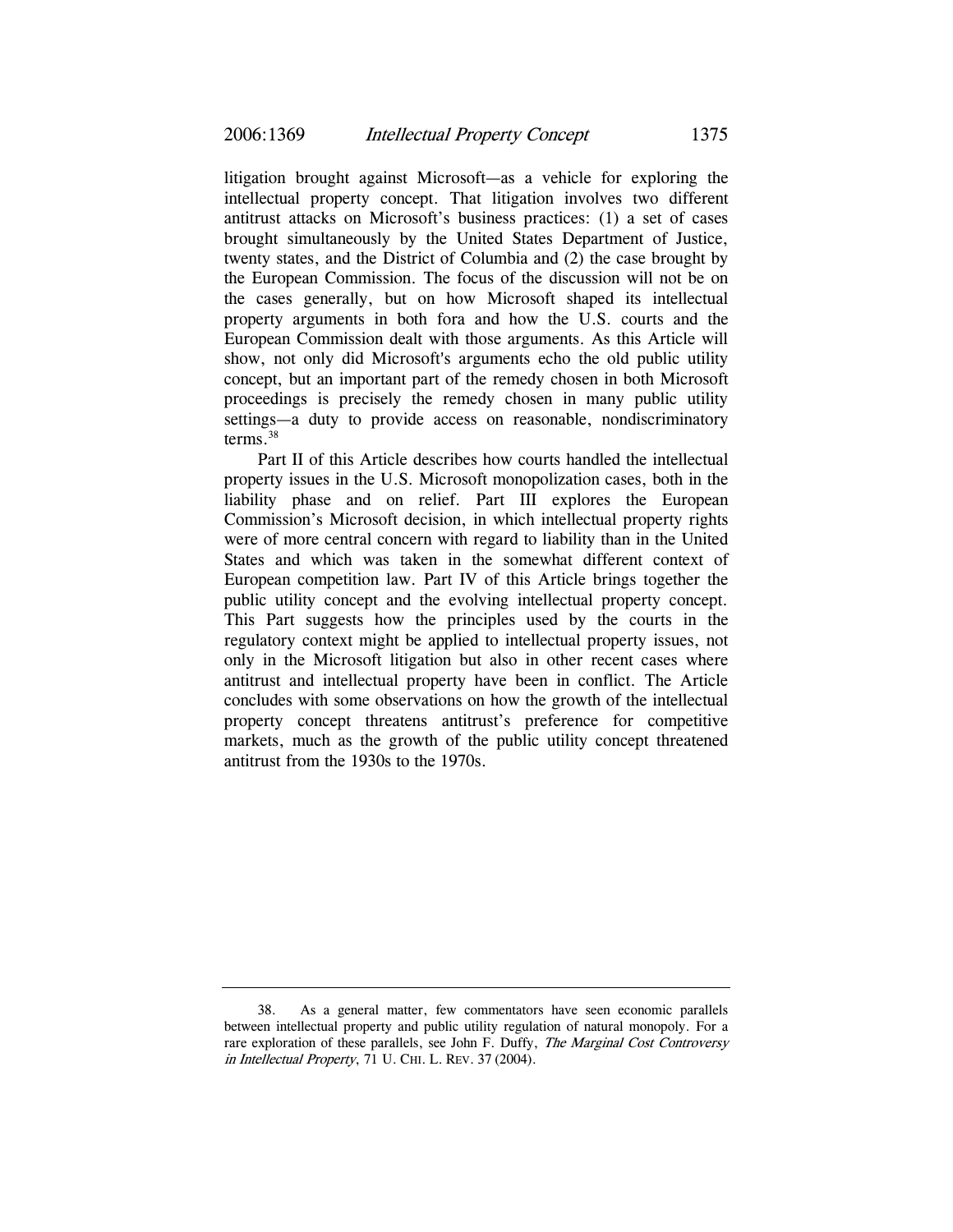### II. UNITED STATES V. MICROSOFT CORP.

## A. Intellectual Property Issues in the Liability Phase

Understanding the intellectual property issues in *United States v.* Microsoft Corp.<sup>39</sup> first requires an understanding of the plaintiffs' case, which focused on monopolization of the market for operating systems for personal computers. $40$  Plaintiffs alleged that Microsoft had willfully maintained its monopoly position in the operating system market in violation of section 2 of the Sherman Act, through a variety of tactics aimed at suppressing the development of a layer of software, termed middleware, that works between its Windows operating system and software applications.<sup>41</sup> The theory was that the development of independent middleware posed a threat to Microsoft's monopoly position in the operating system market.<sup>42</sup>

Middleware was important to the plaintiffs' case because of its relationship to one of the most critical barriers to entry into the operating system market, $43$  the existence of a substantial number of applications programs that work with Windows.<sup>44</sup> This large array of programs has become an entry barrier because consumers are reluctant to buy an operating system for which there are few applications and software developers are reluctant to write applications for operating systems for which there are few users.<sup>45</sup> This keeps consumers and developers attached to Windows. The middleware focused on in the litigation, however, was "cross-platform"—that is, it would be capable

<sup>39.</sup> The district court issued its findings of fact and conclusions of law separately. See 84 F. Supp. 2d 9 (D.D.C. 1999) (findings of fact), 87 F. Supp. 2d 30 (D.D.C. 2000) (conclusions of law). On appeal, the circuit court affirmed in part and reversed in part. See United States v. Microsoft Corp., 253 F.3d 34 (D.C. Cir.), cert. denied, 534 U.S. 952 (2001).

<sup>40.</sup> For a good overview of the plaintiffs' theories, see Franklin M. Fisher & Daniel L. Rubinfeld, U.S. v. Microsoft-An Economic Analysis, 46 ANTITRUST BULL. 1 (2001).

<sup>41.</sup> See DOJ Complaint  $\P$  16-35, Microsoft, 84 F. Supp. 2d 9 (Civil Action No. 98-1232), http://www.usdoj.gov/atr/cases/f1700/1763.pdf (describing six aspects of Microsoft's conduct); id.  $\parallel$  66 (describing the browser as a "software 'layer'"); Plaintiff States' First Amended Complaint 1 35, Microsoft, 84 F. Supp. 2d 9 (Civil Action No. 98-1233 (TPJ)) (on file with the Wisconsin Law Review) (describing the "middleware" layer).

<sup>42.</sup> See DOJ Complaint, *supra* note 41,  $\P$  4.

<sup>43.</sup> See Microsoft, 84 F. Supp. 2d at 28.

<sup>44.</sup> See id. at 19-20.

<sup>45.</sup> See id. at 20.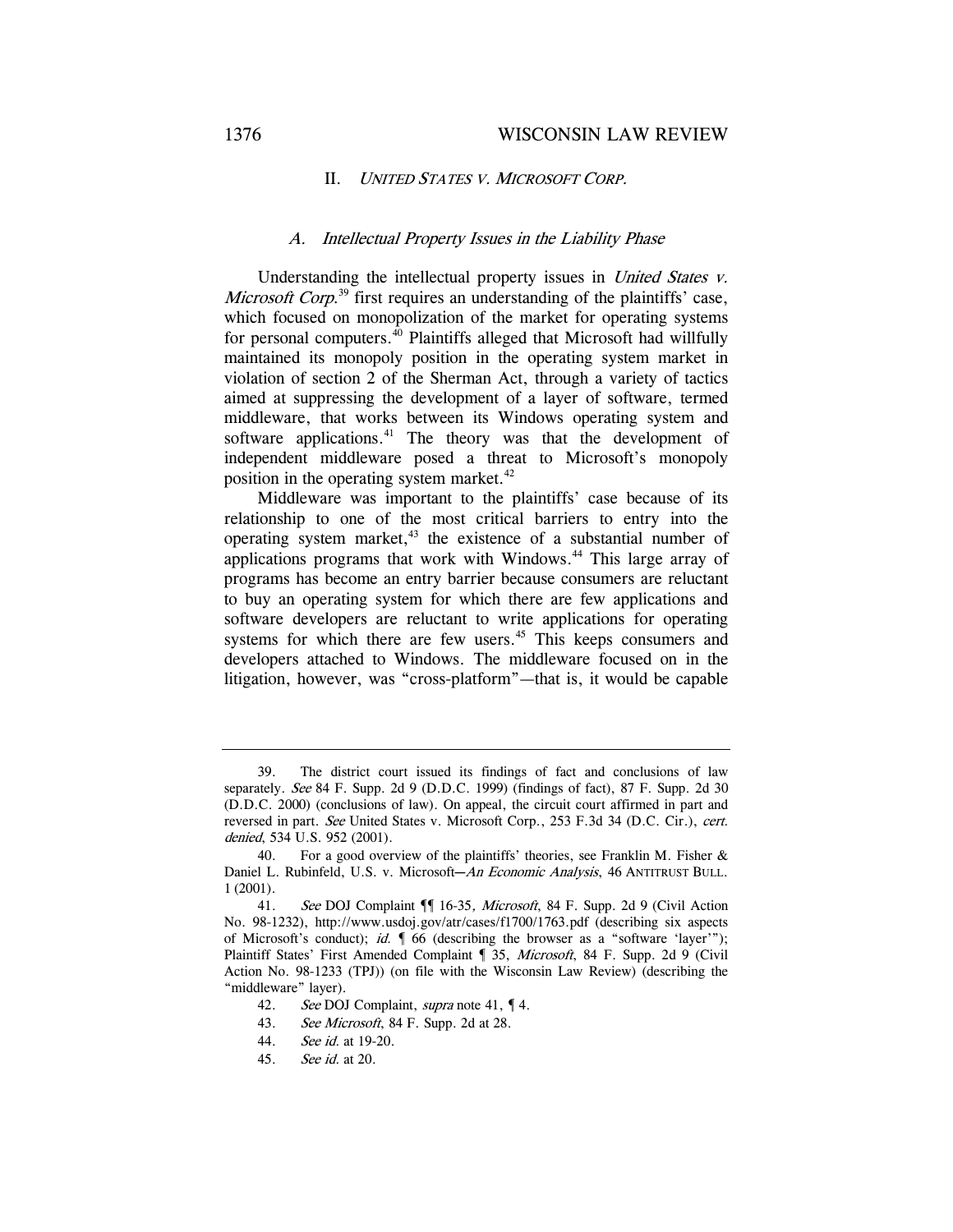of running with any operating system, not just Microsoft's.<sup>46</sup> If applications developers could write software to interoperate with such middleware, rather than with Windows, the applications barrier to entry into the operating system market might be lowered or eliminated.<sup>47</sup>

Although the trial produced numerous examples of Microsoft's efforts to suppress middleware threats, the heart of the plaintiffs' case was Microsoft's conduct towards Netscape and its Internet browser, Navigator.<sup>48</sup> Two aspects of that conduct were potentially related to the scope of Microsoft's intellectual property rights.

The first involved Microsoft's efforts to bundle its own Internet browser, Internet Explorer (IE), with Windows.<sup>49</sup> Microsoft initially accomplished this through contractual restrictions which forbade computer manufacturers that licensed Windows from modifying or deleting any part of the operating system, including the deletion of IE, prior to shipment.<sup>50</sup> Subsequently, Microsoft designed Windows and IE so that users would be unable technically to uninstall  $IE$ .<sup>51</sup> In particular, Microsoft omitted an add-remove utility for IE (preventing users from easily removing access to programs) $52$  and commingled operating system-only and browser-only routines in the same files (thereby making it more difficult to remove the IE browser code without adversely affecting the operating system as well).<sup>53</sup> Microsoft also contractually prohibited licensees of its software from reverse engineering, decompiling, or disassembling any software files.<sup>54</sup>

The second aspect of Microsoft's conduct that relates specifically to its intellectual property rights was the restrictions that Microsoft placed on original equipment manufacturers (OEMs) with regard to modifying other aspects of Windows. Microsoft forbade OEMs from (1) removing desktop icons, folders, or "Start menu" entries; (2) altering the initial boot sequence;<sup>55</sup> or  $(3)$  altering the appearance of the

<sup>46.</sup> See id. at 28-30 (giving Navigator and Java as examples of cross-platform applications); id. at 34-38 (discussing other cross-platform applications).

<sup>47.</sup> See id. at 28.

<sup>48.</sup> See Plaintiffs' Joint Response to Microsoft's Motion for Summary Judgment and Reply in Support of Motions for Preliminary Injunction at 5-7, *Microsoft*, 84 F. Supp. 2d 9 (Civil Action Nos. 98-1232 (TPJ) & -1233 (TPJ)).

<sup>49.</sup> See Microsoft, 84 F. Supp. 2d at 49.

<sup>50.</sup> See id.

<sup>51.</sup> See id. at 52.

<sup>52.</sup> See id. at 51-53.

<sup>53.</sup> See id. at 50.

<sup>54.</sup> Id.

<sup>55. &</sup>quot;Boot sequence" refers to what occurs each time the end-user starts up a computer. The "initial boot sequence" is the first time the end-user starts up a computer.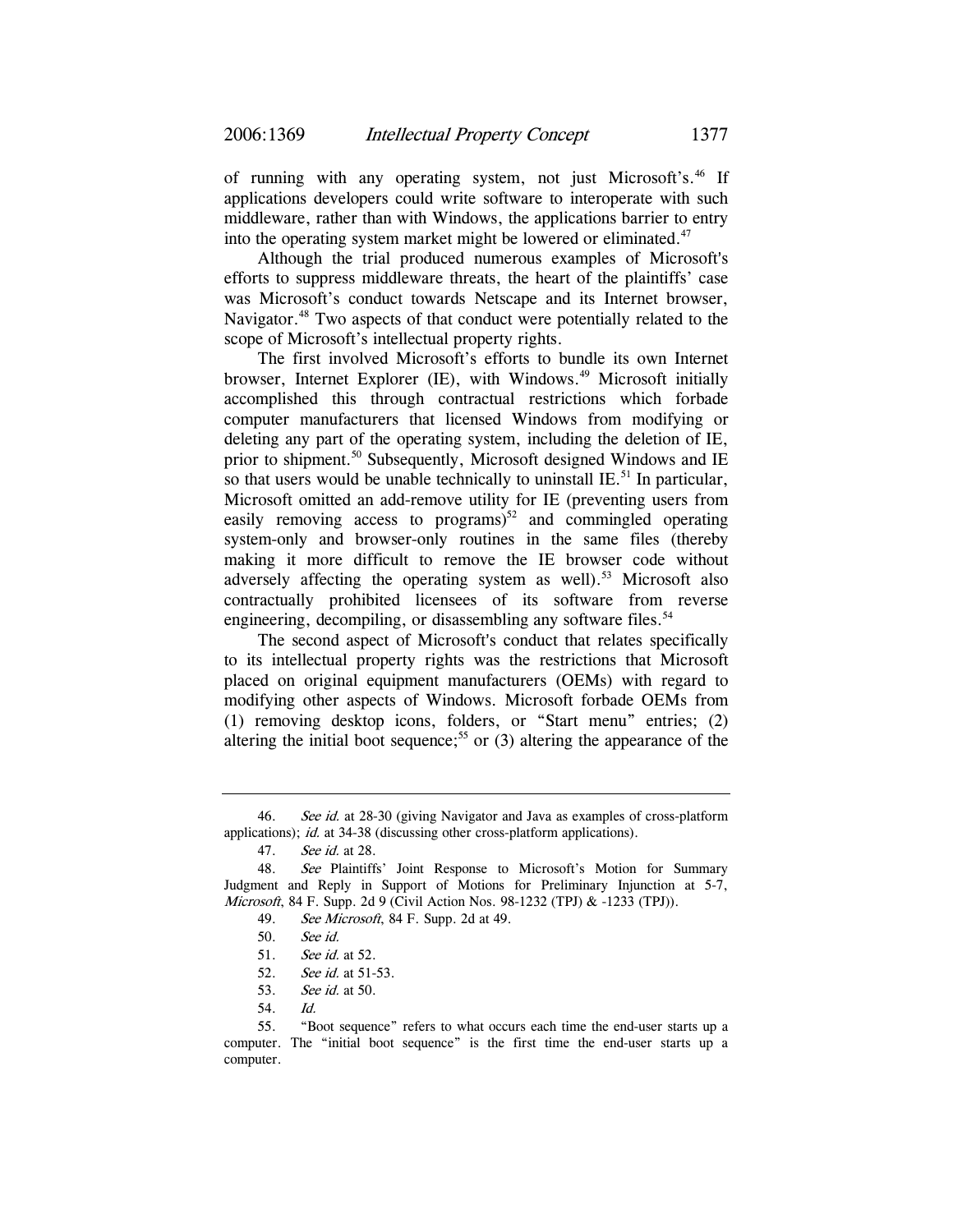Windows desktop.<sup>56</sup> Microsoft took these actions to discourage the installation of any competing browser.<sup>57</sup>

Software—consisting only of words compiled into numbers, distributable at close to zero cost, readily copyable, and perhaps easily altered—is as close to pure intellectual property as any product can be.58 It needs some form of legal protection if society is to expect people to devote their energies and capital to its production.<sup>59</sup> But should this protection extend so far as to give the producer of software an intellectual property right to exclude competition if that software producer is a product market monopolist?

In Microsoft's brief to the district court on its motion for summary judgment, Microsoft appeared to be arguing for just that sort of maximalist property right. Arguing that the plaintiffs' attack on the tying of IE and Windows "fl[ies] in the face of federal copyright law"<sup>60</sup> and that the boot-up and screen licensing restrictions "do nothing more than restate Microsoft's rights, as the holder of a presumptively valid copyright,"61 Microsoft asserted that

[t]o promote creativity, innovation, and competition, the federal copyright laws provide copyright holders such as Microsoft with broad and well-recognized rights, rooted in the Constitution, to license their intellectual property as they see fit. . . . Microsoft is under no obligation to permit its distributors to disassemble its products. $62$ 

59. See, e.g., Peter S. Menell, Tailoring Legal Protection for Computer Software, 39 STAN. L. REV. 1329, 1337 (1987). This is true even for "open source" software which, as its producers are wont to say, is not "free" but is, in fact, protected by license so that subsequent contributors to an open source project cannot propertize their contributions. See, e.g., Free Software Found., Free Software Definition, http://www.gnu.org/philosophy/free-sw.html (last visited Dec. 6, 2006).

60. Defendant Microsoft Corporation's Memorandum in Support of Its Motion for Summary Judgment, Microsoft, 84 F. Supp. 2d 9 (Civil Action No. 98-1232 (TPJ)), 1998 WL 34201988 at \*12 [hereinafter Defendant's Memorandum].

<sup>56.</sup> Id. at 61.

<sup>57.</sup> See id.

<sup>58.</sup> See Mark A. Lemley & David W. O'Brien, *Encouraging Software Reuse*, 49 STAN. L. REV. 255, 268-69 (1997); cf. Bobbs-Merrill Co. v. Straus, 210 U.S. 339, 347 (1908) ("The copyright is an exclusive right to the multiplication of the copies, for the benefit of the author or his assigns, disconnected from . . . any . . . physical existence. It is an incorporeal right to print and publish . . . , or, as said by Lord Mansfield in *Miller v. Taylor*, 'a property in notion, and has no corporeal, tangible substance.'") (quoting Stephens v. Cady, 55 U.S. 528, 530 (1853) (citations omitted)).

<sup>61.</sup> Id. at \*29.

<sup>62.</sup> Id.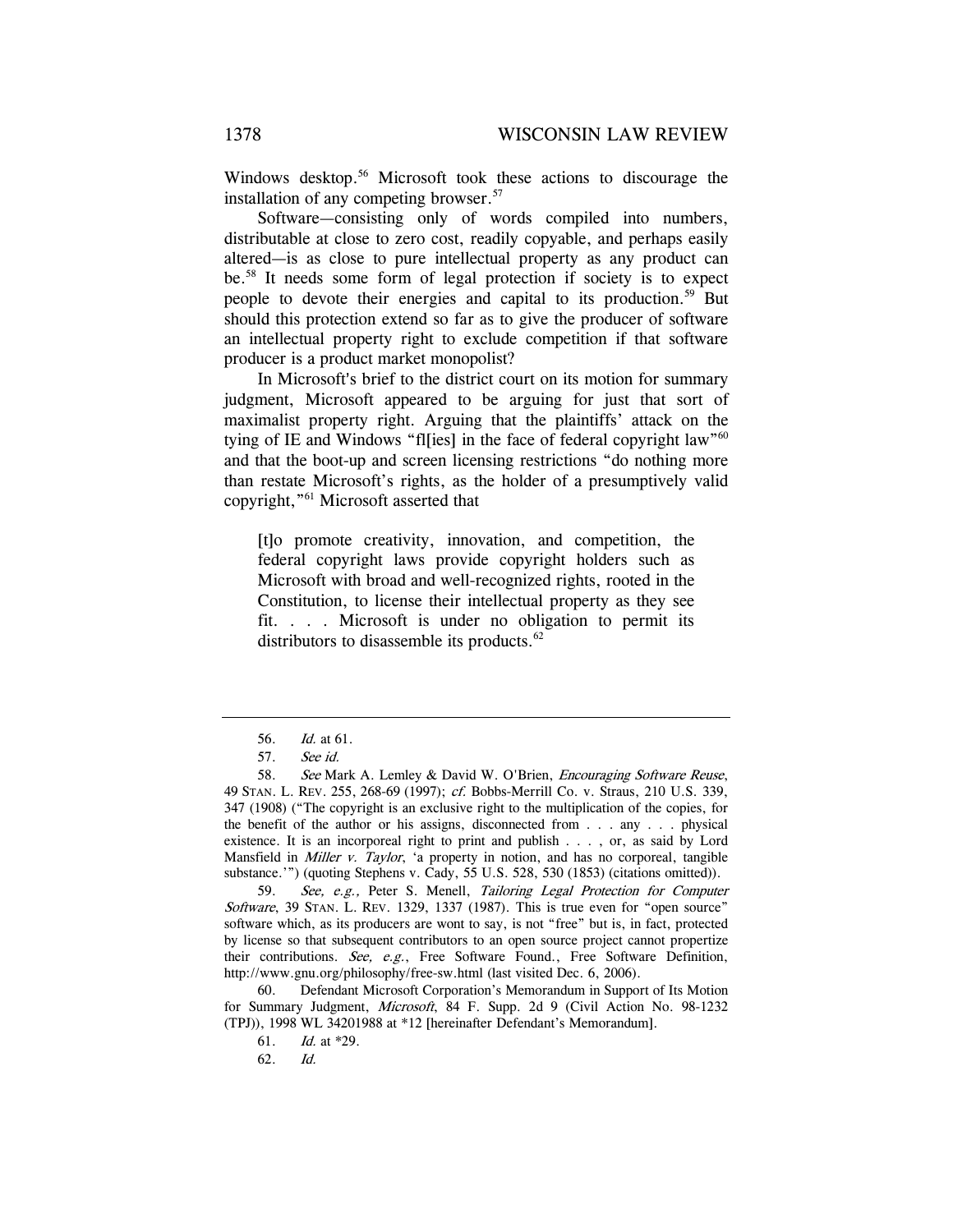Microsoft further asserted that "[t]he provisions of Microsoft's OEM license agreements at issue merely highlight and expressly state the rights that Microsoft already has under the federal copyright laws."63

Microsoft's arguments did not persuade U.S. District Court Judge Thomas Penfield Jackson. In denying Microsoft's motion for summary judgment, Judge Jackson first pointed out that determining the extent to which copyright law actually protects computer programs is complex (copyright law, for example, does not protect functional aspects of a computer program) and that "whatever copyright protection Microsoft enjoys in its software is not unlimited."64 Judge Jackson then discussed Microsoft's copyright argument only in connection with the boot-up and screen licensing restrictions, without mentioning the potentially broader application to Microsoft's refusal to allow unbundling of IE: "Numerous issues remain genuinely in dispute on the boot and start-up screen claim. These include the extent of copyright protection in the specific portions of software plaintiffs seek to modify and whether Microsoft abused its copyright for anticompetitive purposes.<sup>"65</sup>

Judge Jackson's approach on summary judgment narrowed the sweep of Microsoft's intellectual property argument, taking a nuanced view of the property rights that a holder of the copyright in a computer program might have. He challenged Microsoft to show exactly what protection there might be in those aspects of Windows that computer manufacturers might have wanted to alter.<sup>66</sup> The judge did not assume Microsoft's intellectual property rights to be identical to the restrictions it imposed in its licensing agreements. If Microsoft wanted to make the argument that it had an intellectual property right to impose its licensing restrictions, it would need to show that the manufacturers would have infringed its specific copyright rights.

Microsoft's claim never descended to the level of the specifics, however. Microsoft did not treat the plaintiffs' case as if it were one of potential copyright infringement. Nor was there any indication that Microsoft had ever treated the OEM restrictions on unbundling or on

<sup>63.</sup> Id. at \*30.

<sup>64.</sup> See United States v. Microsoft, 1998-2 Trade Cas. (CCH) ¶ 72,261, at 82,677 (D.D.C. Sept. 14, 1998). For an indication of the difficulties in determining the scope of protection available for copyrighted software, see Lotus Dev. Corp. v. Borland Int'l, Inc., 49 F.3d 807 (1st Cir. 1995) (holding that copying the menu command hierarchy of a copyrighted software program is not an infringement because it is an unprotectable method of operation); Computer Assocs. Int'l, Inc. v. Altai, Inc., 982 F.2d 693 (2d Cir. 1992) (creating a three-step test for nonliteral infringement, involving abstraction, filtration, and comparison).

<sup>65.</sup> Microsoft, 1998-2 Trade Cas. (CCH) at 82,679.

<sup>66.</sup> See id.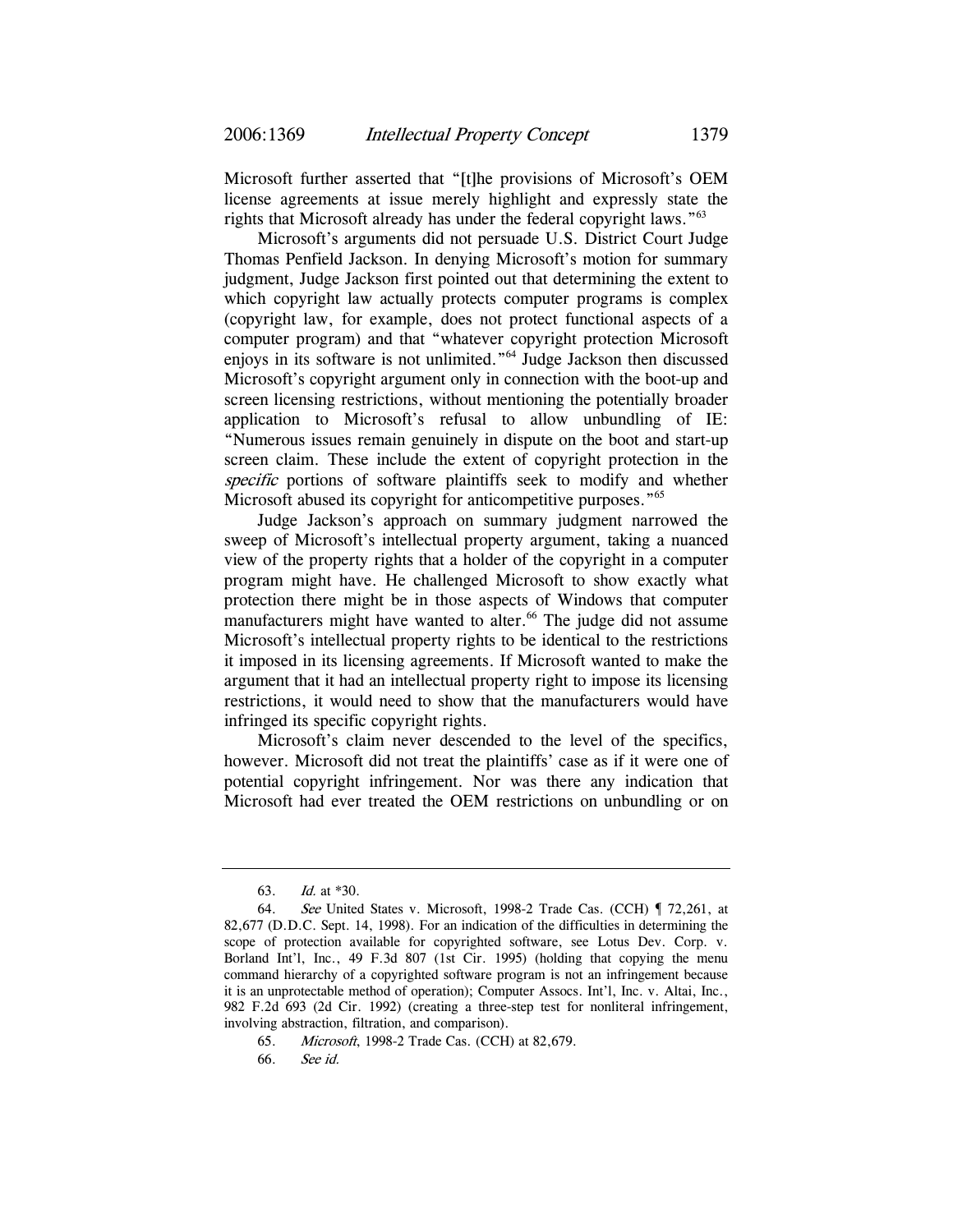providing a different boot-up screen as if these might be copyright infringements.

Instead, Microsoft's argument to Judge Jackson relied on three copyright infringement cases, all of which involved claims of fairly substantial alterations to the copyrighted work.<sup>67</sup> Although the courts in these cases included some general language about the right of an author to prevent its copyrighted work from being "truncated" by a subsequent author,<sup>68</sup> there were some obvious problems with arguing that the three cases should provide Microsoft with an antitrust immunity for its conduct: None of these cases involved an allegation of an anticompetitive use of the copyright right. Two of the cases referred to specific statutory provisions of the Copyright Act in which the potential infringement might be located, $69$  while the third referred to one of the other two cases, indicating that the issue was one of "first impression."70 Further, all three cases had strong overtones of "moral rights," the idea (not generally accepted in U.S. copyright law) that an author has the right to control subsequent republications of the author's work. $71$ 

The closest of the cases on which Microsoft relied was WGN Continental Broadcasting Co. v. United Video, Inc. In that case, a cable-program retransmitter had substituted its own teletext information for the teletext information inserted by a Chicago television broadcaster in the vertical blanking interval of its copyrighted nine o'clock news.<sup>72</sup>

69. See Gilliam, 538 F.2d at 19-20 (discussing 17 U.S.C. § 7 (1970)); WGN, 693 F.2d at 625 (discussing 17 U.S.C. §§ 101, 106, 111 (1976)).

70. See Shaklee, 503 F. Supp. at 543-44.

71. See Weinstein v. Univ. of Ill., 811 F.2d 1091, 1095 n.3 (7th Cir. 1987) (interpreting Gilliam and WGN as involving rights similar to moral rights); Shaklee, 503 F. Supp. at 544 ("[A]n author should have control over the context and manner in which his or her work is presented."). For further discussion of *Gilliam* and moral rights, see, for example, Edward Lee, The New Canon: Using or Misusing Foreign Law to Decide Domestic Intellectual Property Claims, 46 HARV. INT'L L.J. 1, 43 n.195 (2005) (chronicling cases that have rejected Gilliam's reasoning regarding moral rights); Thomas F. Cotter, Pragmatism, Economics, and the Droit Moral, 76 N.C. L. REV. 1, 16-18 (1997) (providing an overview of *droit moral* in *Gilliam*); Roberta Rosenthal Kwall, Copyright and the Moral Right: Is an American Marriage Possible?, 38 VAND. L. REV. 1, 34-38 (1985) ("The peculiar fact situation in Gilliam arguably militates against the decision's application in a broad range of copyright cases concerning aspects of the moral right.").

72. See WGN, 693 F.2d at 624.

<sup>67.</sup> See Defendant's Memorandum, supra note 60, at \*30 (citing WGN Cont'l Broad. Co. v. United Video, Inc., 693 F.2d 622 (7th Cir. 1982); Gilliam v. Am. Broad. Cos., 538 F.2d 14 (2d Cir. 1976); Nat'l Bank of Commerce v. Shaklee Corp., 503 F. Supp. 533 (W.D. Tex. 1980)).

<sup>68.</sup> See Gilliam, 538 F.2d at 21, quoted in WGN, 693 F.2d at 625, and Shaklee, 503 F. Supp. at 544.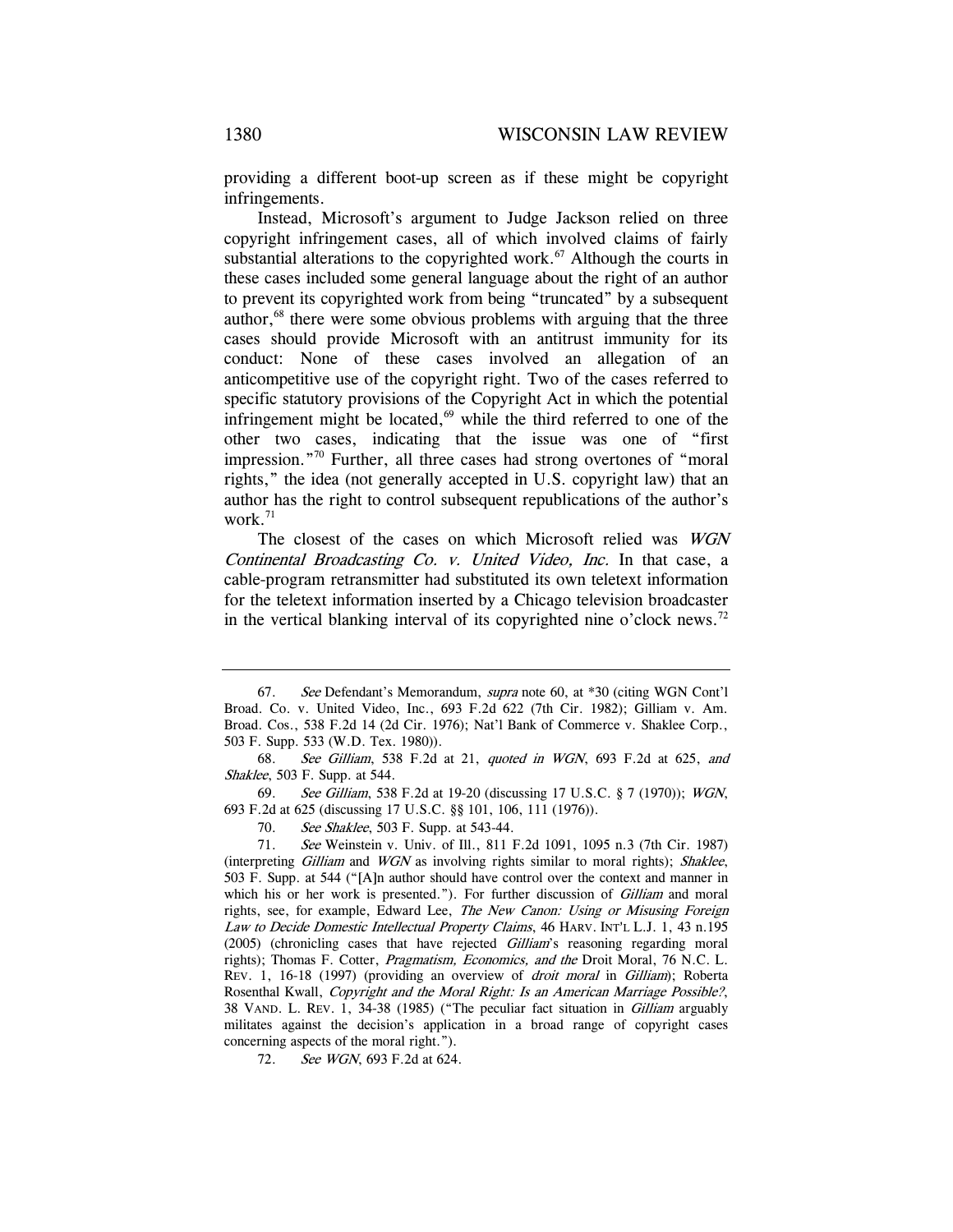The U.S. Court of Appeals for the Seventh Circuit held that the retransmitter infringed the broadcaster's copyright because the teletext was an "integral part" of the news program, analogous to different pages in the same book.73 There was no controversy over whether the broadcaster had copyrighted the whole news program, however, and it was rather clear that the insertion would change the way that the television program would be displayed,<sup> $74$ </sup> violating an enumerated right under the Copyright Act.<sup>75</sup> Neither of these points was so clear when it came to an OEM's possible removal of IE from Windows, or, indeed, with regard to specific OEM changes in the boot-up process or the display of icons on the Windows desktop. Whatever potential WGN's book-pages analogy might have for the various aspects of Windows and particularly IE, there would first need to be some finding of copyright infringement, a much more difficult task for software than for a television program.76

The copyright argument that Microsoft presented in its summary judgment brief, however, was not detained by such details. Instead of pointing to any specific provision of the Copyright Act, or undertaking to show that its copyright was infringed by the specifics of the conduct it sought to suppress, Microsoft simply argued that federal copyright law gave it an unequivocal right to prohibit OEMs "from altering that software without Microsoft's authorization."<sup>77</sup>

Judge Jackson's denial of Microsoft's motion for summary judgment left Microsoft free to pursue its claims at trial, but Microsoft never really did. The only evidence it offered regarding intellectual property protection for Windows was certificates of copyright registrations for Windows 95 and Windows 98.78 Microsoft subsequently argued that, under the Copyright Act, those certificates constituted "prima facie evidence of the validity of the copyright,"<sup>79</sup> while Judge Jackson pointedly noted that the question was not the

<sup>73.</sup> See id. at 626.

<sup>74.</sup> See id.

<sup>75.</sup> See 17 U.S.C. §§ 106(4)-(5) (2000) (granting exclusive rights to a copyright holder to "perform" or "display" an "audiovisual work").

<sup>76.</sup> See cases cited *supra* note 64.

<sup>77.</sup> Defendant's Memorandum, *supra* note 60, at \*30.

<sup>78.</sup> United States v. Microsoft Corp., 84 F. Supp. 2d 9, 66 (D.D.C. 1999).

<sup>79.</sup> See United States v. Microsoft Corp., 87 F. Supp. 2d 30, 40 (D.D.C. 2000) (citing 17 U.S.C.  $\S$  410(c)). The scope of the statutory presumption is not necessarily clear. See, e.g., Superchips, Inc. v. St. & Performance Elecs., Inc., 58 U.S.P.Q.2d 1849 (M.D. Fla. 2001) (holding that the plaintiff's registration certificate, issued under the "rule of doubt" because the computer program was submitted in object code, was not entitled to a presumption of validity because the examiners could not determine copyrightable authorship).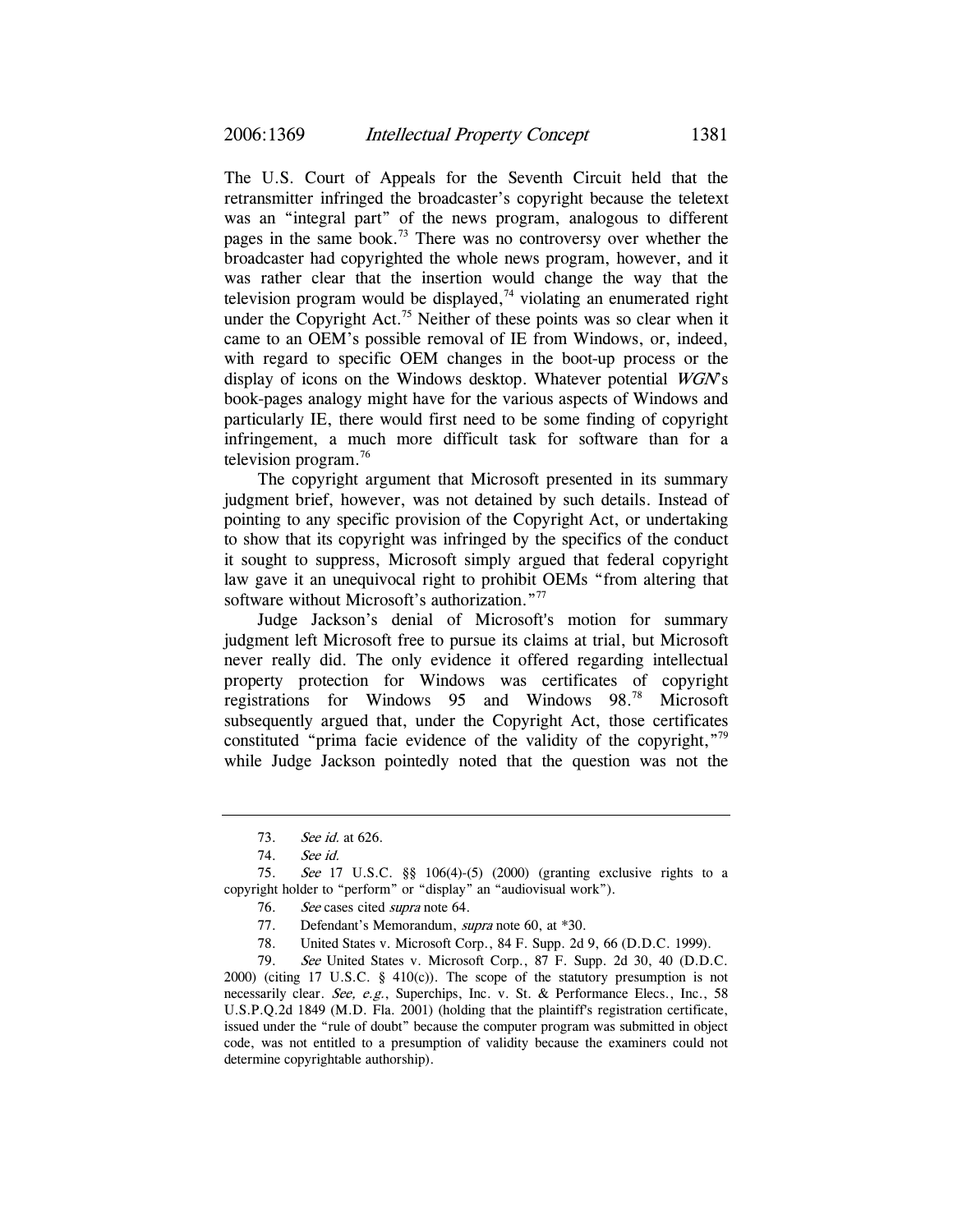validity of the copyrights, but what, precisely, the copyrights protect. $80$ It is not surprising, then, that Judge Jackson was no more disposed to accepting Microsoft's intellectual property argument post-trial than he had been at the summary-judgment stage. "To the extent that Microsoft still asserts a copyright defense," Judge Jackson wrote, "that defense neither explains nor operates to immunize Microsoft's conduct under the Sherman Act."81 Dismissing the three cases on which Microsoft relied as being "inapposite" because they were suits for infringement without an antitrust issue, $82$  Judge Jackson pointed out that Microsoft presented "no evidence" that the restrictions it placed on the OEMs derived from any of the enumerated rights that a copyright holder has under the Copyright Act.<sup>83</sup> Microsoft's actions had nothing to do with protecting the integrity of its artistic work; they had everything to do with suppressing the competitive threat that middleware presented.<sup>84</sup>

Microsoft continued to assert a copyright argument on its appeal from the trial court's finding of a violation of sections 1 and 2 of the Sherman Act, but the intellectual property argument was hardly frontand-center and continued to be somewhat incoherent. In its initial brief to the court of appeals, Microsoft repeated the arguments it had made at the trial-court level—namely, that it had the "right to protect against unauthorized modifications in its copyright works" in relation to the boot-up and screen-modification licensing restrictions.<sup>85</sup> In its reply brief, however, Microsoft broadened the argument again, asserting that it had the right to prevent OEMs from removing access to its IE browser functionality.86 The prohibition on unbundling may have been embodied in the OEM license, but, Microsoft argued, as a mere restatement of the intellectual property right which it had lawfully been

<sup>80.</sup> Microsoft, 87 F. Supp. 2d at 40.

<sup>81.</sup> Id.

<sup>82.</sup> See id. at 40 n.2.

<sup>83.</sup> Id.

<sup>84.</sup> See id. at 41; cf. Image Technical Servs., Inc. v. Eastman Kodak Co., 125 F.3d 1195 (9th Cir. 1997) (rejecting as pretextual an intellectual property justification for refusing to sell patented parts).

<sup>85.</sup> See Appellant Microsoft Corporation's Brief at 102-03, United States v. Microsoft, 253 F.3d 34 (D.C. Cir. 2001) (Nos. 00-5212 & -5213) (citing Judge Jackson's opinion dealing with those restrictions).

<sup>86.</sup> Plaintiffs . . . argue that Microsoft was required to permit OEMs, which act as Microsoft's distributors, to delete "user access" to that [Web browser] functionality. By claiming that Microsoft must permit OEMs to make unauthorized modifications to its copyrighted operating systems, plaintiffs seek to deprive Microsoft of its rights under federal copyright law.

Reply Brief for Microsoft Corp. at 29, Microsoft, 253 F.3d 34 (Nos. 00-5212 & -5213), 2001 WL 34153358 at \*21.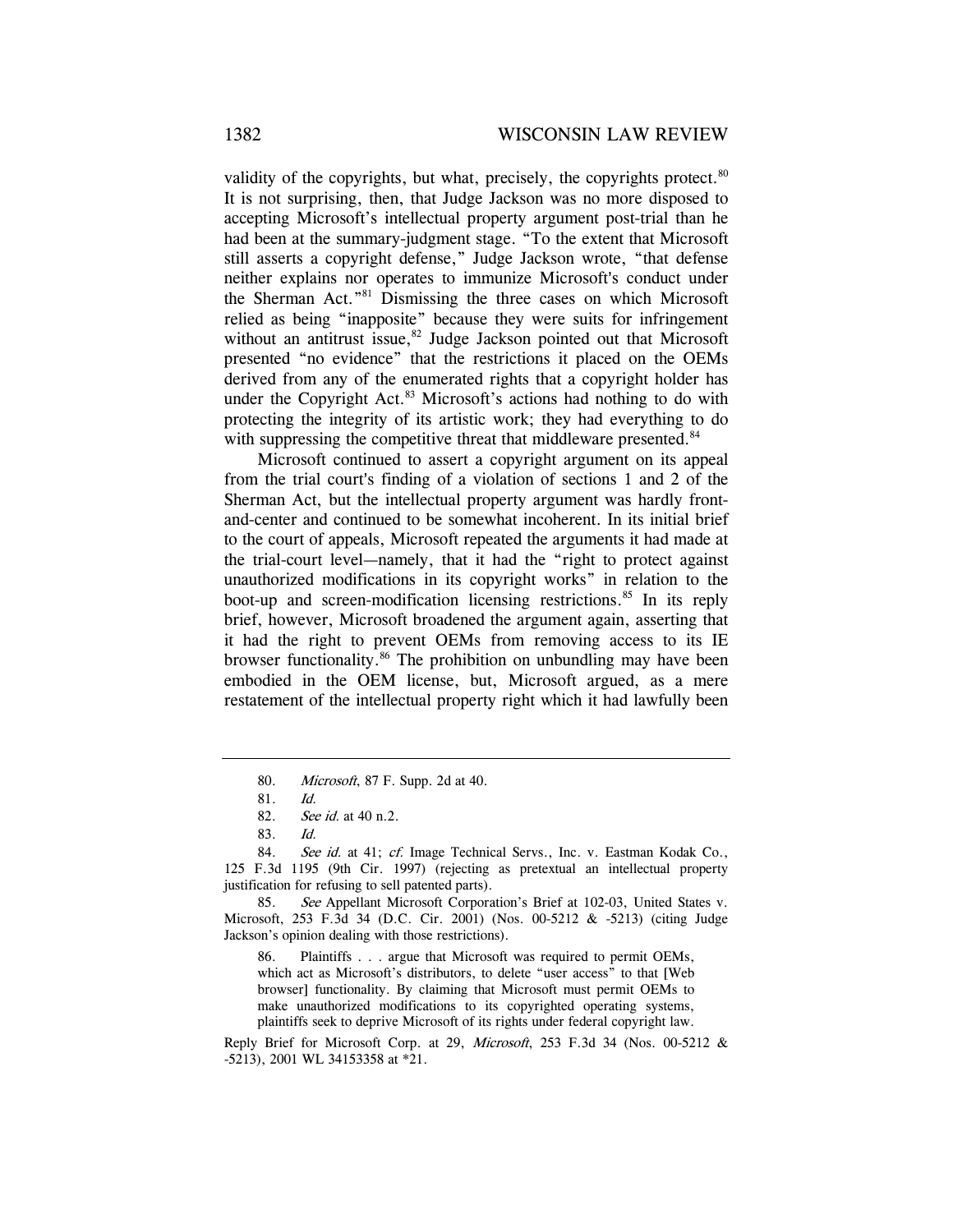granted to Windows. $87$  In effect, Microsoft asserted that copyright law gave it the right to tie IE to Windows: "[I]f intellectual property rights have been lawfully acquired . . . their subsequent exercise cannot give rise to antitrust liability."88

The court of appeals reacted unfavorably to Microsoft's arguments. For one, the court considered the copyright argument only in connection with the boot-sequence and desktop restrictions,<sup>89</sup> hardly the most competitively critical restraints. The court did not even mention the broader application of the argument to the refusal to allow unbundling of IE. Even at this reduced level, however, the court was mostly unreceptive: "Microsoft's primary copyright argument," the court wrote, "borders upon the frivolous."<sup>90</sup> To say that the exercise of lawfully acquired copyright rights cannot give rise to antitrust liability "is no more correct than the proposition that use of one's personal property, such as a baseball bat, cannot give rise to tort liability."<sup>91</sup>

Even though the court rejected Microsoft's broad copyright argument, the court did consider Microsoft's assertion that it should be able to limit "deleterious alterations of a copyrighted work."92 The court accepted this argument not so much as a matter of absolute right, but more as a matter of judging whether Microsoft was using its intellectual property right "in an unreasonable manner."93 It thus weighed Microsoft's interest in forbidding OEMs from installing a shell program that would prevent consumers from ever seeing the Microsoft desktop (which the court called a "drastic alteration" in the copyrighted work) as against the "marginal anticompetitive effect" that such a provision might have had on the ability of middleware to compete.<sup>94</sup> So stated, the court found that the desktop restriction did not violate section 2 of the Sherman Act.<sup>95</sup>

In reality, the court of appeals' balancing approach had little to do with the scope of the actual intellectual property rights that Microsoft might have had in preventing alterations to Windows that would result in a different desktop. The question for the court was whether this

<sup>87.</sup> See id.

<sup>88.</sup> Appellant Microsoft Corporation's Brief, *supra* note 85, at 105.

<sup>89.</sup> See Microsoft, 253 F.3d at 61-62.

<sup>90.</sup> Id. at 63.

<sup>91.</sup> See id.

<sup>92.</sup> See id.

<sup>93.</sup> See id. Deciding whether the restriction was "unreasonable" was consistent with the overall rule of reason methodology that the court of appeals followed in deciding whether Microsoft's conduct maintained its monopoly power, in violation of section 2 of the Sherman Act. See id. at 58-59.

<sup>94.</sup> See id. at 63.

<sup>95.</sup> Id.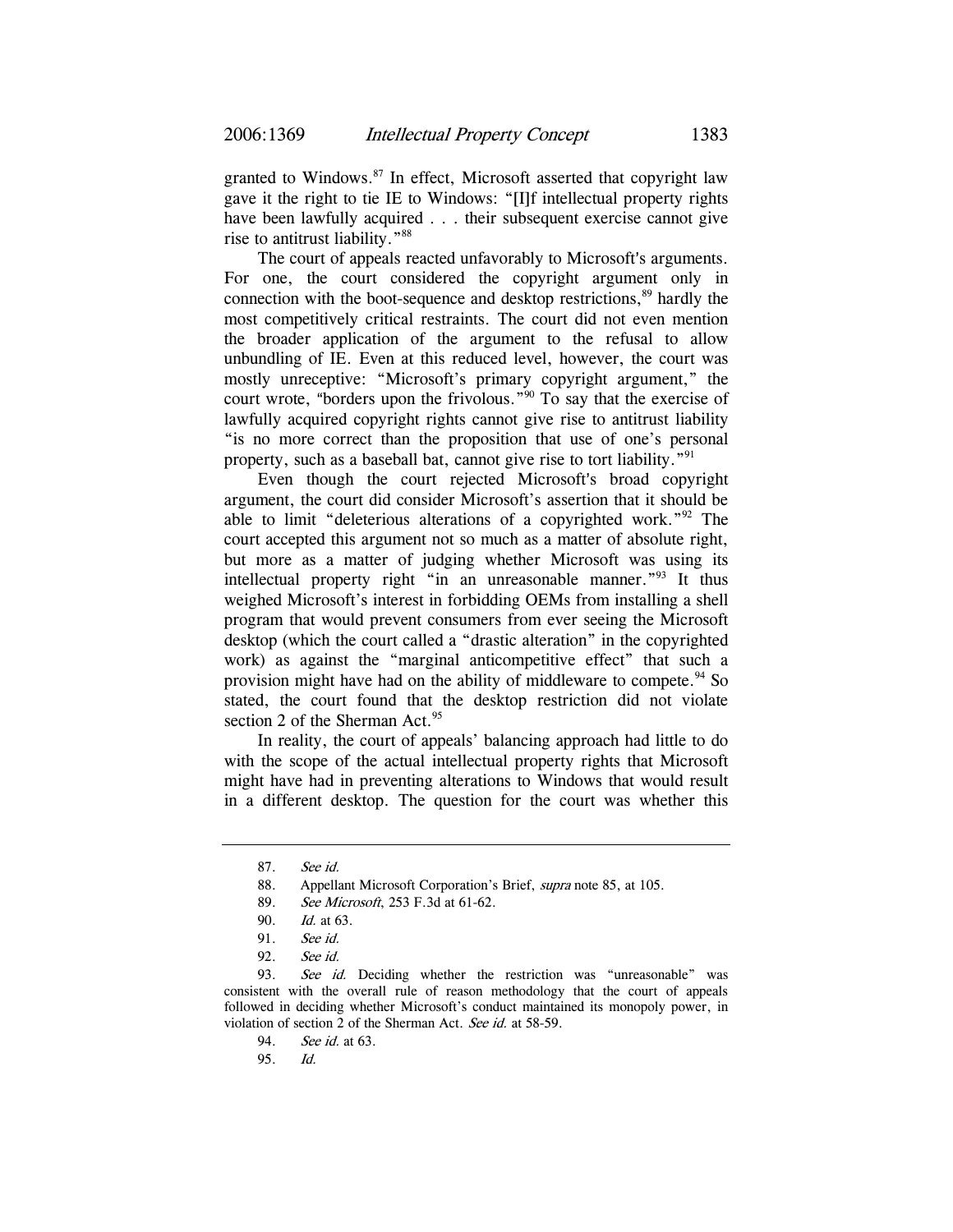aspect of Microsoft's conduct constituted an exclusionary practice under section 2 of the Sherman Act.<sup>96</sup> Protection of such a significant product quality of Windows was a sufficiently strong justification to make Microsoft's conduct, on this point, not unreasonable and, therefore, not a violation of the antitrust laws. $97$ 

Three points emerge from this review of Microsoft's arguments and the courts' decisions. First, Microsoft made its arguments at a level of generality that reveals the intellectual property concept at play. Microsoft urged a broad immunity from antitrust and a strong property right to control all aspects of its software—in much the same way that Gray argued that regulated public utililties had done.<sup>98</sup> Microsoft never pointed directly to any provisions of the Copyright Act nor did it ever show that the conduct it sought to suppress would have infringed any right the Act might have provided. Second, the two courts that considered Microsoft's arguments reacted differently. The district court was not satisfied with the intellectual property concept approach and sought proof of the specifics of Microsoft's claimed rights.<sup>99</sup> On the other hand, the court of appeals, while rejecting Microsoft's claim for a broad immunity,<sup>100</sup> was not particularly focused on Microsoft's actual intellectual property rights. Its "bat" analogy casually equated intellectual property rights to rights in other forms of property and the court's analysis of the desktop restrictions simply assumed that Microsoft had some right to forbid OEMs from making what the court believed was a major alteration of the appearance of the desktop. The court of appeals thus provided little guidance on what difference intellectual property law might make in assessing antitrust liability. Third, despite the potential importance of intellectual property issues in the liability phase, these issues actually barely ended up in the discussion at all. For whatever reason, Microsoft chose not to make them a serious focus of it's trial efforts, resulting in peripheral court treatment of the intellectual property problems.

## B. Intellectual Property Issues in the Remedy Phase

One of the clearest ways in which antitrust law could conflict with intellectual property rights is if an antitrust rule required an intellectual property right owner to share the use of the work over which intellectual property law gives the owner exclusive control. Intellectual

<sup>96.</sup> See id.

<sup>97.</sup> See id. at 63.

<sup>98.</sup> See supra notes 22-26 and accompanying text.

<sup>99.</sup> See supra notes 65-66, 78-81 and accompanying text.

<sup>100.</sup> See supra notes 90-91 and accompanying text.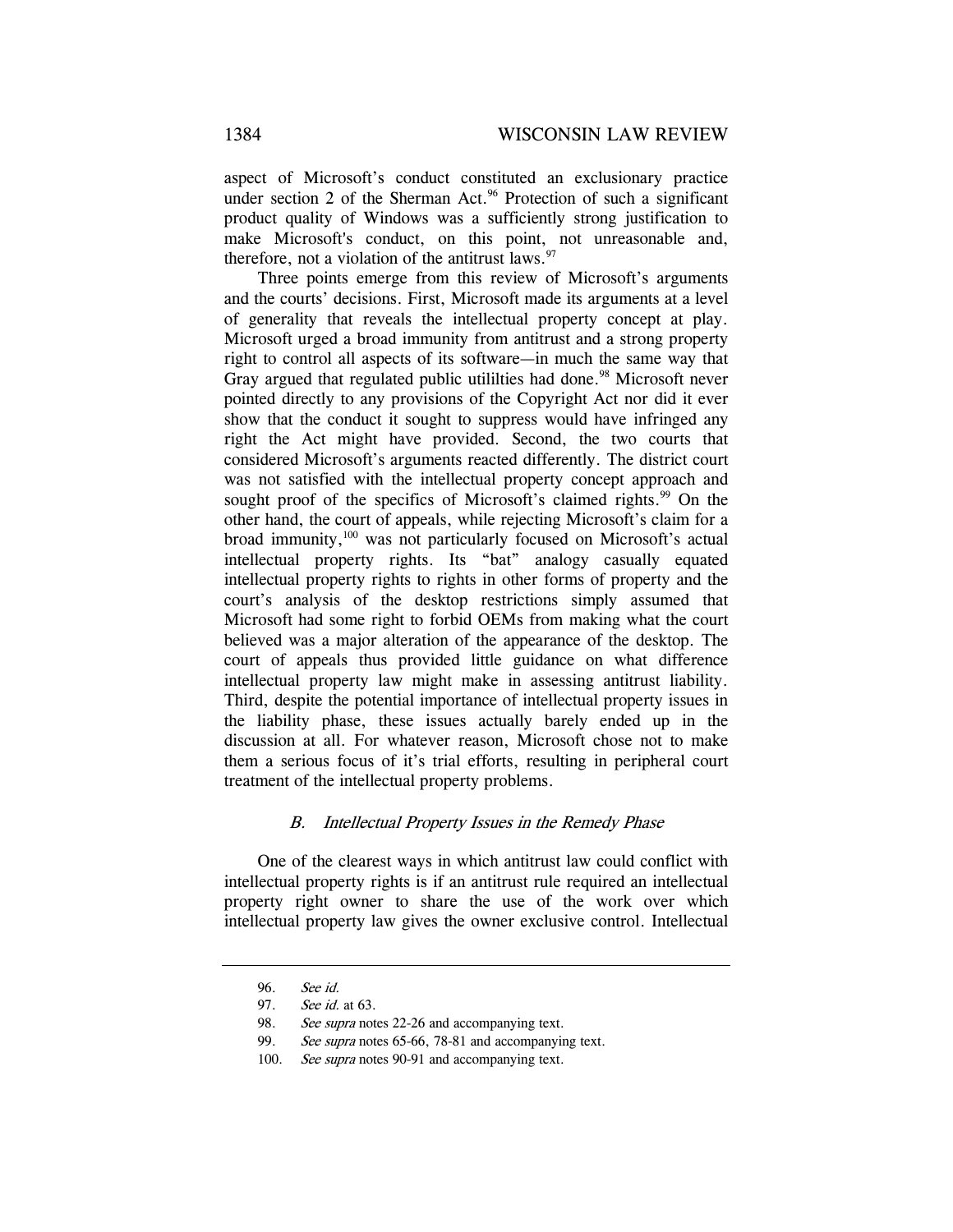property law is designed to give the rights holder the ability to appropriate the value of the protected work, be it an invention or a writing.<sup>101</sup> Without at least some protection from having the invention or writing used by others—so the theory goes—intellectual products would not be produced.<sup>102</sup> On the other hand, the refusal to share an intellectual property product that competitors find necessary for effective competition could be a way for a firm to get or maintain a monopoly.

At the liability stage of the plaintiffs' case against Microsoft, there was only one minor example that related to Microsoft's refusal to share protected information in a way that might have harmed competition—a four-month delay in 1995 in releasing the specifications for a particular application program interface (API) to Netscape, which excluded Netscape from most of the holiday season that year.<sup>103</sup> The final judgment entered in relief, however, contains some very significant provisions that require Microsoft to disclose information that might otherwise be protectable under intellectual property law.

After the court of appeals affirmed the district court's ruling that Microsoft had engaged in illegal monopoly maintenance in violation of section 2 of the Sherman Act, $104$  it remanded the case for further proceedings, including a reconsideration of the original remedial decree splitting Microsoft into two separate companies.<sup>105</sup> The court of appeals did not preclude the district court from entering a similar restructuring decree, but that court's views on the totality of the plaintiffs' case and its expressed concern for the potential disproportionality between such a decree and the actual competitive harm Microsoft caused made it unlikely that structural relief would subsequently be imposed.<sup>106</sup> The new decree, the court of appeals cautioned, "should be tailored to fit the wrong creating the occasion for the remedy."<sup>107</sup>

On remand a new district court judge, Judge Colleen Kollar-Kotelly, was assigned to hear the case.<sup>108</sup> She subsequently entered as

<sup>101.</sup> See, e.g., Lemley, supra note 15 (arguing against allowing inventors to capture the full social value of their inventions).

<sup>102.</sup> See, e.g., Brett M. Frischmann, An Economic Theory of Infrastructure and Commons Management, 89 MINN. L. REV. 917, 947 (2005).

<sup>103.</sup> See United States v. Microsoft Corp., 84 F. Supp. 2d 9, 33 (D.D.C. 1999). This incident was not mentioned in the court of appeals' decision. See United States v. Microsoft Corp., 253 F.3d 34 (D.C. Cir. 2001).

<sup>104.</sup> *See Microsoft*, 253 F.3d at 51.

<sup>105.</sup> See id. at 98.

<sup>106.</sup> *See id.* at 105-07.

<sup>107.</sup> Id. at 107.

<sup>108.</sup> Judge Jackson was disqualified from continuing to hear the case, on grounds unrelated to the substantive merits of the case. See Microsoft, 253 F.3d at 116.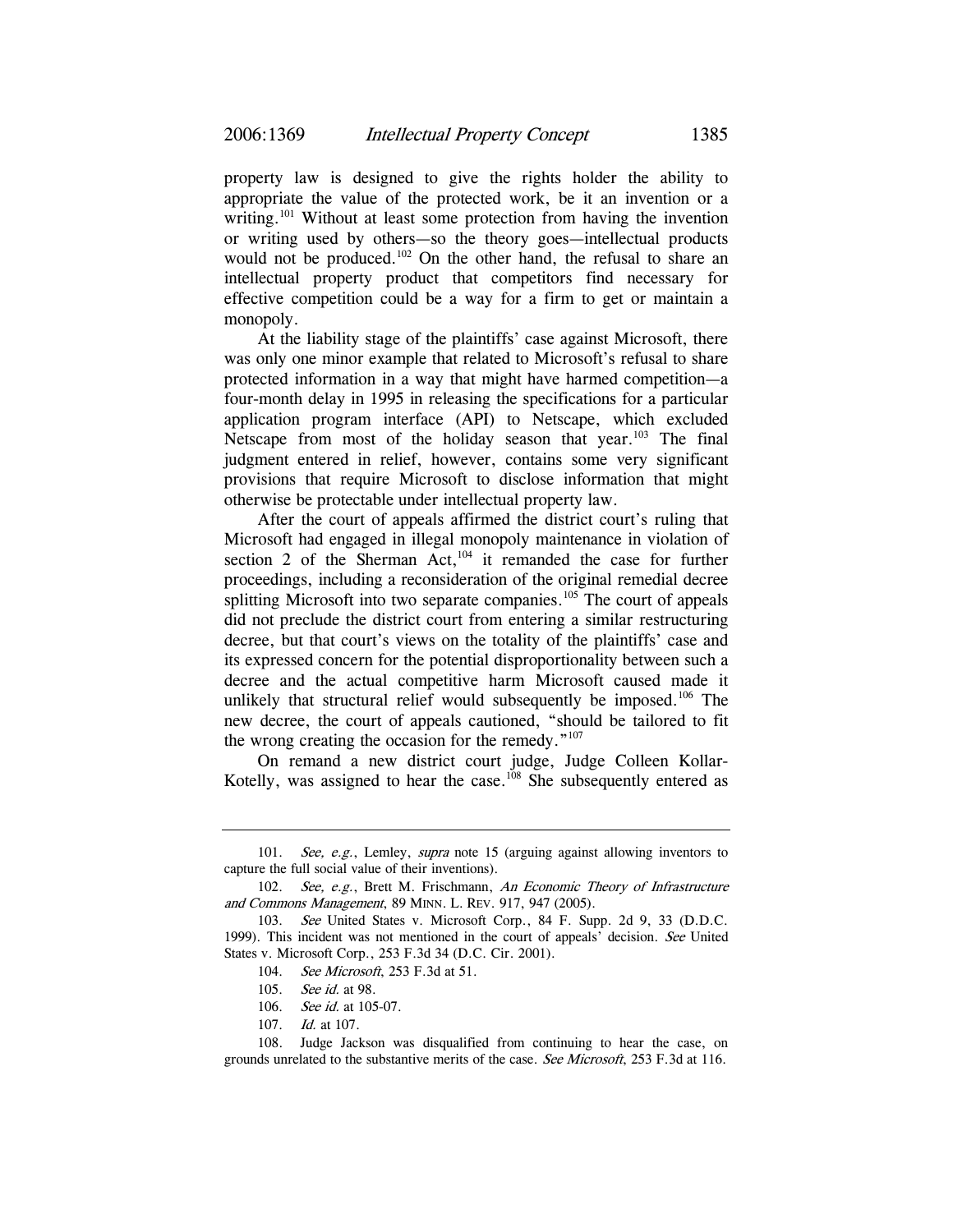the final decree in the case a settlement agreed to by Microsoft, the Justice Department, and nine of the litigating states.<sup>109</sup> Not surprisingly, the settlement took a conduct-based approach,<sup>110</sup> abandoning the more sweeping restructuring envisioned in Judge Jackson's decree. Nevertheless, within this narrower approach to relief, the government plaintiffs still included what the district court described as two "forward-looking" provisions<sup>111</sup>: One required Microsoft to disclose, in certain circumstances, the APIs "and related documentation" used by Microsoft middleware to interoperate with Windows.<sup>112</sup> The other required Microsoft to license, "on reasonable and non-discriminatory terms," communications protocols installed on a personal computer and used to interoperate with a Microsoft server operating system.<sup>113</sup>

The reason for requiring API disclosures is related to the plaintiffs' original case. If middleware is to be a competitive threat to Windows, it must be able to work with Windows as well as with other operating systems—that is, it cannot be cross-platform unless it works on the dominant platform as well as on others that might come along. $114$ Requiring disclosure of APIs helps insure this interoperability, making relief justifiable even if the required disclosure was not "clearly directed at the redress of a specific finding of liability," but, instead, was aimed at "eliminating the effects of illegal conduct."<sup>115</sup>

Disclosure of communications protocols between Windows and Microsoft server operating systems could also be justified as consistent with the plaintiffs' competition concerns and their theory of the case. The theory was that servers might be the "new middleware," in the sense that future applications might run on servers rather than on

<sup>109.</sup> See United States v. Microsoft, 231 F. Supp. 2d 144, 202 (D.D.C. 2002). The settlement decree and its aftermath are described more fully in Harry First  $\&$ Andrew I. Gavil, Re-framing Windows: The Durable Meaning of the Microsoft Antitrust Litigation, 2006 UTAH L. REV. (forthcoming).

<sup>110.</sup> See Microsoft, 231 F. Supp. 2d at 202.

<sup>111.</sup> *See id.* at 187-90.

<sup>112.</sup> See United States v. Microsoft Corp., 2002-2 Trade. Cas. (CCH) 73,860, at 95,110.

<sup>113.</sup> See id. Protocols, generally, are defined as rules of interconnection and interaction. See, e.g., Eur. Comm'n Decision of March 24, 2004, Case COMP/C-3/37.792 Microsoft, ¶ 49. The Final Settlement Decree defines a "communications protocol" as "the set of rules for information exchange to accomplish predefined tasks between a Windows Operating System Product and a server operating system product connected via a network." Microsoft, 2002-2 Trade Cas. (CCH) at 95,117.

<sup>114.</sup> See Microsoft, 231 F. Supp. 2d at 186-87.

<sup>115.</sup> See id. at 189. Recall that there was no finding of liability for withholding APIs. See supra note 103 and accompanying text.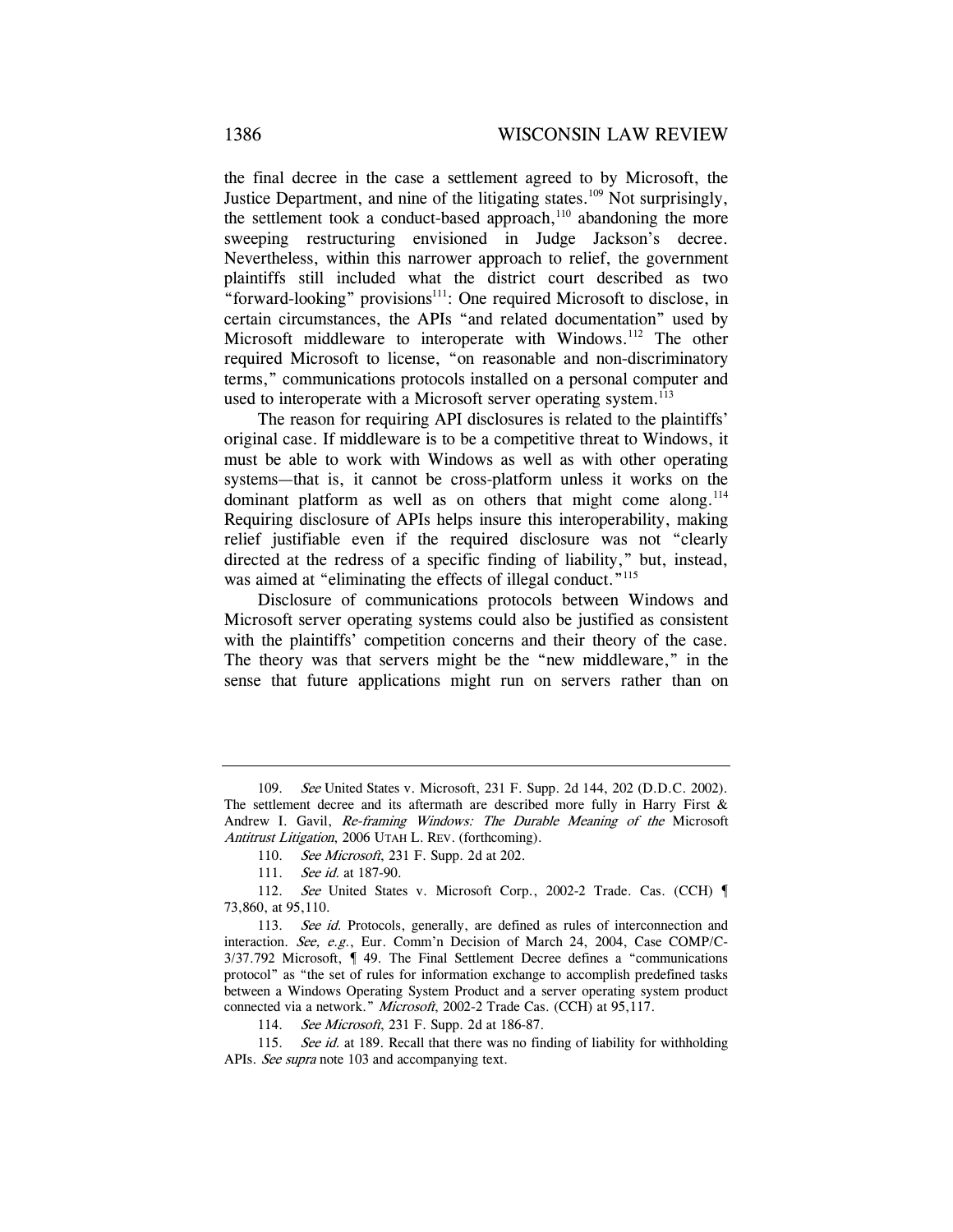personal computers.116 Server operating systems thus might become a platform that would challenge Microsoft's dominance in the desktop operating system market, but only if servers are able to communicate with the desktop.<sup>117</sup> Such communication requires knowledge of the protocols that Microsoft builds into Windows.<sup>118</sup> This required disclosure is one step further from the original case, however, because there was no evidence submitted in the liability phase dealing with server interoperability.<sup>119</sup>

Even though API nondisclosure was never really a part of the government plaintiffs' case on liability, the idea of requiring such disclosure as part of the remedy had been in the states' case from the very beginning. In their prayer for relief, the states asked for the imposition of broad disclosure provisions relating to interoperability.<sup>120</sup> In addition, both API and communications-protocol disclosure had been part of the transitional remedies in Judge Jackson's original decree, including the required disclosure of "communications interfaces" between Microsoft server operating systems and Microsoft PC operating systems.121

Whether foreshadowed or not by the complaints and theory of liability, the final decree's mandatory disclosures—along with compulsory licensing of this information and any intellectual property rights necessary to use it—would seem to raise a direct conflict between antitrust and intellectual property. If anything, the decree raises this conflict more clearly than it was raised at trial. Of course, because the parties entered the final decree by consent, the district court did not

119. See Microsoft, 231 F. Supp. 2d at 190-91.

120. See Plaintiff States' First Amended Complaint, supra note 41, at 35, (asking for a compulsory license of intellectual property rights in "interfaces" for browsers to work with Windows); *id.* (asking for the disclosure of information to allow complementary software products to "run satisfactorily" with Windows).

121. See United States v. Microsoft Corp., 97 F. Supp. 2d 59, 67 (D.D.C. 2000), vacated, 253 F.3d 34 (D.C. Cir. 2001). These provisions would have applied until the restructuring had been effectively carried out—either three years after Microsoft's reorganization or on expiration of the final judgment (ten years after entry), whichever came first. See 97 F. Supp. 2d at 66, 71.

<sup>116.</sup> See New York v. Microsoft Corp., 224 F. Supp. 2d 76, 172-73 (D.D.C. 2002).

<sup>117.</sup> See Microsoft, 231 F. Supp. 2d at 189.

<sup>118.</sup> The district court gave two reasons for the provision-to ensure that rival middleware could compete with Microsoft middleware and to ensure that Microsoft did not incorporate functionality into Windows "with which only its own servers can interoperate." See 231 F. Supp. 2d at 189-90. The former might link to the suppression of middleware that could grow to challenge the desktop operating system, but the latter appears to be directly aimed at the server market. In this sense, Judge Kollar-Kotelly's reasoning seems closer to the concerns in the case subsequently decided by the European Commission. See infra notes 156-168 and accompanying text.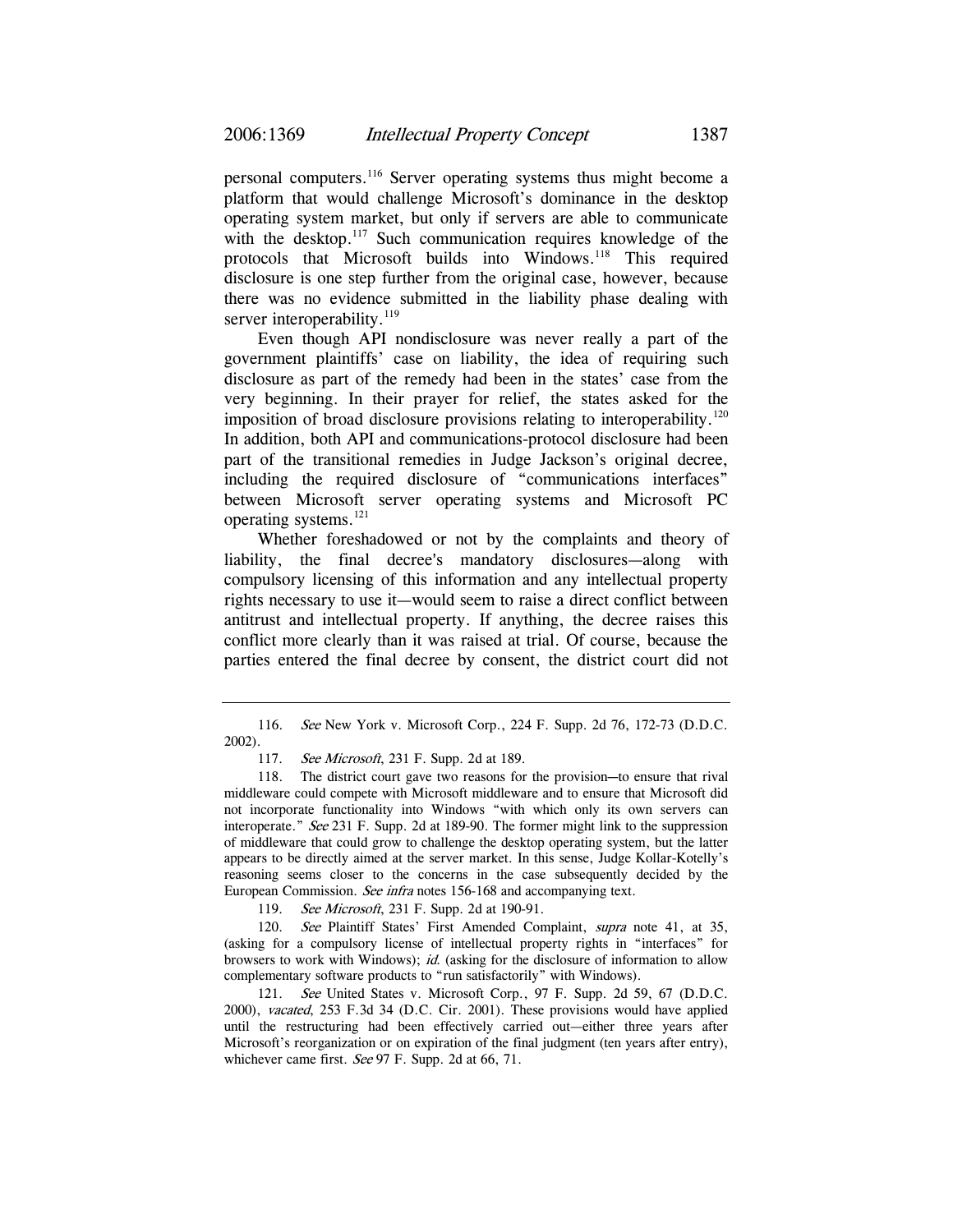need to discuss this conflict, and Microsoft had no incentive to argue that it was being forced to give up rights to which it was otherwise entitled.<sup>122</sup>

Not all of the states agreed with the consent decree, however, and the nonsettling states (nine of the plaintiff states plus the District of Columbia) proposed a decree with broader compulsory disclosure requirements with regard to Microsoft's middleware APIs and server protocols.123 Although the nonsettling states' disclosure proposal was virtually identical to the judicially unreviewed transitional disclosure provision in Judge Jackson's decree,<sup>124</sup> Judge Kollar-Kotelly did not make this comparison. Instead, the court compared the proposal to the negotiated decree, finding that the nonsettling states' proposed disclosure provision was "substantially more broad in scope."<sup>125</sup> In light of the proposal's definition of "middleware,"126 Judge Kollar-Kotelly felt Microsoft would have been required to disclose "vast amounts of its intellectual property."127 Given the nonsettling states' goal of achieving a high degree of interoperability with Microsoft software, the result might be that non-Microsoft software could end up operating in a way that would be functionally interchangeable with Microsoft's products. In other words, the compulsory disclosures would have permitted competitors to offer clones of Microsoft's software, specifically clones of Windows.<sup>128</sup>

It is here that the intellectual property concept emerges to affect the court's approach to the nonsettling states' proposal. Judge Kollar-Kotelly did recognize that cloning a program's functionality is not the

<sup>122.</sup> Under the provisions of the Tunney Act, 15 U.S.C. § 16 (b)-(h) (2000), the district court must determine whether a proposed government civil antitrust consent decree is "in the public interest." See id. § 16(e). In theory, an objector to the settlement could have argued that its provisions were contrary to the public interest in that they forced Microsoft to give up its intellectual property rights. It does not appear that anyone filing a public comment took such a position. For "major objector" comments on the proposed settlement, see Antitrust Div., DOJ, United States v. Microsoft Settlement: Comments Provided to the Court on February 14, 2002, http://www.usdoj.gov/atr/cases/ms-major.htm.

<sup>123.</sup> See Plaintiff Litigating States' First Amended Proposed Remedy at 12-14, New York v. Microsoft, 224 F. Supp. 2d 76 (D.D.C. 2002) (Civil Action No. 98-1233 (CKK)) (on file with the Wisconsin Law Review).

<sup>124.</sup> Compare Microsoft, 97 F. Supp. 2d at 67, with Plaintiff Litigating States' First Amended Proposed Remedy, supra note 123, at 13-14.

<sup>125.</sup> Microsoft, 224 F. Supp. 2d at 226.

<sup>126.</sup> The court concluded that "the definition in [the nonsettling states'] proposed remedy of 'Microsoft Middleware Product' appears to include almost every Microsoft software product." *Id.* at 227.

<sup>127.</sup> Id.

<sup>128.</sup> See id. at 228.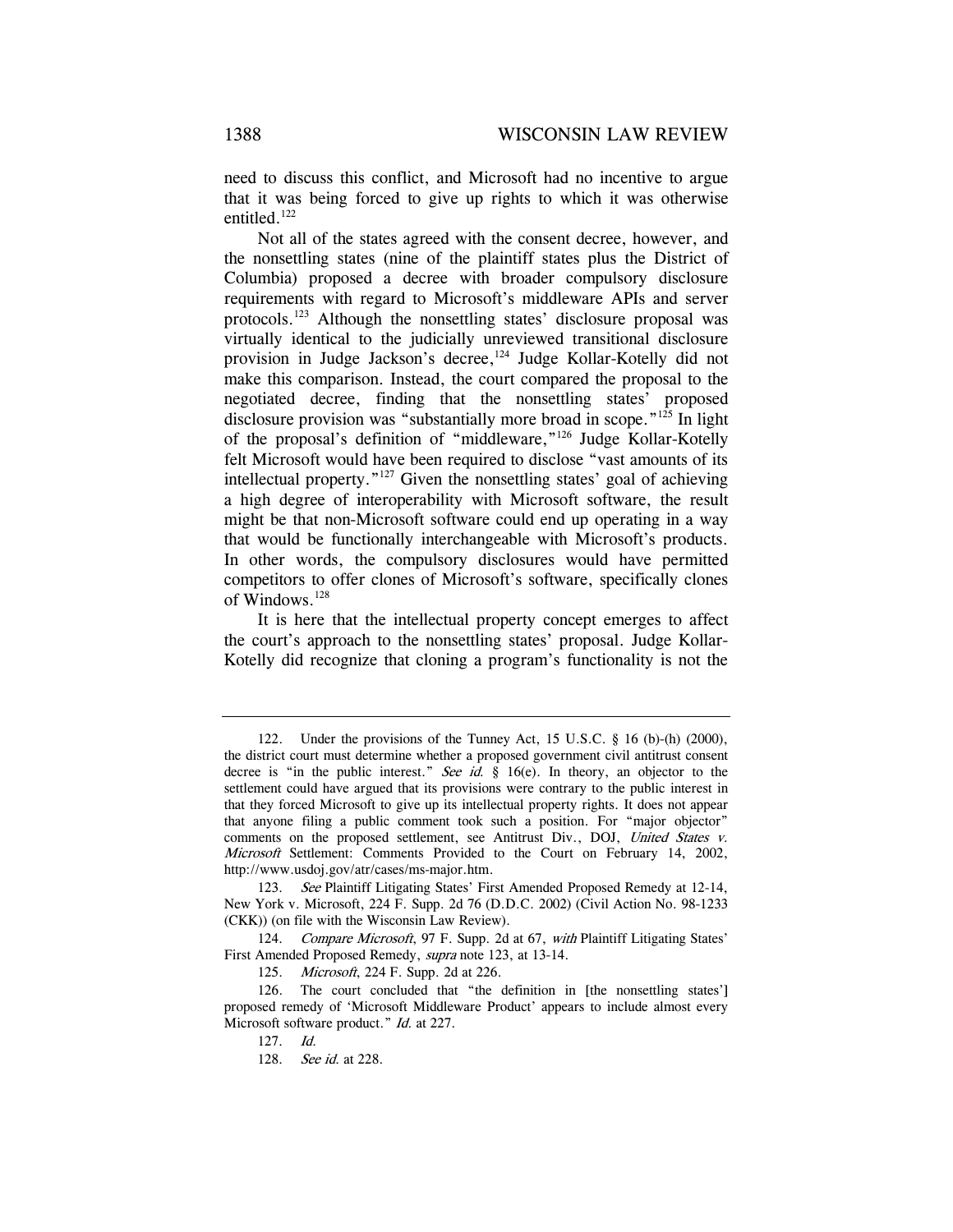same as copying a program's code.<sup>129</sup> Indeed, the court acknowledged that not all information in the software industry is protected by intellectual property  $law<sup>130</sup>$  and even stated, albeit without any specific legal analysis, that the mandatory disclosure provisions would allow Microsoft's competitors to clone many features of Microsoft's software "without violating intellectual property laws."<sup>131</sup> Nevertheless, the court referred to the proposed compulsory licensing provision as "an intellectual property 'grab' by Microsoft's competitors."132

If cloning could be done under the proposed decree without violating intellectual property law, then in what way could it be said that the decree was "grabbing" Microsoft's intellectual property? Intellectual property law gives its holders some very specific and bounded rights to exclude others from using the holder's property.<sup>133</sup> But there is no clear examination in Judge Kollar-Kotelly's opinion regarding whether Microsoft protects its APIs or communications protocols through copyright, patent, trade secret, or even trademark, or the extent to which intellectual property laws might intendedly provide no protection at all to the information.

Judge Kollar-Kotelly was not really focused on the grabbing of a legal right, but on what she viewed as an effort to deprive Microsoft of its right to returns on investments it had made in its intellectual products:

<sup>129.</sup> See id.

<sup>130.</sup> See id. at 229 ("In the software industry, some information about competitors' products is available and other information is protected by intellectual property laws.").

<sup>131.</sup> Id. It is not perfectly clear what Judge Kollar-Kotelly meant by this statement. Her opinion cites as authority for this point the direct testimony of an economist, Kenneth Elzinga, who wrote the following: "Because trade secrets are an important way of protecting intellectual property rights in software, disclosure itself would enable competitors to clone many features without violating Microsoft's copyrights." See id. (citing Written Direct Testimony of Kenneth G. Elzinga  $\lceil 86, \rceil$ Microsoft, 224 F. Supp. 2d 76 (Civil Action No. 98-1233 (CKK)), http://www.microsoft.com/presspass/legal/elzinga.mspx). It was not clear from Elzinga's testimony whether Microsoft had protectable trade secrets or the extent to which those trade secrets were involved in the particular disclosure provision relating to APIs and protocols, nor did Elzinga refer to any other intellectual property rights. It may be that Elzinga was assuming that competitors would use this information to engage in reverse engineering, a familiar way to deal with interoperability issues without (necessarily) violating any intellectual property right. See, e.g., Pamela Samuelson & Suzanne Scotchmer, The Law and Economics of Reverse Engineering, 111 YALE L.J. 1575 (2002).

<sup>132.</sup> See Microsoft, 224 F. Supp. 2d at 229.

<sup>133.</sup> For copyright, these are the enumerated rights to which Judge Jackson referred. See supra notes 80-83 and accompanying text.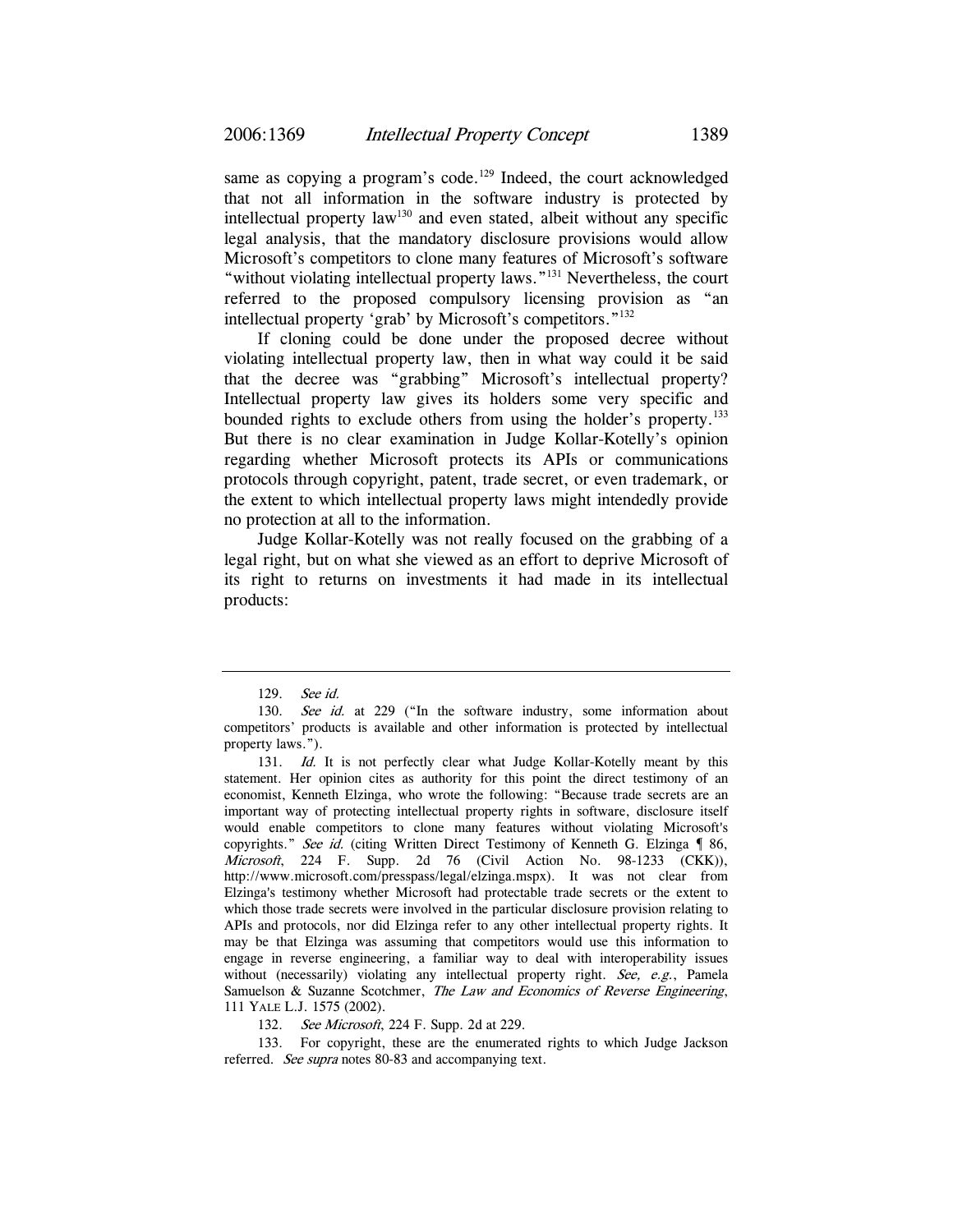In general, the protection of intellectual property rights encourages innovation by rewarding the innovator's investment in creating something new, while making the innovation available to the public. To enable the cloning of Microsoft's products sets this scheme askew by denying Microsoft the returns from its investment in innovation and effectively divesting Microsoft's intellectual property of its value.<sup>134</sup>

Having detached intellectual property rights from intellectual property law, and having articulated Microsoft's entitlement to the returns it has made in investing in its "property," the court then made clear what it believed to be at stake and, consequently, what the intellectual property concept is intended to protect:

Microsoft does not appear to have substantial assets in the form of factories or natural resources, traditional revenue drivers of "old economy" firms. In fact, Mr. Gates testified that Microsoft does not have any physical assets which he considers to be "important" to the success of the company. Instead, Microsoft's products consist almost entirely of information Microsoft creates . . . . Absent protection for intellectual property, there exists little reason to invest in developing software. $135$ 

The court is correct, of course, in saying that there needs to be some legal protection for intellectual property. Without some protection intellectual products would be freely appropriable by others, at low or no cost. The real questions are, however, how much protection is necessary and what the costs of that protection might be. For example, a fuller calculus of the effects of compulsory disclosure on Microsoft's incentives to innovate would also have considered the stimulus to innovation that competition might provide, the competition that would be increased by making it easier for other software to interoperate with Windows, and, indeed, the competition that would come from permitting other software to mimic its functionality. The intellectual property concept, however, offers the potential of short-circuiting this inquiry, for it allows the court to focus only on the interests of the producer of the intellectual product. That interest, of course, is to get maximum protection from interference with use of its products and to get maximum reward.

<sup>134.</sup> Microsoft, 224 F. Supp. 2d at 176 (citation omitted).

<sup>135.</sup> Id. at 228 (citations omitted).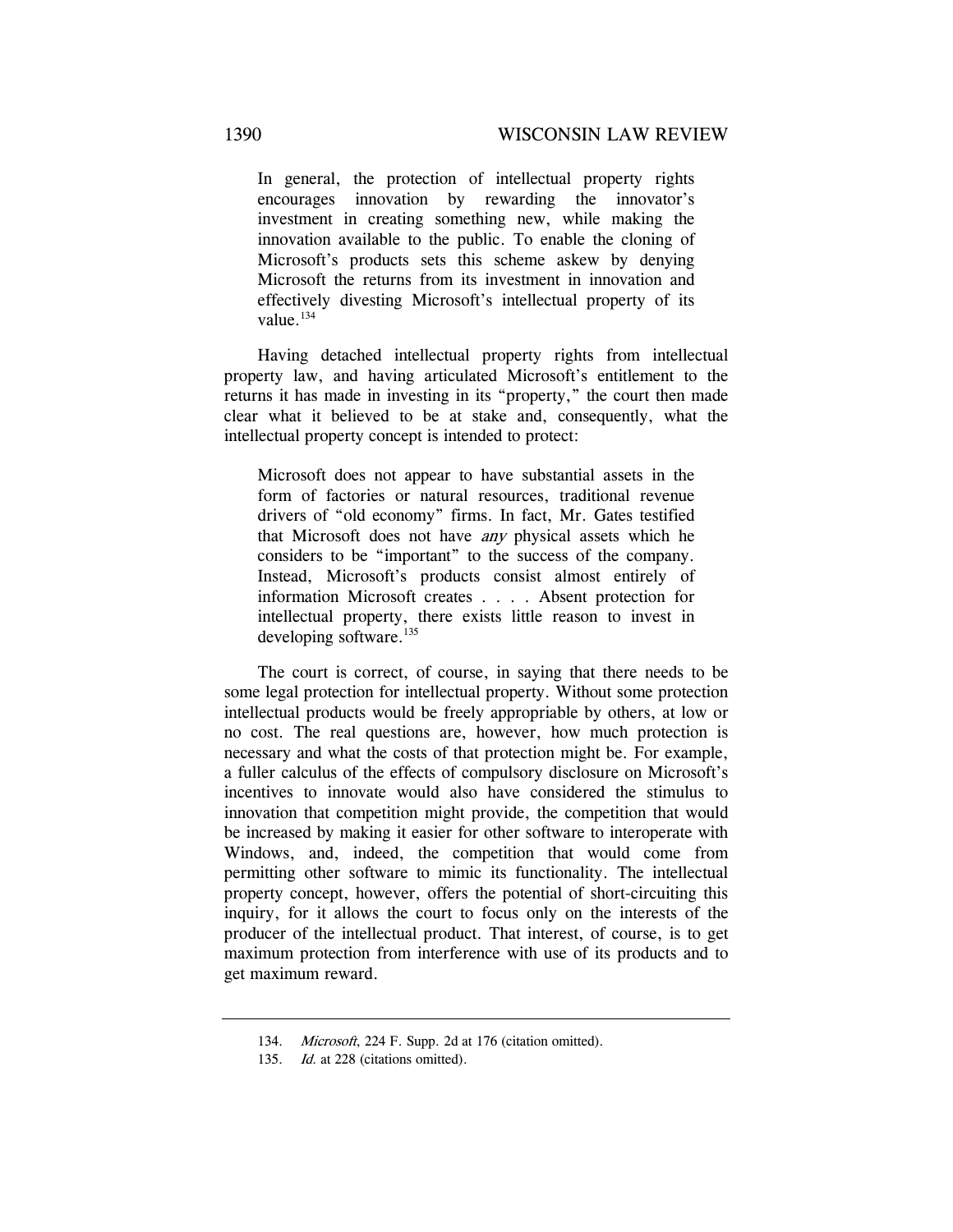Despite the court's reaction to the nonsettling states' proposal, the court's willingness to protect intellectual property was not boundless. After all, the court did approve the provisions in the negotiated settlement which require compulsory licensing of APIs and communications protocols,136 a highly controversial policy solution in the intellectual property area.<sup>137</sup> Even here, however, the evolving intellectual property concept turns out to be at work, for the approach taken by the parties in the decree ended up being more regulatory than the approach taken in most antitrust decrees.

The most obviously regulatory aspect of the decree entered by Judge Kollar-Kotelly was the requirement that the compulsory protocol licenses be offered on "reasonable and non-discriminatory terms."<sup>138</sup> Public utilities traditionally have been required to provide service to all who ask, without discrimination, and to offer service at "just and reasonable" rates.<sup>139</sup> For public utilities, these obligations have been

138. United States v. Microsoft Corp., 2002-2 Trade. Cas. (CCH) ¶ 73,860, at 95,110. This is not the only provision in the decree relating to price. Under section III.B, Microsoft is required to license Windows to OEMs under "uniform license agreements with uniform terms and conditions." Id. at 95,109. The decree also requires the licensing of any intellectual property necessary to carry out any of the provisions of the decree on "reasonable and non-discriminatory" terms. See id. 95,110-11.

139. See, e.g., 1 ALFRED E. KAHN, THE ECONOMICS OF REGULATION: ECONOMIC PRINCIPLES 3 (1970); JAMES C. BONBRIGHT, PRINCIPLES OF PUBLIC UTILITY RATES 33 (1961).

<sup>136.</sup> See United States v. Microsoft, 231 F. Supp. 2d 144, 187-90 (D.D.C. 2002).

<sup>137.</sup> See, e.g., Robert P. Merges & Richard R. Nelson, On the Complex Economics of Patent Scope, 90 COLUM. L. REV. 839 (1990). Professors Merges and Nelson state that, although "there has been considerable debate over the years on the merits of compulsory licensing of patents under some circumstances, . . . the intellectual property community has repeatedly rejected the idea," id. at 840, and the compulsory licensing of patents remains "anathema." Id. at 911. Antitrust enforcers have recently expressed similar views. See, e.g., R. HEWITT PATE, ANTITRUST DIV., DOJ, COMPETITION AND INTELLECTUAL PROPERTY IN THE U.S.: LICENSING FREEDOM AND THE LIMITS OF ANTITRUST 10 (2005), http://www.usdoj.gov/atr/public/speeches/ 209359.pdf ("[C]ompulsory licensing of intellectual property as an antitrust remedy should be a rare beast."). Congress has created a variety of specifically circumscribed compulsory licenses relating to copyrights. See, e.g., 17 U.S.C. § 111 (2000) (cable television); id. § 115 (phonorecords); id. § 116 (jukeboxes), id. § 118 (public broadcasting), id.  $\S$  119 (2000) (superstations and network stations). For a criticism of this approach, see, for example, Paul Goldstein, Preempted State Doctrines, Involuntary Transfers and Compulsory Licenses: Testing the Limits of Copyright, 24 UCLA L. REV. 1107 (1977) (critiquing the Copyright Act's compulsory licensing provisions). Congress has also provided for compulsory patent licenses in certain circumstances. See, e.g., 7 U.S.C. § 2404 (2000) (governing patents necessary for the nation's food supply); 42 U.S.C. § 2183 (2000) (governing patents necessary for national atomic-energy needs); 35 U.S.C. § 203 (2000) (governing patents developed through the use of government-research funding).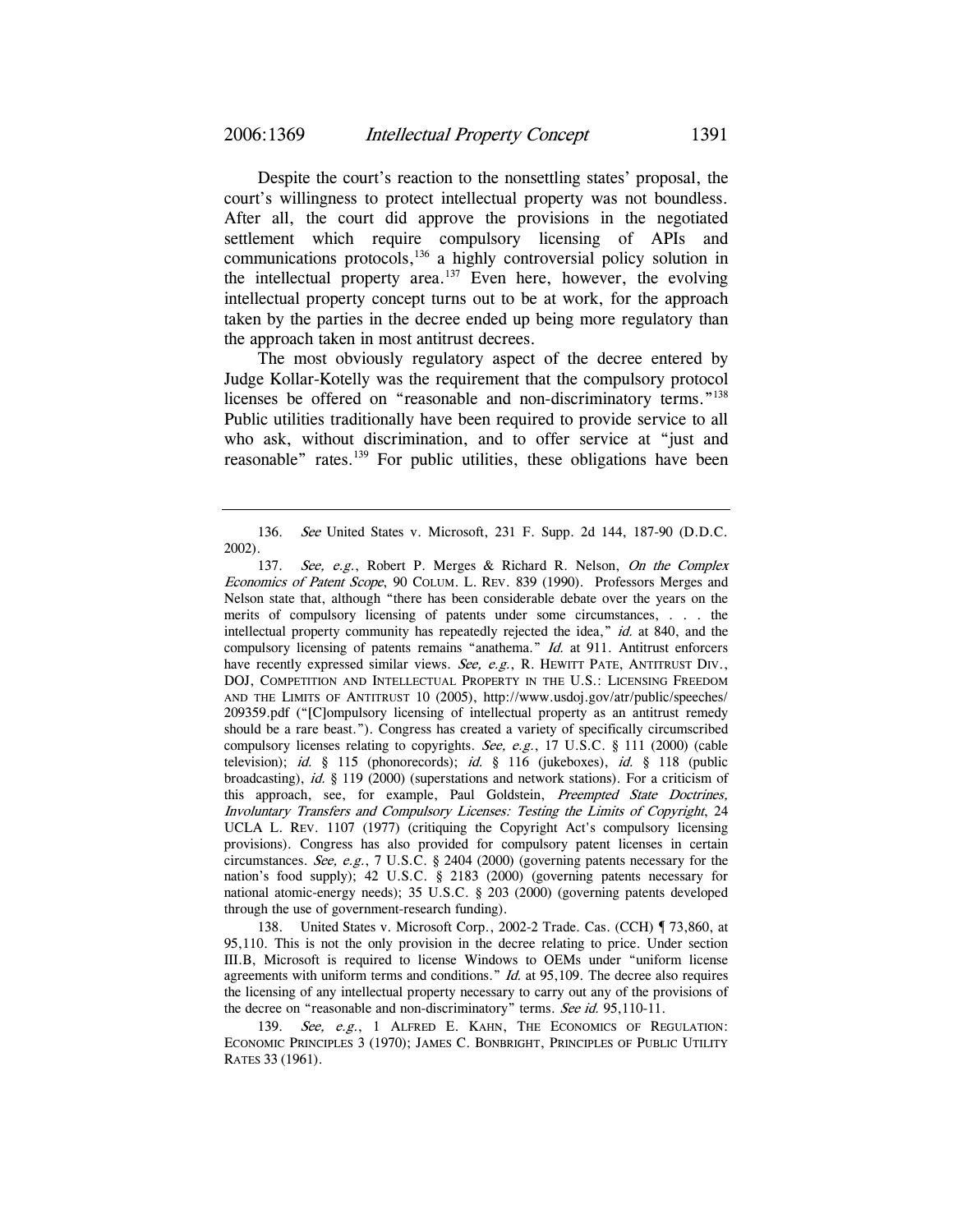overseen by regulatory agencies, $140$  but the *Microsoft* decree gave the district court this review function. $141$  The decree also required the court to supervise the quality of Microsoft's compliance with the protocoldisclosure requirement, with assistance from an outside technical committee.<sup>142</sup> In fact, supervision of this disclosure requirement has proven to be a substantial regulatory burden, as the adequacy of Microsoft's protocol documentation has been a constant point of contention between the parties, leading the court to require periodic reporting and hearings in an effort to force Microsoft to perform adequately.<sup>143</sup>

Antitrust agencies generally avoid such regulatory decrees, preferring remedies that restore competition and then permit the market to do its work.<sup>144</sup> The plaintiffs accepted this more regulatory decree as

- 141. See United States v. Microsoft, 231 F. Supp. 2d 144, 200-02 (2002).
- 142. See Microsoft, 2002-2 Trade Cas. (CCH) at 95,113.

143. For status reports on Microsoft's compliance with the decree, see Antitrust Div., DOJ, United States v. Microsoft: Current Case, http://www.usdoj.gov/ atr/cases/ms\_index.htm. For information about the difficulties in documenting the protocols, see Joint Status Report on Microsoft's Compliance with the Final Judgments at 3, Microsoft, 2002-2 Trade Cas. (CCH) (Civil Action No. 98-1232 (CKK)), http://www.usdoj.gov/atr/cases/f207200/207283.pdf (announcing a one-year project to create "prototype implementations" of each task covered by the communications protocol program); Supplemental Joint Status Report on Microsoft's Compliance with the Final Judgments at 3, Microsoft, 2002-2 Trade Cas. (CCH) (Civil Action No. 98- 1232 (CKK)), http://www.usdoj.gov/atr/cases/f213100/213109.pdf (noting that Microsoft would be unable to complete its part of the project until July 2006); Joint Status Report on Microsoft's Compliance with the Final Judgment 3-4, Microsoft, 2002-2 Trade Cas. (CCH) (Civil Action No. 98-1232 (CKK)), http://www.usdoj.gov/ atr/cases/f216100/216127.pdf (stating that the parties' efforts to assure satisfactory technical documentation of protocols had reached a "watershed" and that Microsoft's performance in documenting the protocols and resolving technical issues had been "disappointing"). As a result of these problems, plaintiffs and Microsoft agreed to a two-year extension of the part of the decree relating to licensing the communications protocols, bringing the expiration of that part of the decree to November 2009, and Microsoft agreed that it would not oppose a further extension of this part of the decree for up to an additional three years. See id. at 10-11. For the modified decree, see United States v. Microsoft Corp., 2006-2 Trade Cas. (CCH)  $\sqrt{75,418}$  (D.D.C. 2006). For a fuller discussion of the difficulties in carrying out the final settlement decree, see First & Gavil, *supra* note 109.

144. See, e.g., DEBORAH PLATT MAJORAS, ANTITRUST DIV., DOJ, ANTITRUST REMEDIES IN THE UNITED STATES: ADHERING TO SOUND PRINCIPLES IN A MULTI-FACETED SCHEME (2002), http://www.usdoj.gov/atr/public/speeches/ 200354.pdf.

[T]he Antitrust Division is an enforcement agency, not a regulatory body. Consistent with this enforcement role, the Sherman and Clayton Acts authorize the Division to seek and procure a remedy any time it proves a violation of federal antitrust law. But having proven a violation, the goal is

<sup>140.</sup> See LOUIS B. SCHWARTZ ET AL., FREE ENTERPRISE AND ECONOMIC ORGANIZATION: GOVERNMENT REGULATION 26-38 (6th ed. 1985) (discussing agency regulation in various industries).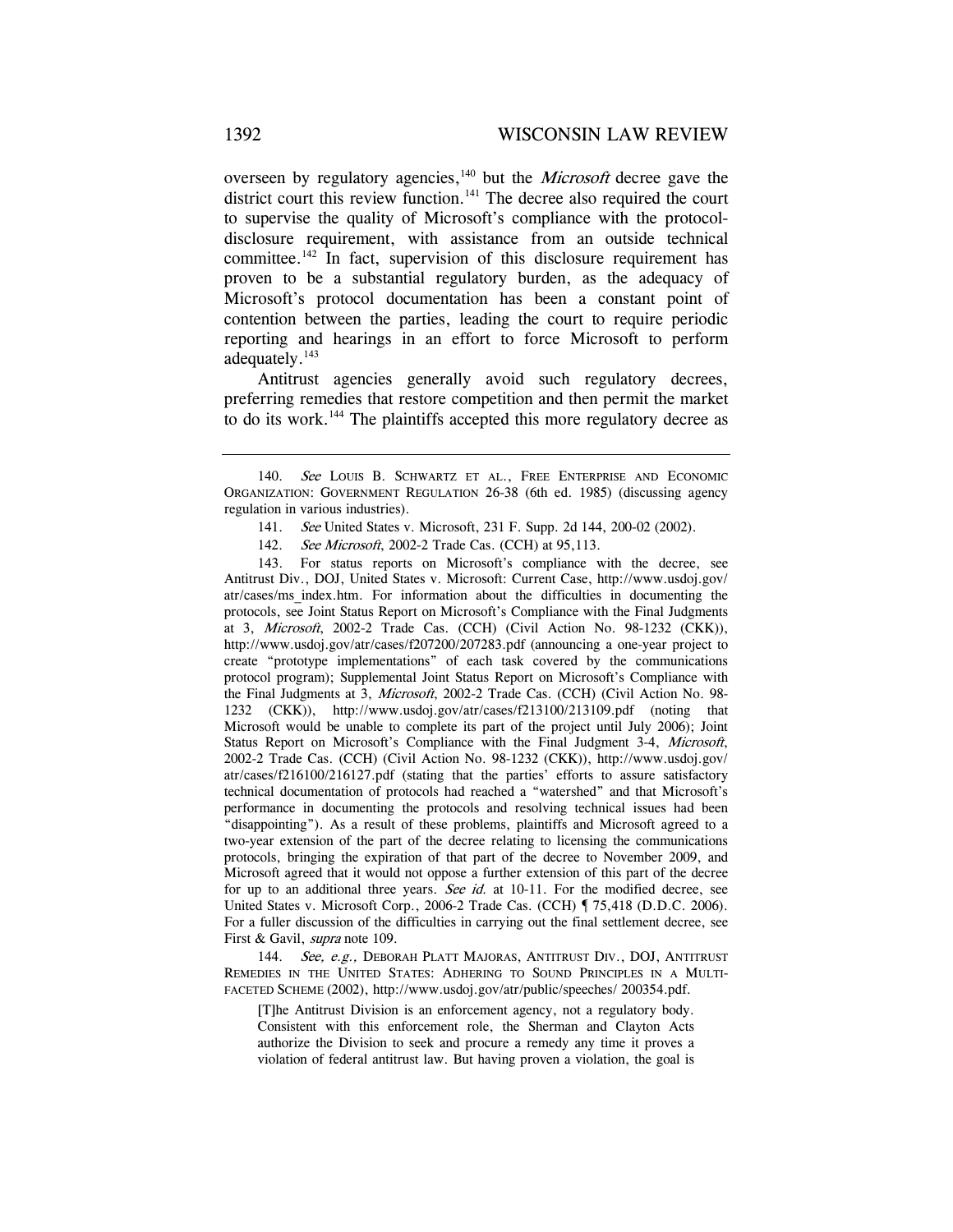a political compromise, which was forged in the context of a somewhat narrow remand from the court of appeals and a change in policy views at the Department of Justice occasioned by the installation of a new administration.<sup>145</sup> In context, the disclosure provisions looked like a possible way to advance competition.

On the other hand, the direction of the settlement can be seen as consistent with the economic and institutional assumptions that make the intellectual property concept the successor to the public utility concept. As an economic matter, Windows—an intellectual property product—is now taken to be a twenty-first century "natural" monopoly, with economies of scale on the supply side (subject to declining average costs because of near-zero short-run marginal cost) and economies of consumption on the demand side (the network effects arising from its ubiquity).<sup>146</sup> By the end of the case, the government plaintiffs appeared to fear fragmentation of the platform more than a continuation of Microsoft's monopoly.<sup>147</sup> As a result, the decree left Microsoft in its

Id. at 6.

145. See First & Gavil, supra note 109.

146. See Declaration of Kenneth J. Arrow at 5-6, United States v. Microsoft Corp., 87 F. Supp. 2d 30 (D.D.C. 2000) (Civil Action Nos. 98-1232 (TPJ) & -1233 (TPJ)), http://www.usdoj.gov/atr/cases/exhibits/2517.pdf ("[T]he software market is . . . characterized by increasing returns to scale . . . . Virtually all the costs of production are in the design of the software and therefore independent of the amount sold, so the marginal costs are virtually zero."). John Duffy also discusses intellectual property as a "special case of natural monopoly" because of its declining average costs, but his analysis focuses particularly on intellectual property products that can be duplicated at very low cost. See Duffy, supra note 38, at 39-40. For a discussion of network effects, generally and with regard to PC operating systems, see Gregory J. Werden, Network Effects and Conditions of Entry: Lessons from the Microsoft Case, 69 ANTITRUST L.J. 87, 89-96 (2001).

147. For example, the government opposed requiring the unbundling of middleware code, which could have lowered the applications barrier to entry by encouraging independent software vendors (ISVs) to write to non-Microsoft middleware, on the ground that ISVs would be harmed by unbundling because they had designed software to "rely on the present operating system code." See Response of the United States to Public Comments on the Revised Proposed Final Judgment at 118-20, United States v. Microsoft Corp., Civil Action No. 98-1232 (CKK) (D.D.C. Feb. 27, 2002), http://www.usdoj.gov/atr/cases/f10100/10145.pdf. For a discussion of the fragmentation of the Windows platform and the costs of porting software to new operating systems (that is, making it "transportable" so that it can run on a different operating system), see Stan J. Liebowitz, An Expensive Pig in a Poke: Estimating the Cost of the District Court's Proposed Breakup of Microsoft, 9 GEO. MASON L. REV. 727 (2001). The fragmentation critique was disputed in, for example, Robert J. Levinson et al., The Flawed Fragmentation Critique of Structural Remedies in the

not to review the market and decide how it would best operate. Rather, the goal is to effectively remedy the violation for the benefit of consumers . . . . Once the violation is remedied, competition will decide how the market performs, including choosing the winners and losers.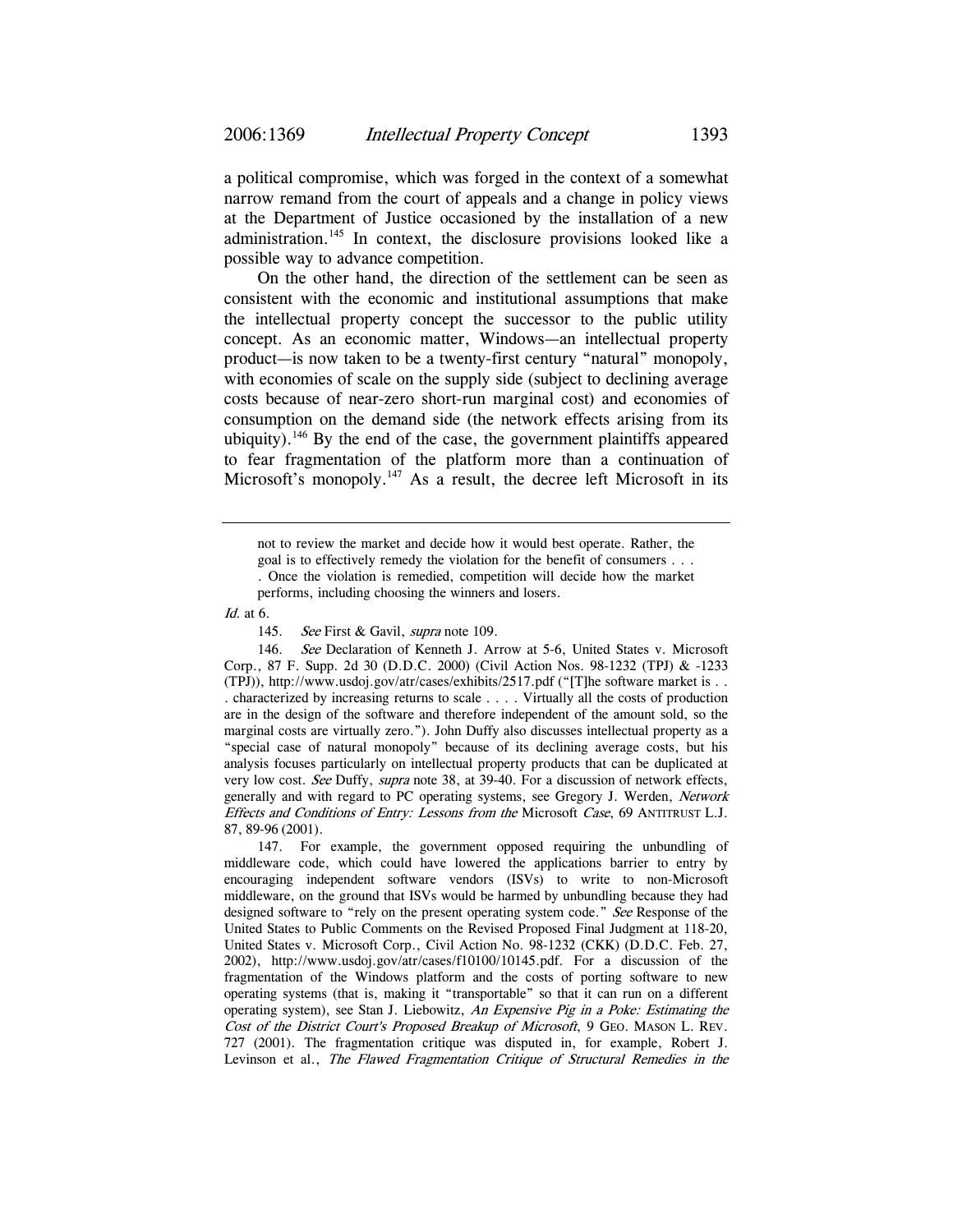monopoly position but imposed on it at least some of the duties traditionally imposed on a regulated monopoly, including the duty to deal on reasonable, nondiscriminatory terms.<sup>148</sup> Instead of a restructured Microsoft, subject to competitive markets, we have a regulated monopoly.

The convergence of the intellectual property and the public utility concepts, however, is not complete. With public utility regulation, there was at least some continuing regulatory apparatus and oversight, even if it was of uncertain effectiveness. For Microsoft, regulatory oversight will end when the settlement decree expires—most of it in 2007, the remainder in 2009.<sup>149</sup> After that, Microsoft will be an unregulated monopoly.

## III. CASE COMP/C-3/37.792 MICROSOFT

#### A. Overview of the European Commission's Case

The European Commission's proceeding against Microsoft involved two distinct issues: the bundling of the Windows media player with Windows<sup>150</sup> and Microsoft's refusal to provide information about its server protocols to its rival, Sun Microsystems.<sup>151</sup> Thus, although servers and networks played little part in the U.S. proceeding until the remedy phase, competition issues relating to servers have been an important aspect of the liability phase of the European case. Microsoft did not raise intellectual property issues with regard to the bundling problem in Europe, but it did raise these issues with regard to its refusal to supply information to Sun.

Microsoft Case, 46 ANTITRUST BULL. 135 (2001). The pre-2000 debate over remedial alternatives discussed a much broader choice of options than the ones chosen by the parties in settlement. Compare, e.g., John E. Lopatka & William H. Page, <sup>A</sup> (Cautionary) Note on Remedies in the Microsoft Case, ANTITRUST, Summer 1999, at 25 (advocating a conduct remedy to protect consumer interests), with R. Craig Romaine & Steven C. Salop, Slap Their Wrists? Tie Their Hands? Slice Them into Pieces? Alternative Remedies for Monopolization in the Microsoft Case, ANTITRUST, Summer 1999, at 15 (advocating a structural remedy dividing the company into competitors).

<sup>148.</sup> See Transcript of Hearing at 17, United States v. Microsoft Corp., Civil Action No. 98-1232 (CKK) (D.D.C. Feb. 9, 2005) (on file with the Wisconsin Law Review) ("[A]s far as we're able to observe in the marketplace, [there has been] no demonstrable change in the operating system market.") (statement of counsel for Justice Department).

<sup>149.</sup> See supra note 143.

<sup>150.</sup> See Comm'n of the European Cmtys., Comm'n Decision of 24 Mar. 2004, Case COMP/C-3/37.792 Microsoft ¶ 4.

<sup>151.</sup> See id. **[5.**]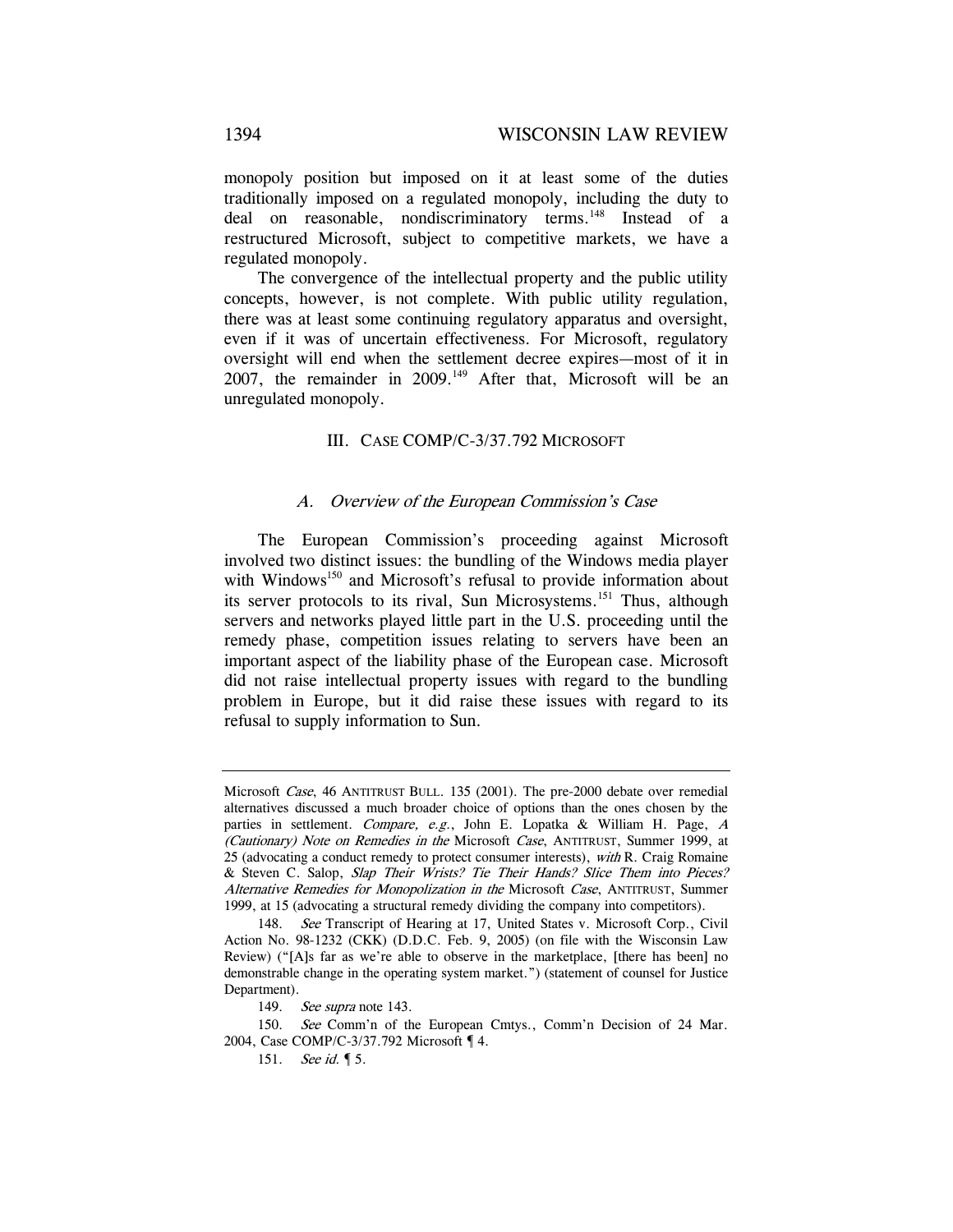Servers are powerful, multi-user computers that operate in a networked environment in which servers are linked to PCs. Operating systems, whether running on a PC or on a server, provide "work group server services," the basic infrastructure services used by office workers.<sup>152</sup> Such services include sharing files stored on servers, sharing printers, and administering user access to the network services (such as software applications installed on PCs or servers).<sup>153</sup> Sun, which manufactures servers, has an operating system for its servers called "Solaris."154 Microsoft competes with Sun and others in the server operating systems market, particularly with server operating systems based on a version of the UNIX operating system and with Novell's NetWare operating system.<sup>155</sup>

In September 1998, Sun wrote to Microsoft requesting (as Sun rather sweepingly phrased it) "the complete information" which would allow Sun to provide support within Solaris for the directory service technologies that would be part of Microsoft's not-yet-released new server operating system, Windows 2000.<sup>156</sup> This request included "the specifications for the protocols used by Windows work group servers in order to provide file, print, and group and user administration services to Windows work group networks."157 Sun wanted this information so that its network server operating systems could be fully interoperable with networks of servers and PCs running Windows.<sup>158</sup>

In December 1998, following Microsoft's refusal to provide the information Sun wanted, Sun made an application to the European Commission to initiate proceedings against Microsoft for violating Article 82 of the EC Treaty.159 After a lengthy investigation, the Commission issued a decision in March 2004, finding that Microsoft's refusal to supply Sun with information violated Article 82.<sup>160</sup>

For this transparent distribution of software resources across the network to be possible there is a need for interoperability between the various pieces of software running on different physical machines of the network. For instance, this can include the formalisation of rules of interconnection and interaction—often over a wire connection—called "protocols."

<sup>152.</sup> See id. **[**53.

<sup>153.</sup> Id.

<sup>154.</sup> See id. ¶ 97.

<sup>155.</sup> See id. **[** 514.

<sup>156.</sup> See id. ¶ 185-86.

<sup>157.</sup> See id.  $\oint$  187. The request for protocols did not include a request for the computer source code for implementing those protocols. See id.  $\P$  568-72. The Commission explained the need for the protocols as follows:

Id. ¶ 49.

<sup>158.</sup> See id. | 560.

<sup>159.</sup> See id. **[3.**]

<sup>160.</sup> See id. ¶ 779-84.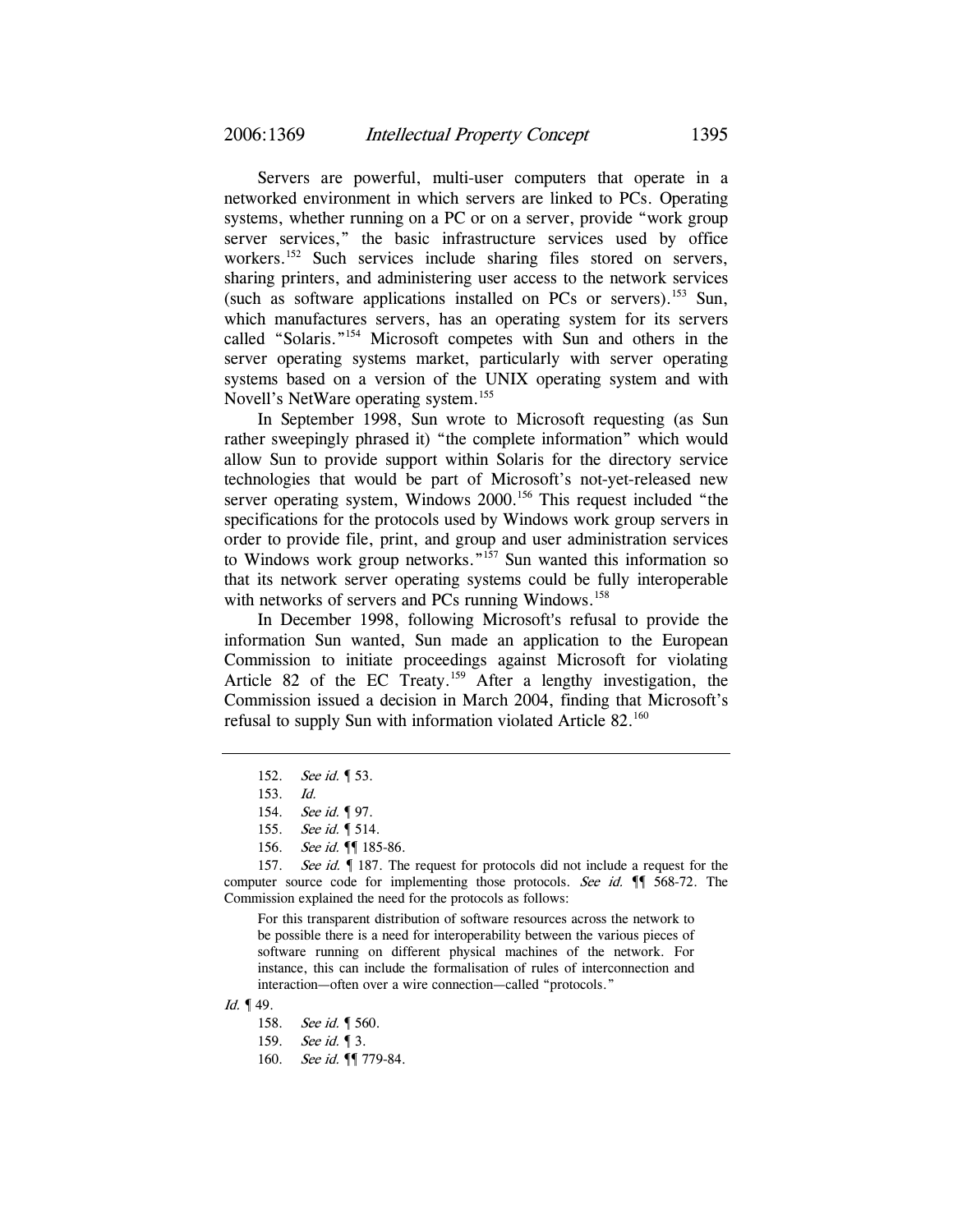In finding that Microsoft's conduct was an abuse of its dominant position in the PC operating system market, the Commission first determined that there was a link between Microsoft's dominant position in the PC operating system market and its leading market share in the work group server operating system market.<sup>161</sup> The link arose from the need for interoperability between servers and PCs connected in work group networks.<sup>162</sup> This link gave Microsoft "the ability to leverage" from the PC operating system market to the market for work group server operating systems "through limitations on interoperability."<sup>163</sup> Although Microsoft had initially adopted a position that encouraged interoperability between competing server operating systems and the Windows PC operating system, Microsoft's strategy changed as its market share in servers increased.<sup>164</sup> With the introduction of Windows 2000, Microsoft began "a strategy of diminishing previous levels of supply of interoperability information," particularly with regard to group and user administration services.<sup>165</sup> This strategy put Microsoft's competitors "at a strong competitive disadvantage in the work group server operating system market, to an extent where there is a risk of elimination of competition."166

The Commission concluded that Microsoft's "leveraging strategy" was an abuse of its dominant position in the PC operating system market.<sup>167</sup> Microsoft's "general pattern of conduct," which exploited "a range of privileged connections" between the PC operating system and its work group server operating system, deprived competitors in the work group server market of interoperability information that was "indispensable" for viable competition.<sup>168</sup> By extending its dominant position into work group server operating systems and "capturing" that market, Microsoft then increased the entry barriers into the PC operating system market, because future competitors in that market would need to be able to interoperate with Microsoft's dominant work

<sup>161.</sup> See id. 1514. The Commission found that Microsoft had been dominant in the PC operating system market "since at least 1996." Id.  $\P$  472. The Commission also found that Microsoft now had at least 50 percent of the work group server operating system market, id. ¶ 514, which the Commission defined as server operating systems marketed for "low end" servers that provide work group server services. See id.  $\P$  57-58.

<sup>162.</sup> See id. **[** 539.

<sup>163.</sup> Id.

<sup>164.</sup> See id.  $\P$  587-88. For a discussion of Microsoft's earlier licensing to AT&T of portions of the Windows source code for the development of AT&T's UNIX product AS/U, which AT&T licensed to Sun, see *id.*  $\P$  211-17, 580.

<sup>165.</sup> See id. **[** 588.

<sup>166.</sup> *Id.* 1589.

<sup>167.</sup> See id. ¶ 1063-65.

<sup>168.</sup> *Id.* 1064.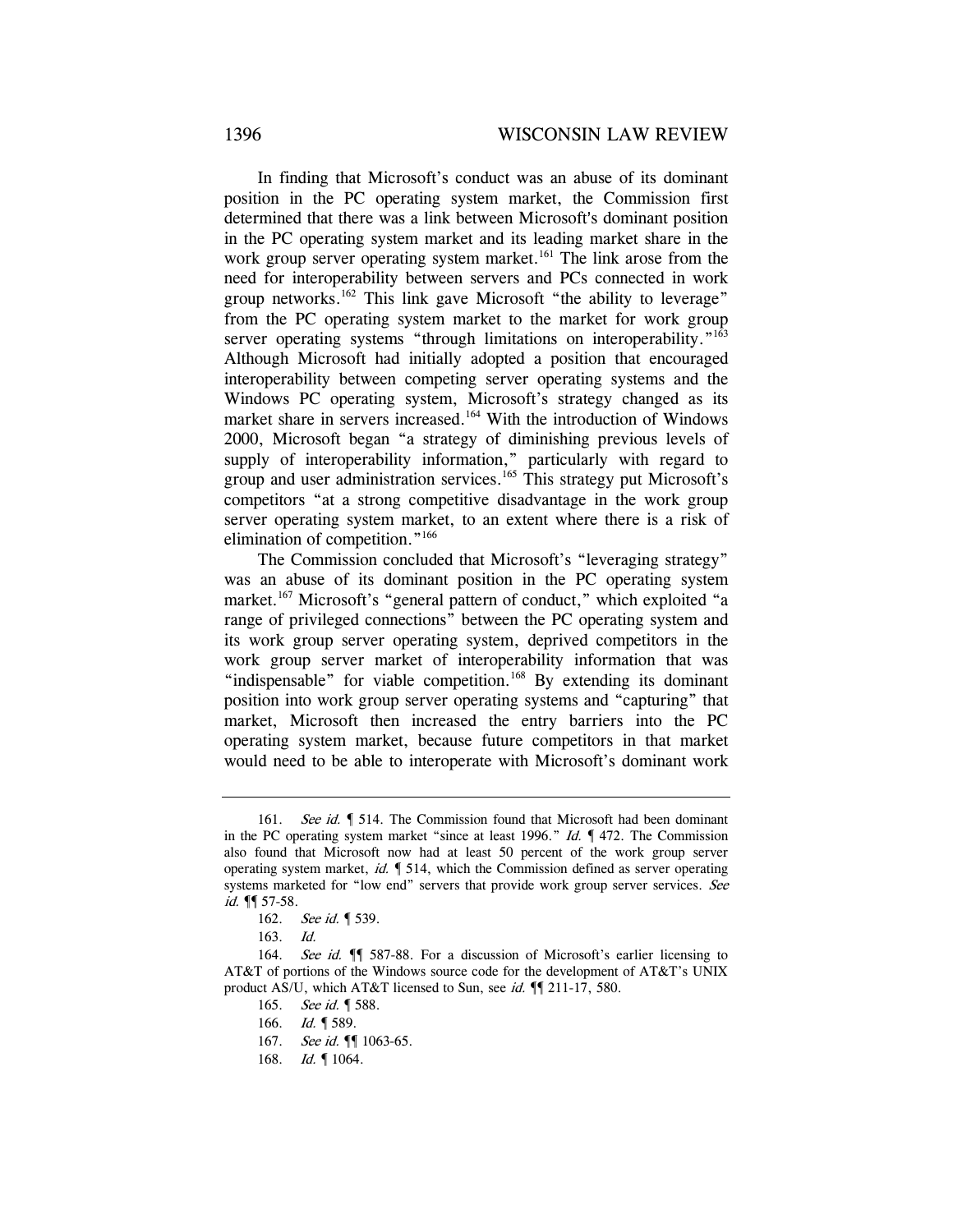group server operating system.<sup>169</sup> Finally, dominance in the work group server market provided a "bridgehead from which Microsoft could further leverage its position into other areas of the server industry. $170$ 

For relief, the Commission ordered Microsoft "to supply what has been refused,"171 specifically "complete and accurate specifications" of protocols used by Windows for work group server services.<sup>172</sup> This obligation, however, would not include disclosure of the source code that Microsoft used to implement the protocols.173 Microsoft's disclosures would have to be made on "reasonable and nondiscriminatory" terms in a "timely manner."<sup>174</sup> If users decided to use the disclosed specifications in work group server operating system products, Microsoft's royalty rates could not reflect the "strategic value" to Microsoft of those protocols.<sup>175</sup> In other words, Microsoft could not charge monopoly rates.

## B. Intellectual Property as an "Essential Facility" in European Competition Law

Unlike the U.S. Microsoft prosecution, the conduct which gave rise to liability in the European case involved a direct challenge to a core intellectual property right—that is, the right to exclude others from using the invention that the right protects. To understand how the Commission dealt with the conflict between this right and European competition law, it is important to look more generally at the essential facilities doctrine, a doctrine that the Commission has used in other intellectual property cases for requiring access to otherwise protected information. Although the Commission never uses the term "essential facilities" in its opinion, the Commission's decision that Microsoft abused its dominant position when it refused to grant Sun's request for access to its server and PC protocols evoked both the concepts and the requirements of an essential facilities theory of liability.

In the United States, the essential facilities doctrine grew out of monopolization cases in which firms in "old economy" network industries—for example, railroads, telecommunications companies, and integrated electric power companies—used their control over network

<sup>169.</sup> *Id.* **[1** 769, 1065.

<sup>170.</sup> *Id.* 1065.

<sup>171.</sup> *Id.* 1998.

<sup>172.</sup> *Id.* 1999.

<sup>173.</sup> Id. The disclosure was not limited to Windows 2000 but applied prospectively to future generations of Microsoft products, at least to the extent that they relate to the "generic services" involved in the investigation. See id.  $\llbracket$  1002.

<sup>174.</sup> *Id.* 1007.

<sup>175.</sup> See id. at [ 1008(ii).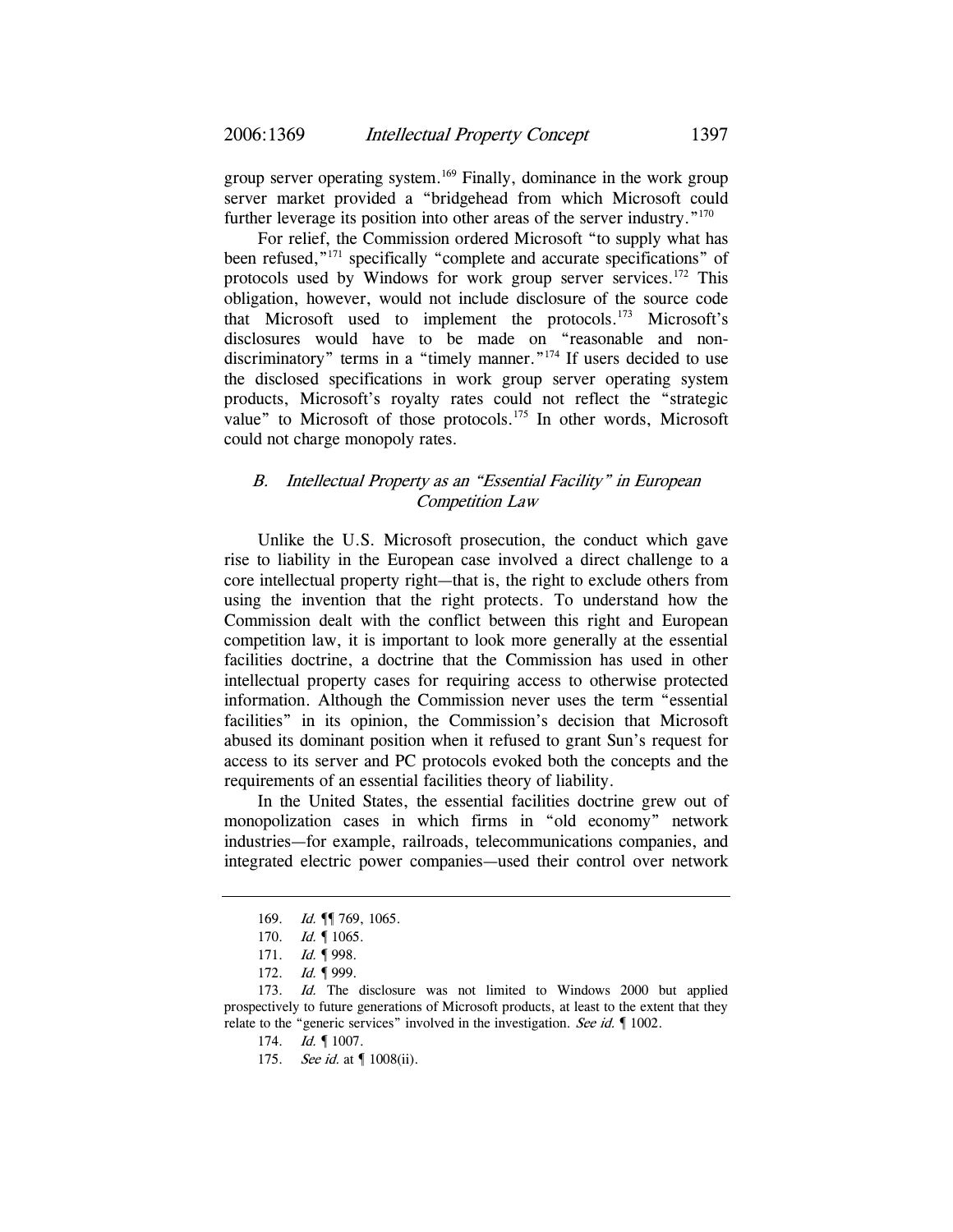links to exclude competitors.<sup>176</sup> These firms are the archetype of regulated industries in the United States, and thus the application of this theory to the intellectual property issues in Microsoft is further indication of how the intellectual property concept has become the successor to the public utility concept.

Although the requirements for liability under the essential facilities doctrine have been variously phrased, a good statement can be found in MCI Communications Corp. v.  $AT\&T^{177}$  MCI tried to compete with AT&T in long-distance telephone service, but AT&T, which had a monopoly on local service, refused to interconnect MCI with its local distribution facilities. MCI needed such interconnection to be an effective long-distance competitor. The court pointed out that a refusal to allow access to an essential facility can extend monopoly from one stage of production to another, or from one market into another, and then set out four requirements for establishing liability for such a refusal: "(1) control of the essential facility by a monopolist; (2) a competitor's inability practically or reasonably to duplicate the essential facility; (3) the denial of the use of the facility to a competitor; and (4) the feasibility of providing the facility."178 Although commentators in the United States have generally been hostile to the theory,  $179$  and the Supreme Court has distanced itself from endorsing it, $180$  lower courts continue to apply the theory in a variety of situations apparently far from its origins. $^{181}$ 

179. The leading article is Philip Areeda, Essential Facilities: An Epithet in Need of Limiting Principles, 58 ANTITRUST L.J. 841 (1990) (criticizing the doctrine). See also Michael Boudin, Antitrust Doctrine and the Sway of Metaphor, 75 GEO. L.J. 395, 397-403 (1986) (arguing that the doctrine is of "dubious character"). Not all commentators, however, are adverse. See, e.g., Norman W. Hawker, Open Windows: The Essential Facilities Doctrine and Microsoft, 25 OHIO N.U. L. REV. 115 (1999).

180. See Verizon Commc'ns Inc. v. Law Offices of Curtis V. Trinko, LLP, 540 U.S. 398, 411 (2004) ("We have never recognized such a doctrine . . . and find no need either to recognize it or to repudiate it here.") (citations omitted); see also AT&T Corp. v. Iowa Utils. Bd., 525 U.S. 366, 428 (1999) (Breyer, J., concurring in part and dissenting in part) ("[T]he . . . 'essential facilities' doctrine [is] . . . an antitrust doctrine that this Court has never adopted . . . ."); Aspen Skiing Co. v. Aspen Highlands Skiing Corp., 472 U.S. 585 (1985) (refusing to use the "essential facilities" doctrine despite the court of appeals' reliance on it).

181. See, e.g., LePage's Inc. v. 3M, 324 F.3d 141, 161 (3d Cir. 2003) (discussing how bundled loyalty rebates for adhesive tape resulted in a denial of access

<sup>176.</sup> The key cases developing the essential facilities doctrine are United States v. Terminal R.R. Ass'n of St. Louis, 224 U.S. 383 (1912), Otter Tail Power Co. v. United States, 410 U.S. 366 (1973), and MCI Commc'ns Corp. v.  $AT&T$ , 708 F.2d 1081 (7th Cir. 1983). For a discussion of the history of the doctrine, see Robert Pitofsky, Donna Patterson, & Jonathan Hooks, The Essential Facilities Doctrine Under U.S. Antitrust Law, 70 ANTITRUST L.J. 443 (2002).

<sup>177. 708</sup> F.2d 1081.

<sup>178. 708</sup> F.2d at 1132-33.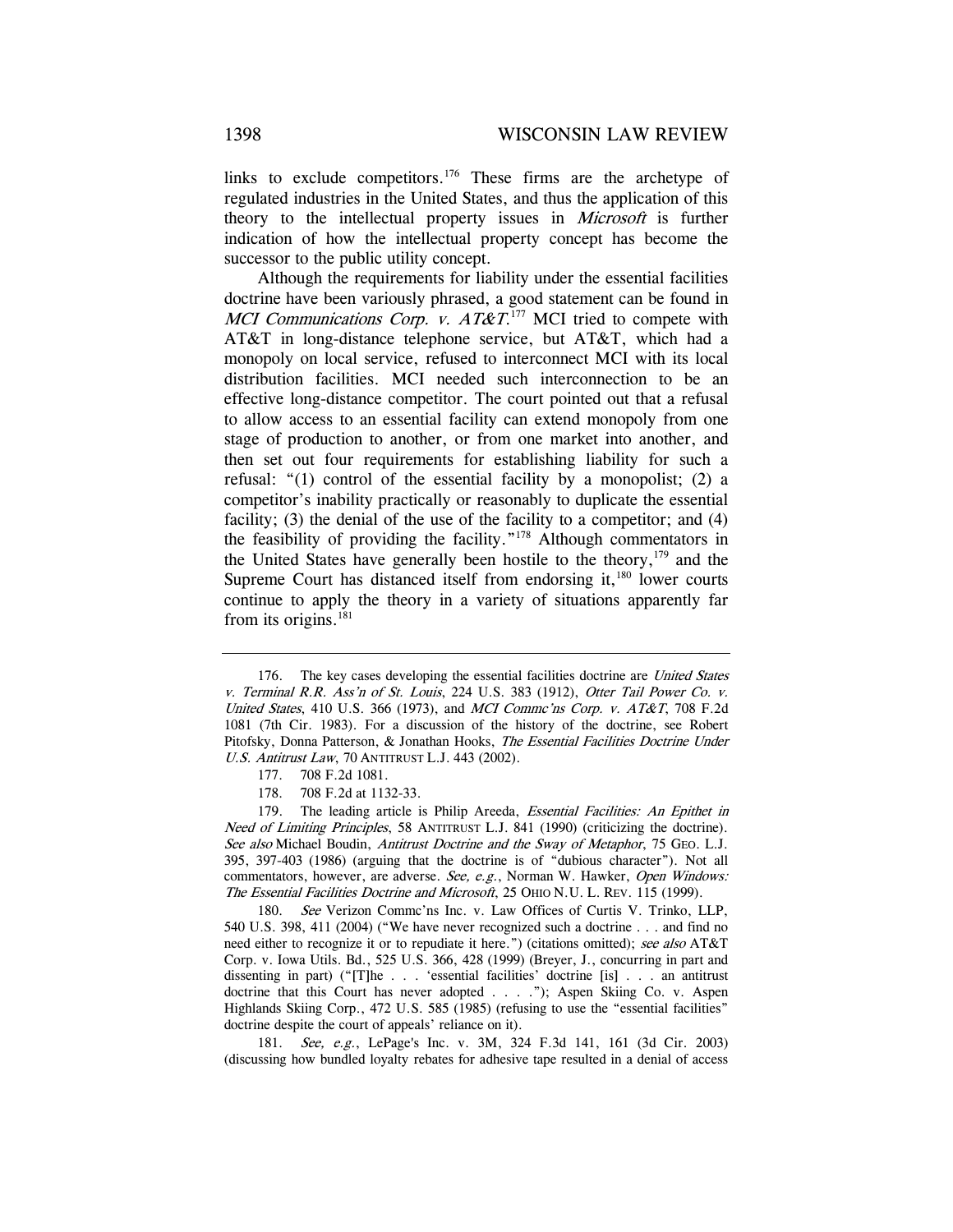In Europe, prior to the Microsoft decision, the theory had gained some usage in the area of intellectual property. The first European Commission case to apply the idea of the essential facilities doctrine in the intellectual property area was *Magill*.<sup>182</sup> In that case, the two United Kingdom broadcasters (the British Broadcasting Corporation and the Independent Broadcasting Authority) and the monopoly broadcaster in Ireland (Radio Telefis Eireann) refused a request from Magill TV Guide to provide their weekly television-program listings.<sup>183</sup> Magill wanted to publish a weekly television guide in Ireland and Northern Ireland which would contain the listings for all the programming that viewers there could receive.184 Each of the broadcasters published its own individual weekly program guide and provided their listings to newspapers for daily publication, but there was no weekly program guide that combined them.<sup>185</sup> Viewers who wanted all the weekly listings would have to buy the weekly program guides published by each of the three broadcasters.186 After the broadcasters enjoined Magill from publishing such a weekly guide, Magill complained to the European Commission.<sup>187</sup>

The Commission found that the denial of permission to publish the copyrighted listings was an abuse of the broadcasters' dominant positions.188 The Commission pointed out that "these listings constitute the essential raw materials for any such guide,"189 that "it is not possible for third parties to produce reliable listings themselves for

to large-volume customers which were essential to gaining scale economies), cert. denied, 542 U.S. 953 (2004); Caribbean Broad. Sys., Ltd. v. Cable & Wireless PLC, 148 F.3d 1080 (D.C. Cir. 1998) (involving a radio station that was denied access to microwave transmitters); City of Vernon v. S. Cal. Edison Co., 955 F.2d 1373 (9th Cir. 1992) (involving an electric utility that was denied access to high-powered transmission lines for legitimate business reasons); Del. & Hudson Ry. v. Consol. Rail Corp., 902 F.2d 174 (2d Cir. 1990) (involving the denial of access to short railroad segments as part of longer trans-border transport cooperation); Advanced Health Care Servs., Inc. v. Radford Cmty. Hosp., 910 F.2d 139 (4th Cir. 1990) (finding that a hospital's monopoly over access to patients was used to control the market for selling medical equipment to discharged patients). For earlier cases, see Areeda, supra note 179, at 843-44 nn.10-16.

<sup>182.</sup> Commission Decision 89/205, Relating to a Proceeding Under Article 86 of the EC Treaty, 1989 O.J. (L 78) 43 (EC).

<sup>183.</sup> See id. **15.** 

<sup>184.</sup> Id.

<sup>185.</sup> *See id.*  $\P$  14-15.

<sup>186.</sup> *Id.* 123. "Although no precise statistics are available on the point, it would seem that many of the consumers who purchase the Radio Times [the BBC publication] also purchase TV Times [the IBA publication] . . . ." Id.  $\P$  17.

<sup>187.</sup> See id. 143.

<sup>188.</sup> See id. 1 23.

<sup>189.</sup> *Id.* 120.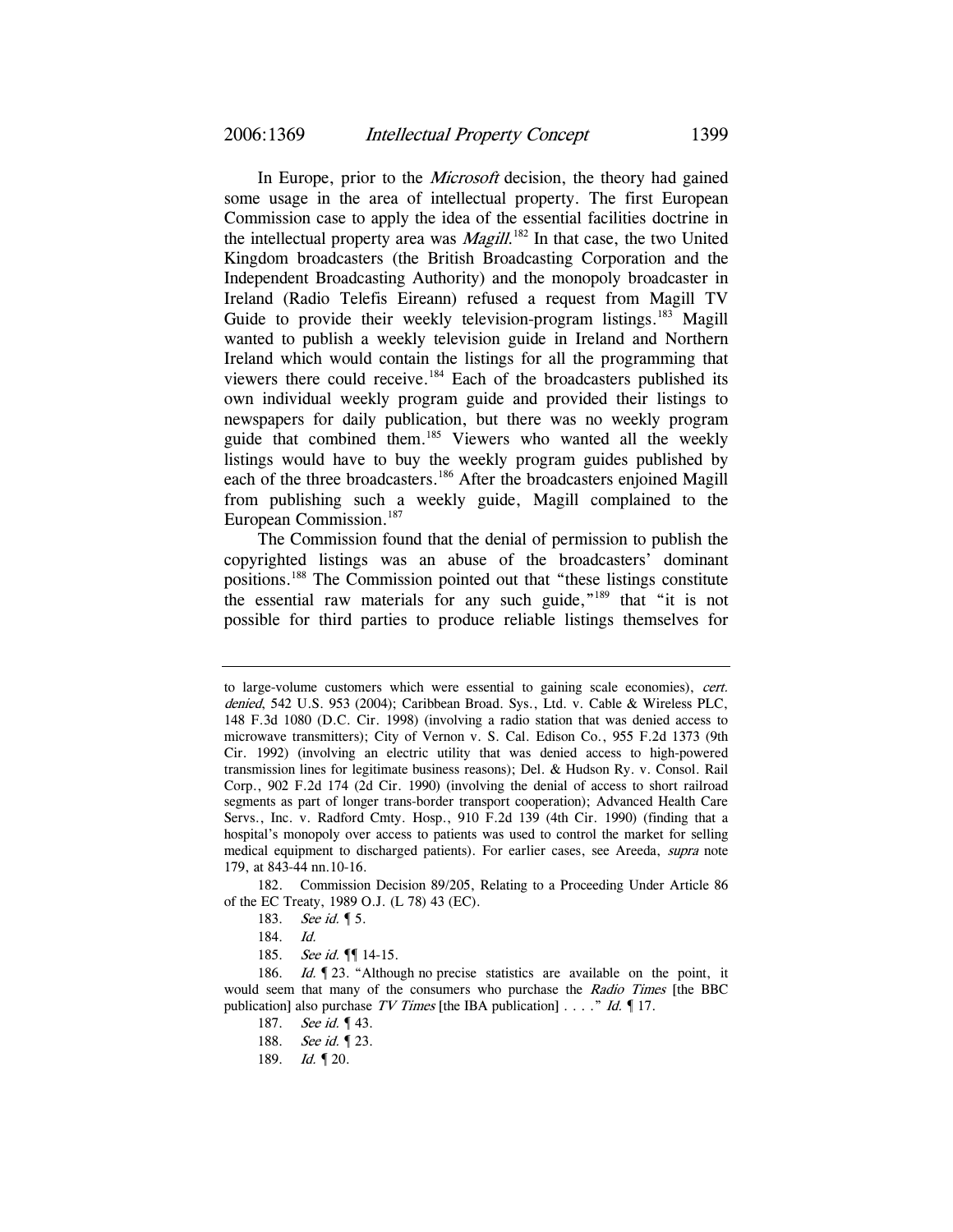publication in their own TV guides,"<sup>190</sup> and that the "factual monopoly" the broadcasters held over their own listings was "strengthened into a legal monopoly in so far as they claim protection under the copyright laws in the United Kingdom and/or Ireland."191

The Court of Justice eventually upheld the Commission's position.192 The Court stressed that the broadcasters were the only sources of program listings and that the "refusal to provide basic information by relying on national copyright provisions prevented the appearance of a new product, . . . which the [broadcasters] did not offer and for which there was a potential consumer demand."193 The Court also noted that the broadcasters' refusal to license the listings enabled them to exclude competition with each of their weekly program guides because "they denied access to the basic information which is the indispensable raw material for compiling a weekly television guide." $194$ 

Magill set the stage for the view that the refusal to grant access to protected information might be an abuse of dominant position—at least where the information was an essential or "indispensable" input and the refusal to supply it adversely affected competition in some other market. Viewed in this way, *Magill* was in keeping with the leverage, or market extension, theory behind the U.S. essential facilities doctrine, although not quite in keeping with the factual setting of the original U.S. cases.

Magill was also a highly controversial case, in part because some thought that it might presage a general view that intellectual property owners were under a general duty to license their rights.<sup>195</sup> In the next European Commission case involving a refusal to license intellectual property, Tierce Ladbroke SA v. Commission,<sup>196</sup> the Commission took a more cautious approach. Ladbroke was a Belgian company that made "a book in Belgium on horse races run abroad."<sup>197</sup> Belgian legislation allowed betting outlets to remain open in the afternoons during horse

195. See, e.g., Valentine Korah, The Interface Between Intellectual Property and Antitrust: The European Experience, 69 ANTITRUST L.J. 801, 811 (2001) ("[T]he [Magill] judgment gave rise to heated debate. There was concern that the holder of an improvement patent might be able routinely to require the holder of a basic patent to grant a license under the basic patent.").

196. See Case T-504/93, Tierce Ladbroke SA v. Comm'n, 1997 E.C.R. II-923.

197. Id. ¶ 1.

<sup>190.</sup> *Id.* 122.

<sup>191.</sup> Id.

<sup>192.</sup> See Joined Cases C-241/91 & C-242/91 P, Radio Telefis Eireann v. Comm'n, 1995 E.C.R. I-743, ¶ 58.

<sup>193.</sup> *Id.* 154.

<sup>194.</sup> *Id.* 153.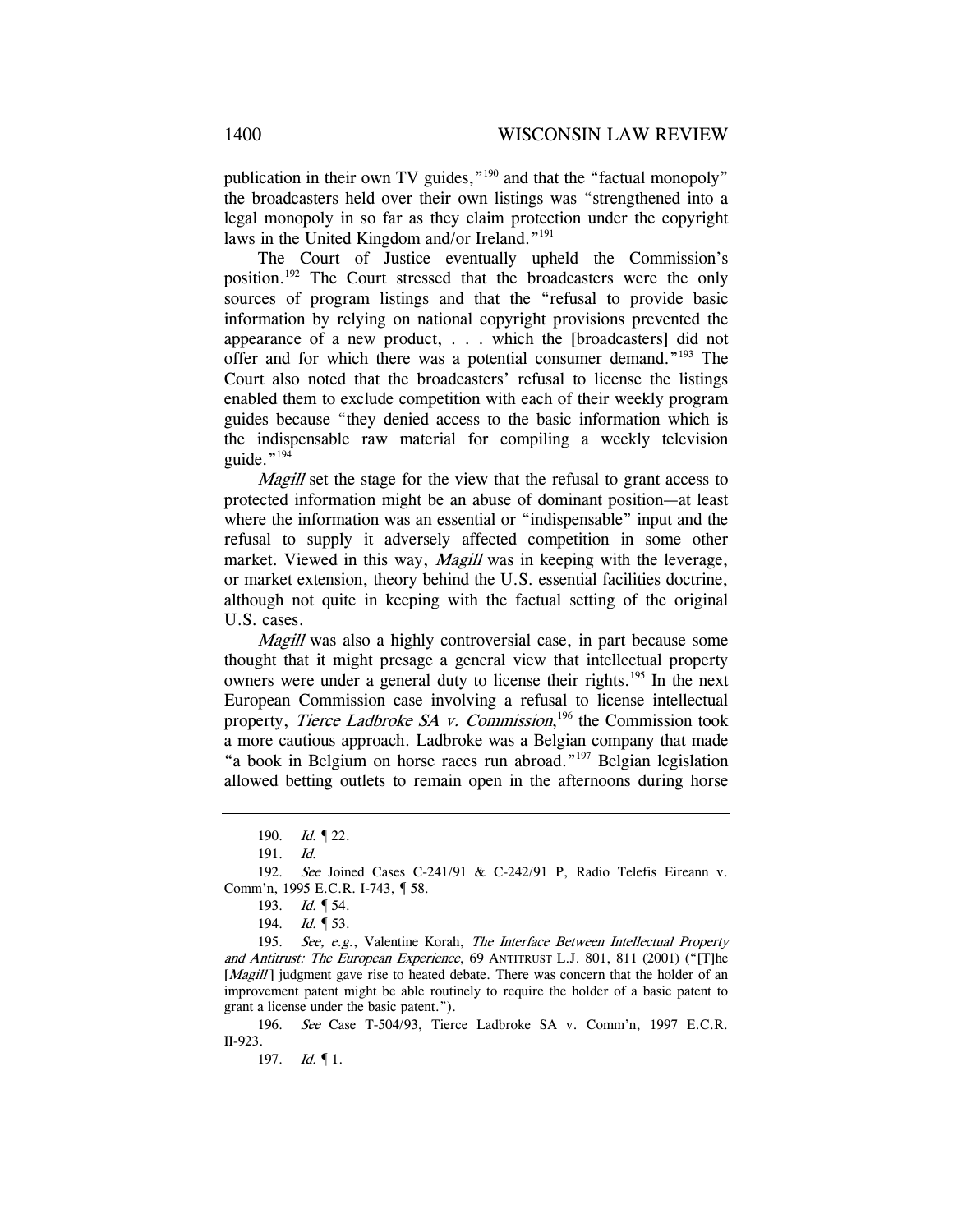races.198 Ladbroke sought the rights to transmit live sound and pictures of French horse races.199 After the owner of those rights refused to grant such a license, Ladbroke complained to the Commission.<sup>200</sup> The Commission found no abuse of dominant position, distinguishing Magill on the following bases: (1) Ladbroke was already a dominant firm in the horse-race betting market, the market in which the sound and pictures were offered; (2) the rights holders did not compete in the horse-race betting market; and (3) Ladbroke's use of these rights would not provide consumers any different service from the one it already provided—that is, the taking of bets on horse races.<sup>201</sup> The Court of First Instance upheld the Commission's decision, pointing out that competition was not restricted because Ladbroke was already a strong competitor<sup>202</sup> and noting that the rights holders' product was not "essential."203 The focus at the Commission and in the Court was thus on competition analysis, not simply on the existence of copyright protection.

The Commission revisited the question of when an intellectual property right might be "essential" for competition—and when the refusal to license that right might be an abuse of dominance—in IMS Health.<sup>204</sup> That case involved competition in the market for providing pharmaceutical manufacturers with marketing data on retail pharmaceutical sales in Germany.205 Pharmaceutical wholesalers collected these data for the various data-service companies.<sup>206</sup> The data were eventually formatted in a "brick structure," with each "brick" constituting a "small, useful geographic area" related to the number of pharmacies and prescribing physicians.<sup>207</sup> IMS Health had been

203. The Court of First Instance stated that

[t]he refusal to supply the applicant could not fall within the prohibition laid down by Article 86 unless it concerned a product or service which was either essential for the exercise of the activity in question, in that there was no real or potential substitute, or was a new product whose introduction might be prevented, despite specific, constant and regular potential demand on the part of consumers.

Id. ¶ 131.

204. See Comm'n of the European Cmtys., Comm'n Decision of 3 July 2001, Case COMP D3/38.044—NDC Health/IMS HEALTH: Interim Measures, http://europa.eu.int/comm/competition/antitrust/cases/decisions/38044/en.pdf.

<sup>198.</sup> *Id.* 16.

<sup>199.</sup> *Id.* 15.

<sup>200.</sup> See id. ¶ 5-10.

<sup>201.</sup> See id. 1 22.

<sup>202.</sup> See id. ¶ 130.

<sup>205.</sup> See id. 16.

<sup>206.</sup> See id. ¶ 3-4.

<sup>207.</sup> See id. ¶ 12-19.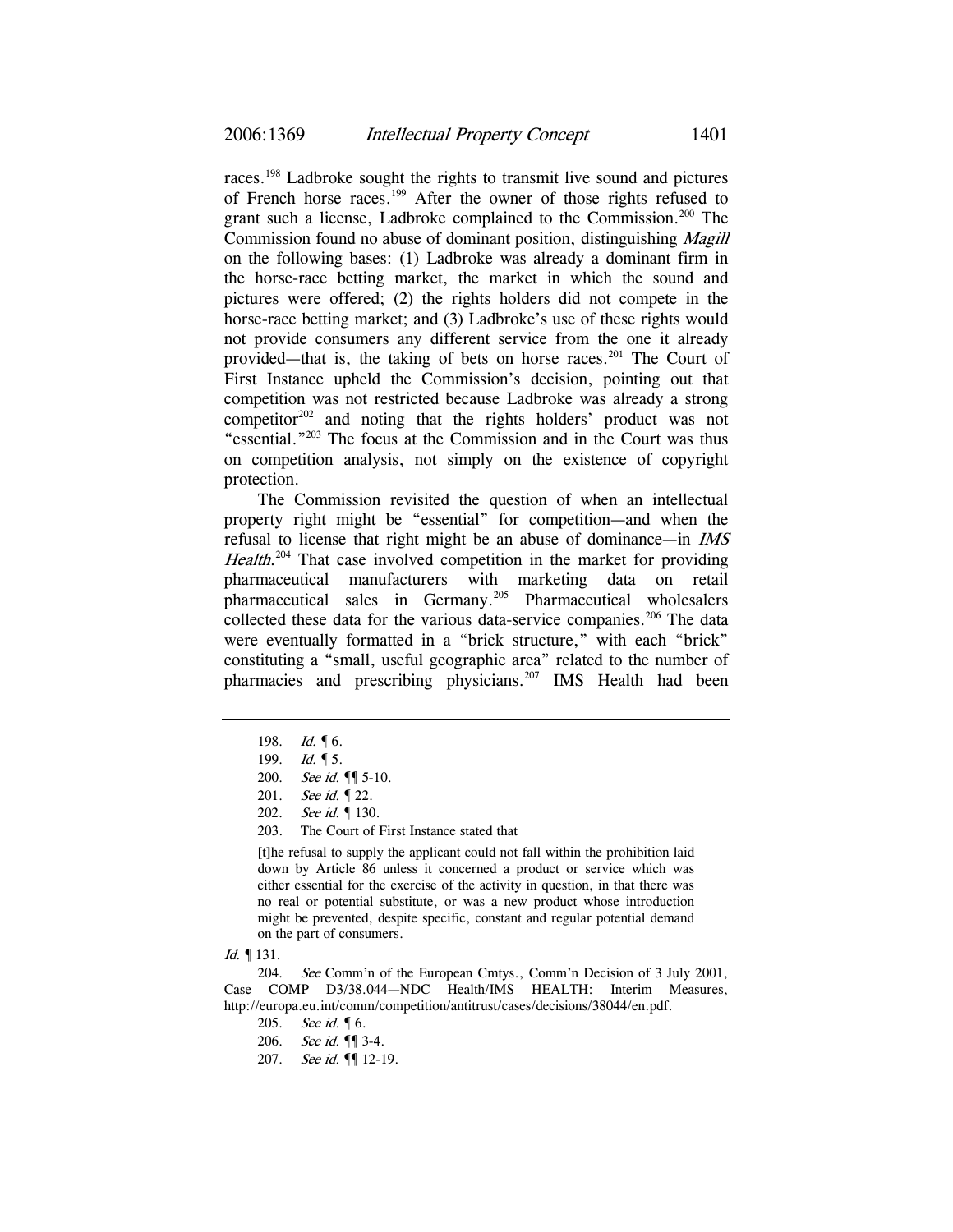developing brick structures for a number of years; by 2000, it had developed a format of  $1,860$  bricks.<sup>208</sup> Pharmaceutical companies adopted the brick structure as a standard, $209$  and competitors' efforts to array their data with a different brick structure were unsuccessful in the market.<sup>210</sup> IMS Health, claiming copyright protection for the  $1,860$ brick structure, had sued two of its competitors for infringement.<sup>211</sup> When IMS Health refused to grant one of its competitors, NDC Health, a license to use the brick structure, NDC complained to the Commission.<sup>212</sup>

NDC presented the case as an essential facilities case, and the Commission treated it as such. $213$  Although recognizing that the European Court had not yet explicitly referred to the doctrine, the Commission drew from case law the propositions that intellectual property could be a "facility" and that a refusal to license could be an abuse of a dominant position under Article  $82.^{214}$  This required finding that the refusal of access would likely "eliminate all competition in the relevant market" and that the facility is "indispensable" for carrying out the business, in the sense that there are no actual or potential substitutes.<sup>215</sup> The Commission assumed that IMS Health's copyright was valid<sup>216</sup> and recognized that copyright holders normally have the right to refuse to license. $217$  Nevertheless, the Commission found that the 1,860 brick structure was an indispensable input for producing the data services involved and that NDC's refusal to license was not otherwise "objectively justified."218 The refusal to license would "exclude all competition from this market."<sup>219</sup>

Although the Commission took great pains to trace the development of the brick structure (a highly collaborative process involving industry data users along with IMS Health, as opposed to an

<sup>208.</sup> See id. 122.

<sup>209.</sup> See id.  $\P$  22-23. Companies outside the pharmaceutical sector also used the 1,860 brick structure. *Id.*  $\sim$  25.

<sup>210.</sup> See id. 1 20.

<sup>211.</sup> See id. 1 29.

<sup>212.</sup> *See id.* **[** $\blacklozenge$  5-6.

<sup>213.</sup> See id.  $\P$  63-71. The Commission, in its Statement of Objections, framed the question as whether the 1,860 brick structure was an essential facility. See Case  $T$ -184/01 R, IMS Health Inc. v. Comm'n, 2001 E.C.R. II-3193 ¶ 20.

<sup>214.</sup> See IMS Health, Case COMP D3/38.044  $\P$  64-70.

<sup>215.</sup> *Id.* 170.

<sup>216.</sup> Id. <sup>¶</sup> 36 (noting that the Frankfurt Court in which NDC had brought suit had considered the 1,860 brick structure to be a database protected under German copyright law).

<sup>217.</sup> See id. 167.

<sup>218.</sup> See id. 169.

<sup>219.</sup> *Id.* 185.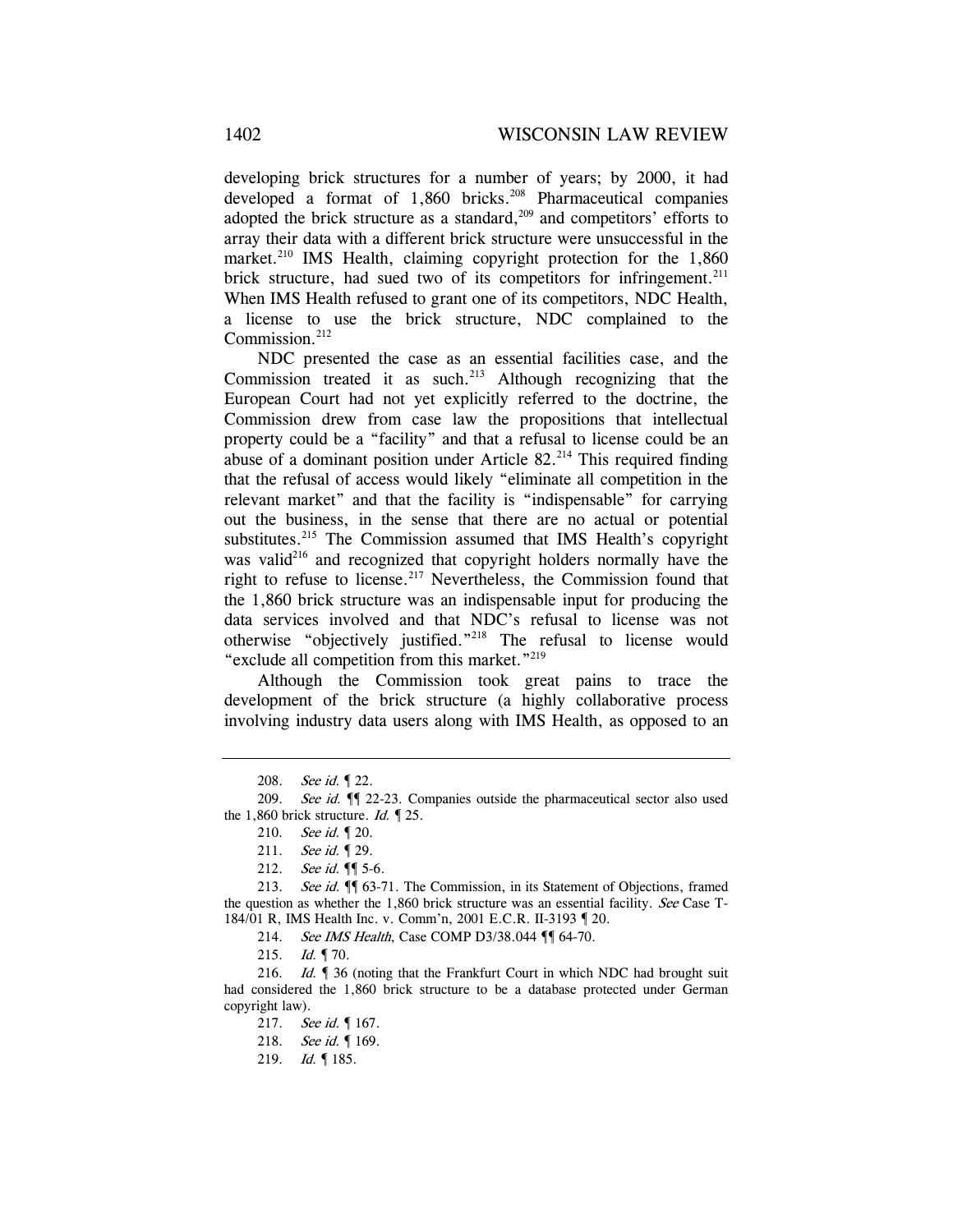independent creative effort) and to demonstrate the competitive necessity for using this format to array data, $220$  the President of the Court of First Instance indicated some skepticism with regard to the Commission's decision. Granting IMS Health's petition for interim relief, the judge noted that the Commission's use of the essential facilities doctrine raised a "serious legal question" under European court precedents and that there was a "serious dispute" as to whether "exceptional circumstances" existed which would justify the "imposition of a compulsory-license obligation."<sup>221</sup> Referring to the "public interest in respect for property rights in general and for intellectual property rights in particular," the judge noted that "[t]he mere fact that [IMS Health] has invoked and sought to enforce its copyright in the 1,860 brick structure for economic reasons does not lessen its entitlement to rely upon the exclusive right granted by national law for the very purpose of rewarding innovation."222 The Commission's appeal of this order to the Court of Justice produced an even terser response from the President of the Court of Justice: "[T]he exercise of intellectual property rights may be subjected to restrictions imposed under Article 82 EC only in exceptional circumstances."223

Thus, when the Commission made its decision in *Microsoft*, the state of European law on finding abuse of dominance for an intellectual property right holder's refusal to license protected information was, at best, one of very cautious embrace and, at worst, leaning toward rejection. Both the Court of First Instance and the Court of Justice in IMS Health had emphasized an investment theory of intellectual property rights, stressing the entitlement that an intellectual property right holder has to the rewards that flow from its investments in innovation, rather than taking an incentives theory of intellectual property rights, which stresses that intellectual property rights are given only to the extent necessary for the societal purpose of encouraging innovation.224 Both courts had also placed great stress on the idea that access was required only in exceptional circumstances. These positions appeared to indicate that an intellectual property right holder would have fairly wide latitude—even if not complete freedom—to refuse to

<sup>220.</sup> See id. **[**[ 17-26.

<sup>221.</sup> See IMS Health, 2001 E.C.R. <sup>[1]</sup> 105-06.

<sup>222.</sup> Id. | 143 (citations omitted).

<sup>223.</sup> Case C-481/01 P(R), NDC Health Corp. v. IMS Health Inc., 2002 E.C.R. I-3401, ¶ 64.

<sup>224.</sup> See, e.g., Lemley, supra note 15, at 1031 ("[T]he proper goal of intellectual property law is to give as little protection as possible consistent with encouraging innovation."). Judge Kollar-Kotelly used the investment theory when she rejected the claims of the nonsettling states for broader compulsory disclosure of Microsoft's APIs and protocols. See supra text accompanying note 134.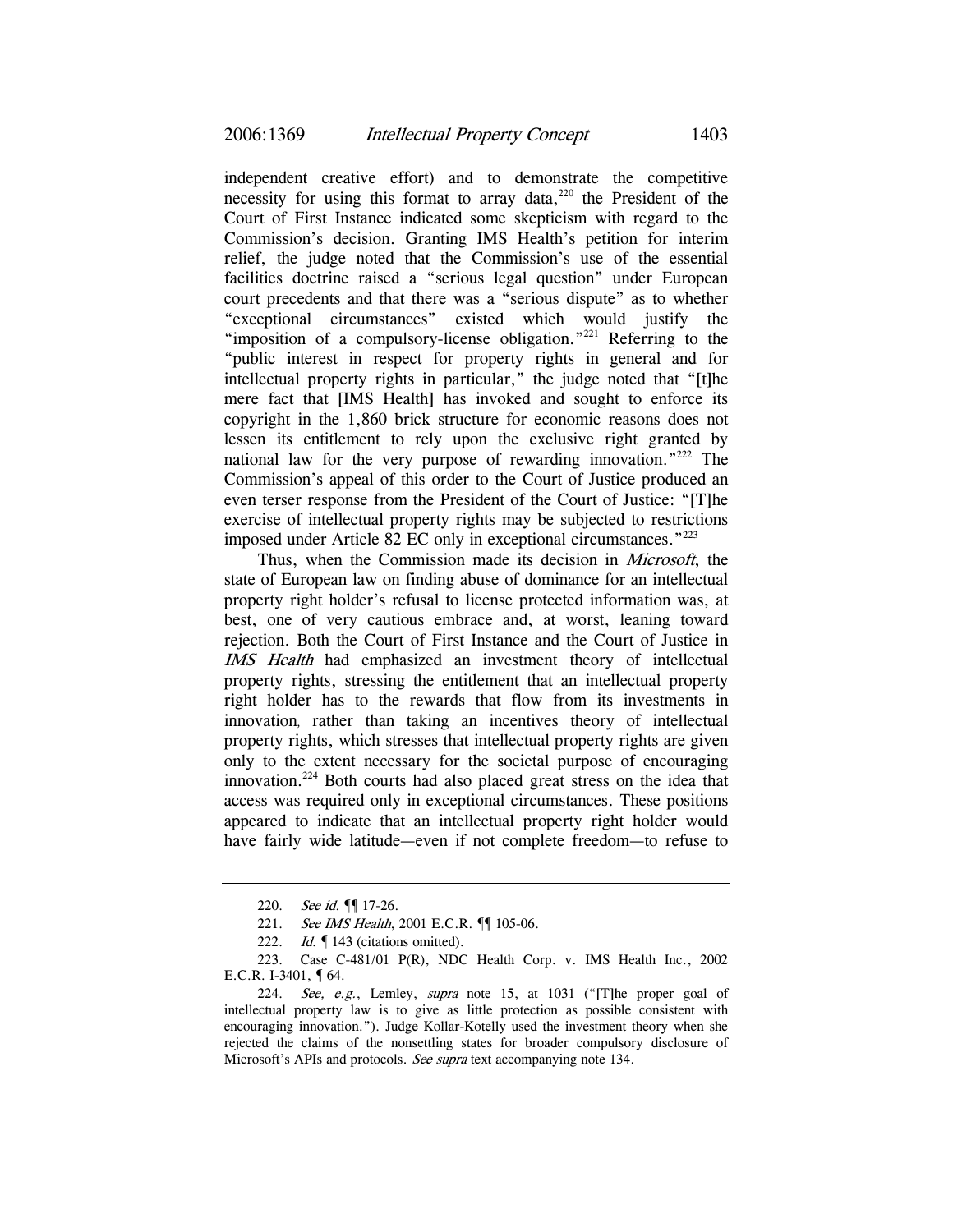license its protected information. It was against this legal background that the Commission proceeded to evaluate Microsoft's refusal to grant Sun's request for information relating to server protocols.

## C. Handling the Intellectual Property Issues in Microsoft

#### 1. THE COMMISSION DECISION

The Commission chose to take an expansive view of the prior European case law regarding an intellectual property right holder's duty to license. Reviewing decisions generally relating to a duty to supply including *Magill* and *Ladbroke* but not mentioning *IMS Health*<sup>225</sup>—the Commission interpreted these cases as being examples of exceptional circumstances, but not as limiting the sorts of circumstances that might be deemed exceptional: "[T]he factual situations where the exercise of an exclusive right by an intellectual property right-holder may constitute an abuse of a dominant position cannot be restricted to one particular set of circumstances."226 The Commission decided, therefore, that it was required to "analyse the entirety of the circumstances surrounding a specific instance of a refusal to supply."<sup>227</sup> In effect, the Commission's approach led to a wide-ranging rule of reason analysis wider than the D.C. Circuit's, perhaps, but not analytically so dissimilar in attempting to weigh all the asserted anticompetitive effects and procompetitive justifications for Microsoft's conduct.<sup>228</sup>

Microsoft made two arguments regarding the importance of intellectual property rights that resembled the arguments it made in the U.S. case. First, Microsoft made a broad argument that its refusal to supply the requested information was "objectively justified" by the fact that it had intellectual property rights with regard to that information.<sup>229</sup> Microsoft argued that it had invested "billions of dollars" in developing

<sup>225.</sup> See Comm'n of the European Cmtys., Comm'n Decision of 24 Mar. 2004, Case COMP/C-3/37.792 Microsoft ¶¶ 547-58.

<sup>226.</sup> Id. ¶ 557.

<sup>227.</sup> Id.  $\parallel$  558. The Commission did point out, however, that the disclosure of interface information was "indispensable for competitors in the work group server operating system market" and that Microsoft's decision progressively to diminish the level of disclosure could not be "objectively justified." *Id.*  $\sqrt{554}$  n.670.

<sup>228.</sup> See supra note 93 and accompanying text.

<sup>229.</sup> See Microsoft, Case COMP/C-3/37.792 ¶ 709. In IMS Health, the Commission had recognized "objective justification" as a reason for a refusal to deal, but had not explained the term's meaning. See supra note 218 and accompanying text. Earlier cases also mention the requirement of objective justification. See, e.g., Case C-7/97, Oscar Bronner GmbH & Co. KG v. Mediaprint Zeitungs-und Zeitschriftenverlag GmbH & Co. KG, 1998 E.C.R. I-7791 ¶ 41.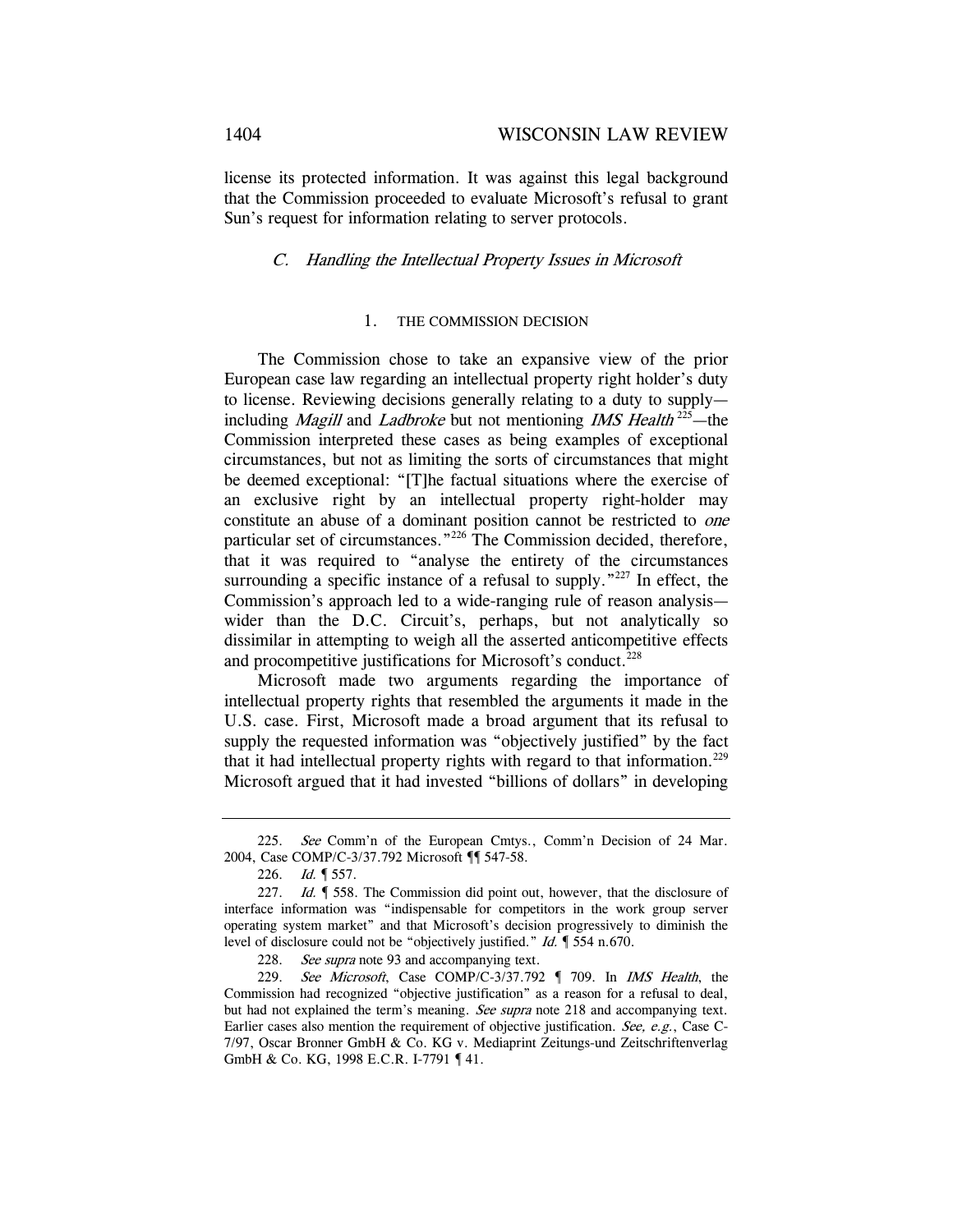its software; intellectual property rights "are meant to protect" that investment and disclosure would "eliminate future incentives to invest in the creation of more intellectual property."230 Second, Microsoft more specifically argued that it had copyright and patent rights that allowed it to prevent Sun from implementing the requested protocols in Sun's products and that trade secret law also gave it the right not to disclose the currently undisclosed protocol specifications.<sup>231</sup>

Microsoft's argument that a refusal to supply intellectual property is always objectively justified by the policy reasons behind the protection of intellectual property is, in effect, an argument for exempting all refusals to license intellectual property from Article 82. This was an unlikely argument given the Commission's prior decisions, but the Commission's rejection of this argument treated Microsoft more gently than did the D.C. Circuit when it rejected Microsoft's similarly broad and unsupported U.S. argument. According to the Commission, having an intellectual property right is not a "self-evident" justification for a refusal to license.<sup>232</sup> A primary function of intellectual property rights may be to protect "moral rights" and "ensure a reward" for the rights holder's investment of creative effort and money, but an "essential objective" of intellectual property is also to stimulate creativity "for the general public good"<sup>233</sup>—that is, intellectual property is an instrument to incentivize certain kinds of activity. This meant that the Commission had to take account of the impact of the refusal to license on competitive conditions in the market and on innovation, both with regard to Microsoft's incentives to innovate and the ability of Microsoft's competitors to innovate without the requested disclosure.<sup>234</sup>

As for Microsoft's second argument—that finding a violation of Article 82 might conflict with its specific rights to prevent infringement and disclosure—the Commission did not decide whether such a conflict existed. The Commission conceded the possibility that using the protocol specifications that Sun requested might interfere with Microsoft's specific intellectual property rights.<sup>235</sup> Nevertheless, because Microsoft had not made the relevant protocol specifications available for review, the Commission found that "it is not possible . . . to determine to what extent Microsoft's claims relating to various

<sup>230.</sup> See Microsoft, Case COMP/C-3/37.792 ¶ 709.

<sup>231.</sup> See id.  $\blacksquare$  190 & n.249 (discussing Microsoft's citation to the specific European patent for which Sun would need a license if it wanted to implement "certain Microsoft file server protocols").

<sup>232.</sup> *Id.* 1710.

<sup>233.</sup> Id.

<sup>234.</sup> See id. ¶ 712.

<sup>235.</sup> See id. ¶ 190.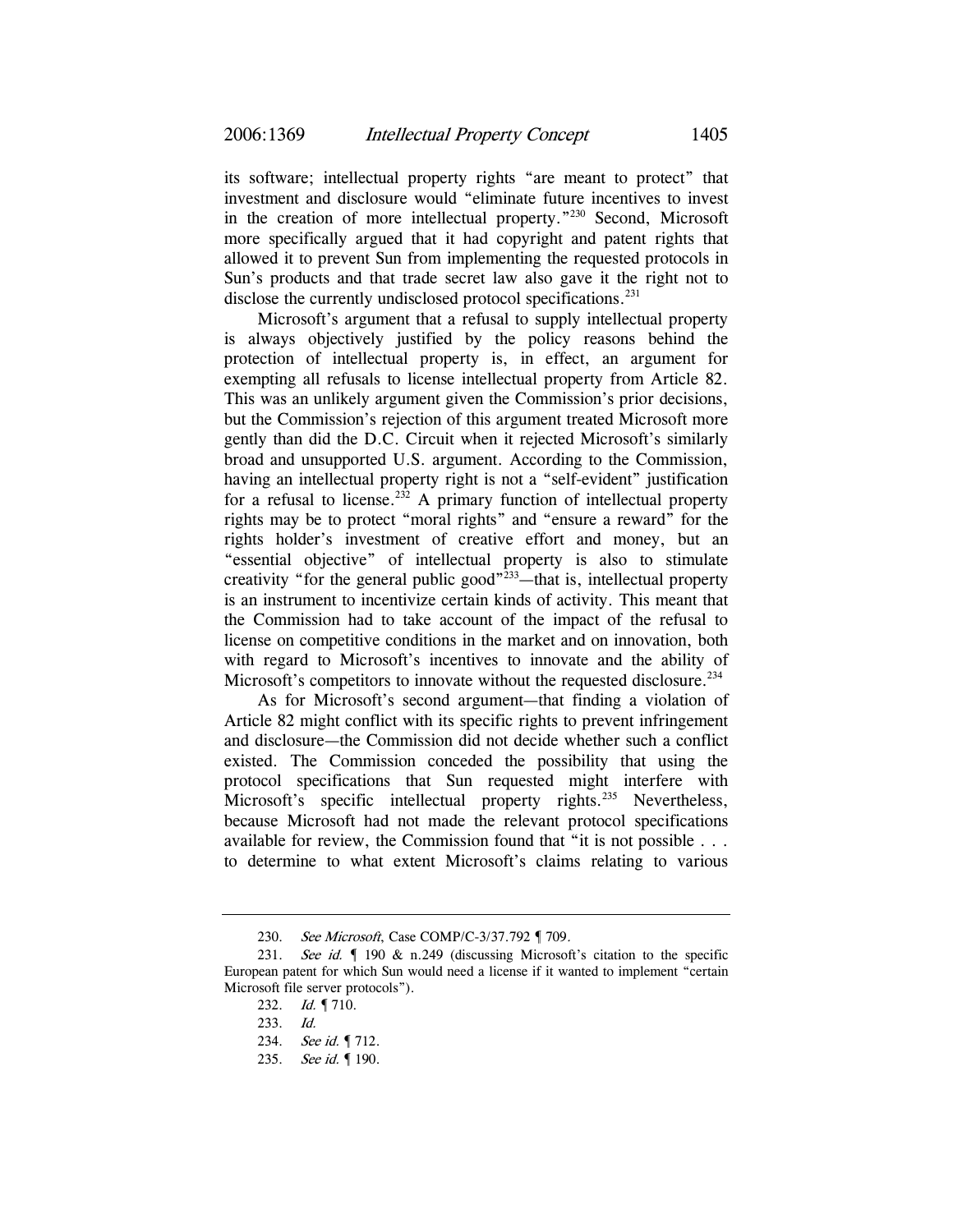intellectual property rights are justified."236 In the end, the Commission treated Microsoft's intellectual property arguments in a fashion similar to the D.C. Circuit. The question was not whether Microsoft had a particular property right, but how Microsoft used its property and the effect that use had on competition.

In assessing the competitive effects of exclusivity, the Commission looked not only at the general effect on competition in the work group server market, but more particularly at the effect on incentives to innovate in that market. $237$  Not surprisingly, in making this assessment, the Commission found that nondisclosure adversely affected competitors' incentives to innovate.<sup>238</sup> Perhaps more interestingly though, the Commission also examined the effects that diminished competition might have on Microsoft's own incentives to innovate. The Commission observed that were competitors to disappear, Microsoft's incentives to innovate would diminish.<sup>239</sup> By contrast, disclosure of interoperability information would "liven up" the "competitive landscape."<sup>240</sup> The Commission noted that "Microsoft would no longer benefit from a lock-in effect that drives consumers towards a homogeneous Microsoft solution" and "such competitive pressure would increase Microsoft's own incentives to innovate.<sup>"241</sup> Thus, on balance, the "positive impact on the level of innovation of the whole industry (including Microsoft)" outweighed the possible negative effect that forced disclosure might have on Microsoft's incentives to innovate. $242$ 

#### 2. THE COURT OF FIRST INSTANCE: 2004

As the *Microsoft* case moved from the Commission to the courts, the centrality of the intellectual property arguments increased. Microsoft's immediate public response to the Commission's decision was to emphasize its view that "the Commission is seeking to make new law that will have an adverse impact on intellectual property rights and the ability of dominant firms to innovate."<sup>243</sup> Similarly, in its

<sup>236.</sup> *Id.* 190 n.249.

<sup>237.</sup> See id. ¶ 694-99.

<sup>238.</sup> See id. ¶ 700.

<sup>239.</sup> Id. ¶ 725.

<sup>240.</sup> Id.

<sup>241.</sup> Id.

<sup>242.</sup> *Id.* 1783.

<sup>243.</sup> Press Release, Microsoft, The European Commission's Decision in the Microsoft Case and Its Implications for Other Companies and Industries 1 (Apr. 2004), htttp://microsoft.com (search for "'Decision in the Microsoft Case'"; then follow the "April 2004" hyperlink).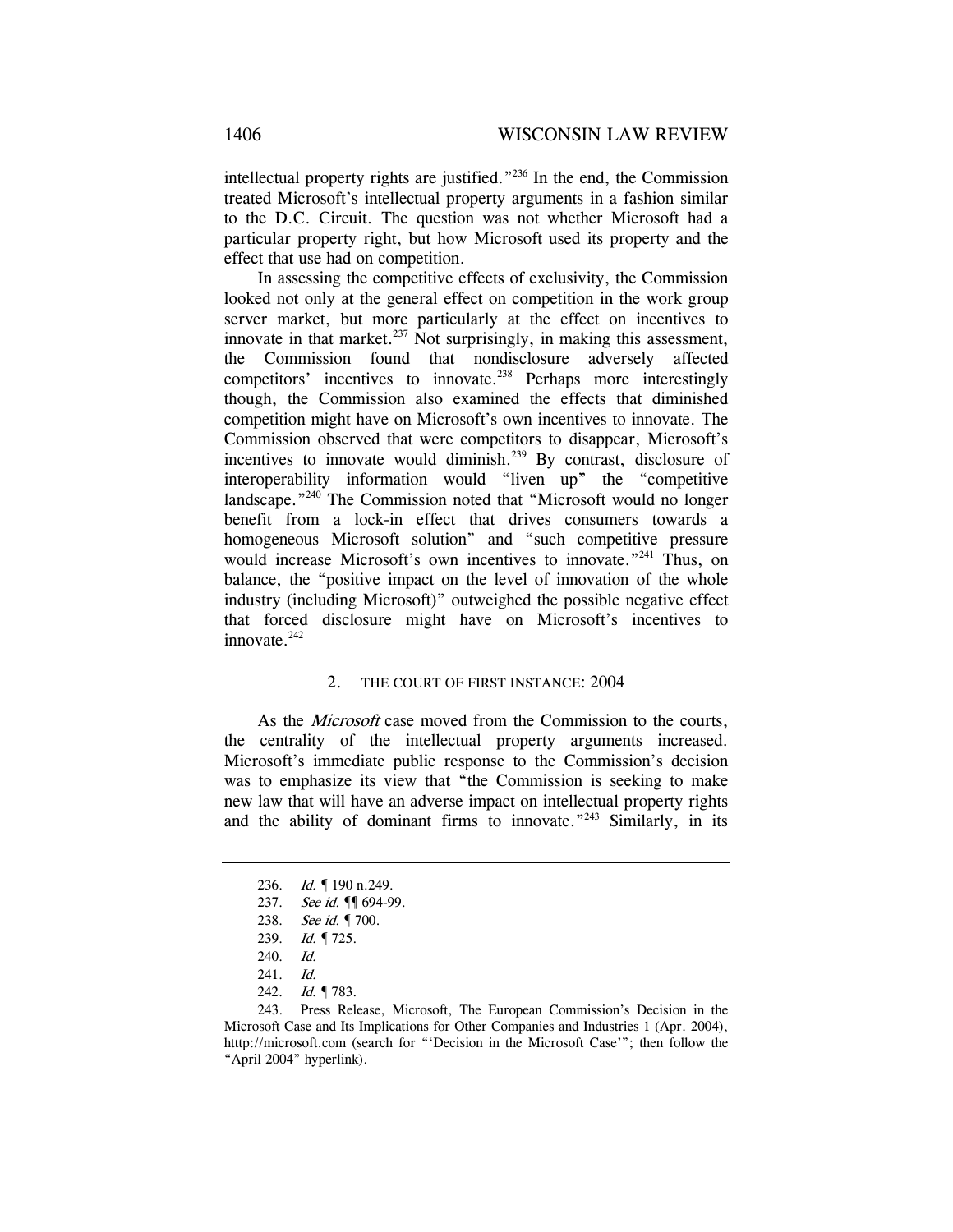application to the Court of First Instance for suspension of the Commission's relief order pending full court review, Microsoft emphasized the argument that the infringement of intellectual property rights arising from the Commission's relief order would cause it "serious and irreparable harm."<sup>244</sup>

Microsoft made its intellectual property arguments to the Court of First Instance in a more focused way than it had previously. Although still arguing that its communications protocols were "the fruit of . . . very expensive research,"245 Microsoft also made an effort to point to specific rights granted under copyright, patent, and trade secret law that would be infringed by forced licensing of the protocols.<sup>246</sup> The Commission, on the other hand, disputed the extent to which Microsoft even had protectable intellectual property rights which would be infringed by its order.<sup>247</sup> Additionally, at least in some of its arguments, Microsoft attempted to distinguish the intellectual property that it had in its software from that involved in other cases, pointing out that, unlike the television listings in *Magill* and the data template in *IMS Health*, its information had not been publicly disclosed. $248$ 

The President of the Court of First Instance, Judge Bo Vesterdorf, did not resolve Microsoft's arguments. Judge Vesterdorf recognized that there was a serious dispute between the Commission and Microsoft on a number of key points, focusing particularly on two issues: (1) whether the protocol specifications were "indispensable" within the meaning of the prior case law<sup>249</sup> and (2) whether Microsoft's refusal was "objectively justified," either because the refusal was within the scope of its intellectual property rights or because of other adverse effects flowing from forced disclosure.<sup>250</sup> The judge concluded

<sup>244.</sup> Case T-201/04 R, Microsoft Corp. v. Comm'n of the European Cmtys., ¶¶ 112-13 (2004), http://www.curia.europa.eu/jurisp/cgi-bin/form.pl?lang=en (search for case "T-201/04 R"; then follow hyperlink for "T-201/04 R 2 Order 2004-12-22 Microsoft v. Commission Competition").

<sup>245.</sup> See id. 114.

<sup>246.</sup> See, e.g., id.  $\blacksquare$  120 (arguing that the copyright owner has the right to derivative works under the Berne Convention); *id.*  $\int$  123 (identifying three existing, and two pending, patents that would be infringed).

<sup>247.</sup> See id. **[67.** 

<sup>248.</sup> See id. | 106. The judge thought that there was a distinction between the kinds of information involved, but that the effect of such a distinction on the legality of Microsoft's refusal to provide the information could not be resolved at the interim relief stage. See id. ¶ 207.

<sup>249.</sup> See id. 1 213.

<sup>250.</sup> See id.  $\P$  214-18. The judge placed an "accent" on these two points, see id.  $\llbracket$  209, although he also noted other disputes (for example, the question whether the four conditions for requiring a duty to supply are necessary conditions, or whether there are other conditions that might also satisfy a finding of an Article 82 violation). See id. ¶ 206.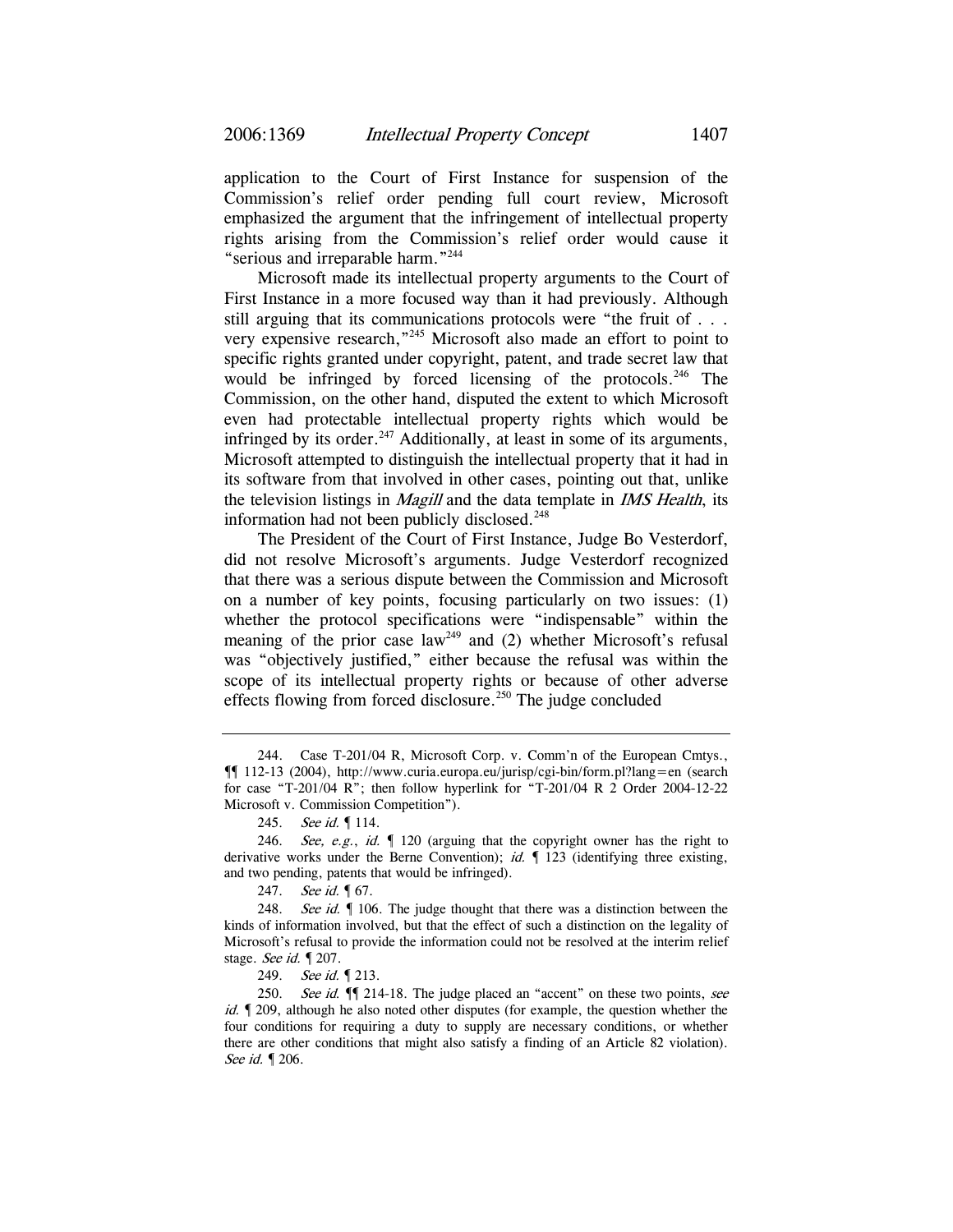it is for the Court dealing with the substance of the case to ascertain whether a manifest error was made in the evaluation of the interests involved, in particular in connection with the protection of the intellectual property rights relied on and the requirements of free competition enshrined in the EC Treaty.<sup>251</sup>

Judge Vesterdorf thus found that Microsoft's contention that the Commission's decision was erroneous could not "be regarded as prima facie unfounded."252 Microsoft had made out a prima facie case that the Commission's compulsory licensing order was not a permissible exercise of its authority.<sup>253</sup>

Nevertheless, Judge Vesterdorf did not grant Microsoft's petition for interim relief because it had not shown the requisite urgency for suspending the application of the Commission's order.<sup>254</sup> First, even assuming that Microsoft had intellectual property rights in the specifications, the "breach of the exclusive prerogatives" of the rights holder did not, in itself, constitute "serious and irreparable damage" entitling Microsoft to preliminary relief.<sup>255</sup> Second, Judge Vesterdorf examined the specific harms that Microsoft alleged would flow from complying with the Commission's order to disclose interoperability information<sup>256</sup> and found that Microsoft had not proved that the alleged harms would be irreparable if they were to occur.<sup>257</sup>

## 3. FUTURE REVIEW

One month after the Commission had entered its Microsoft decision, the European Court of Justice handed down a further ruling in the *IMS Health* litigation.<sup>258</sup> There, the Court made an effort to distill the requirements for judging whether an intellectual property right holder's refusal to provide access to protected information violated Article 82.<sup>259</sup> The Court set out four "cumulative" and "sufficient"

258. See Case C-418/01, IMS Health GmbH & Co. KG v. NDC Health GmbH & Co. KG, 2004 E.C.R. I-5039.

<sup>251.</sup> Id. ¶ 224.

<sup>252.</sup> See id. 1225.

<sup>253.</sup> See id.

<sup>254.</sup> See id. 1 323.

<sup>255.</sup> See id. ¶ 249-50.

<sup>256.</sup> See id. ¶ 256-65.

<sup>257.</sup> See, e.g., id. 1 265 (stating that Microsoft had failed to show with precision what the risks were from releasing the protocol specifications, despite being given the offer of submitting a confidential technical file to the Commission).

<sup>259.</sup> See id. **[**] 34-38.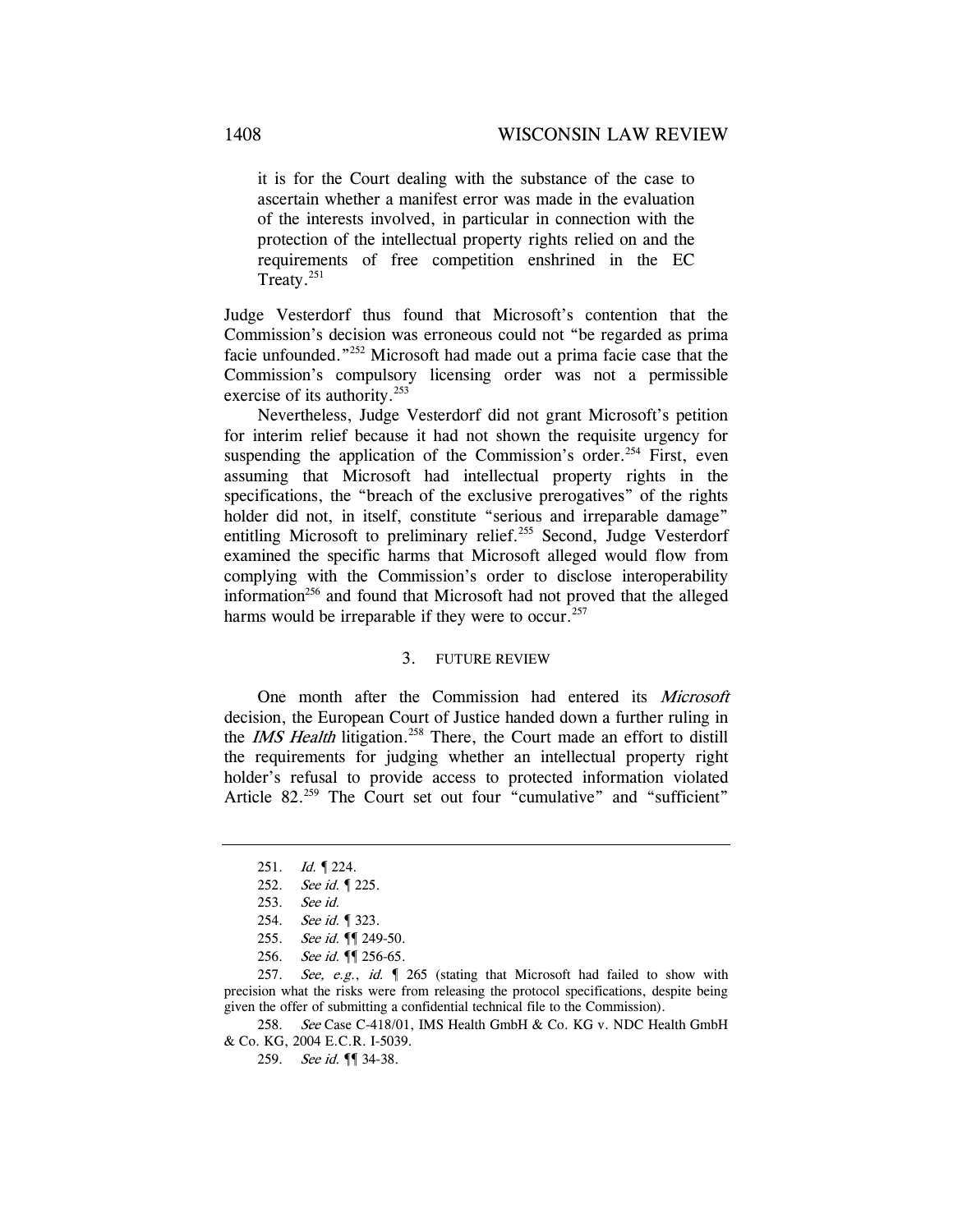requirements: indispensability of the requested information or product to the requester's business, prevention of the "emergence of a new product for which there is a potential consumer demand," lack of objective justification, and exclusion of "any competition on a secondary market."260

It remains to be seen how the European courts will apply the four IMS Health requirements to the Commission's decision in Microsoft when they reach the substantive merits of the case.<sup>261</sup> The courts might hew closely to the formal doctrine, elaborating on each of the four requirements. Or the courts might follow the more economic effectsoriented approach taken by the Commission, attempting to assess the economic effects of Microsoft's actions on the involved markets including the effects on innovation—rather than applying the IMS Health factors in a mechanical way.

What seems unlikely, however, is that the courts will examine closely the extent to which Microsoft has the intellectual property rights that it claims to have or what the scope of those rights might be. The Commission did not examine the validity of any of Microsoft's claims; it was willing to take Microsoft's intellectual property rights as a given, balancing the need for such rights against the requirements of free competition embodied in Article 82. As a result, the question whether the European courts see Microsoft's intellectual property as something different than other types of property or as just a "bat" will not likely depend on how they evaluate the specific rights that Microsoft might actually have—either in the specifications of the protocols or in their interoperation with Microsoft's software products. More likely, it will depend on how these courts view the concept of intellectual property generally and whether they think that those rights holders deserve more leeway in how they exploit their rights than the owners of other types of property.

<sup>260.</sup> See id. 938. The Court referred to three "conditions" that must be satisfied before a refusal to give access to an "indispensable" product will be found to violate Article 82. The President of the Court of First Instance subsequently counted indispensability as a fourth requirement. See Microsoft, Case T-201/04 R,  $\P$  99-100.

<sup>261.</sup> The President of the Court of First Instance considered these conditions in deciding Microsoft's application for interim relief, but did not need to reach the merits of their application. See Microsoft, Case T-201/04 R, ¶ 206.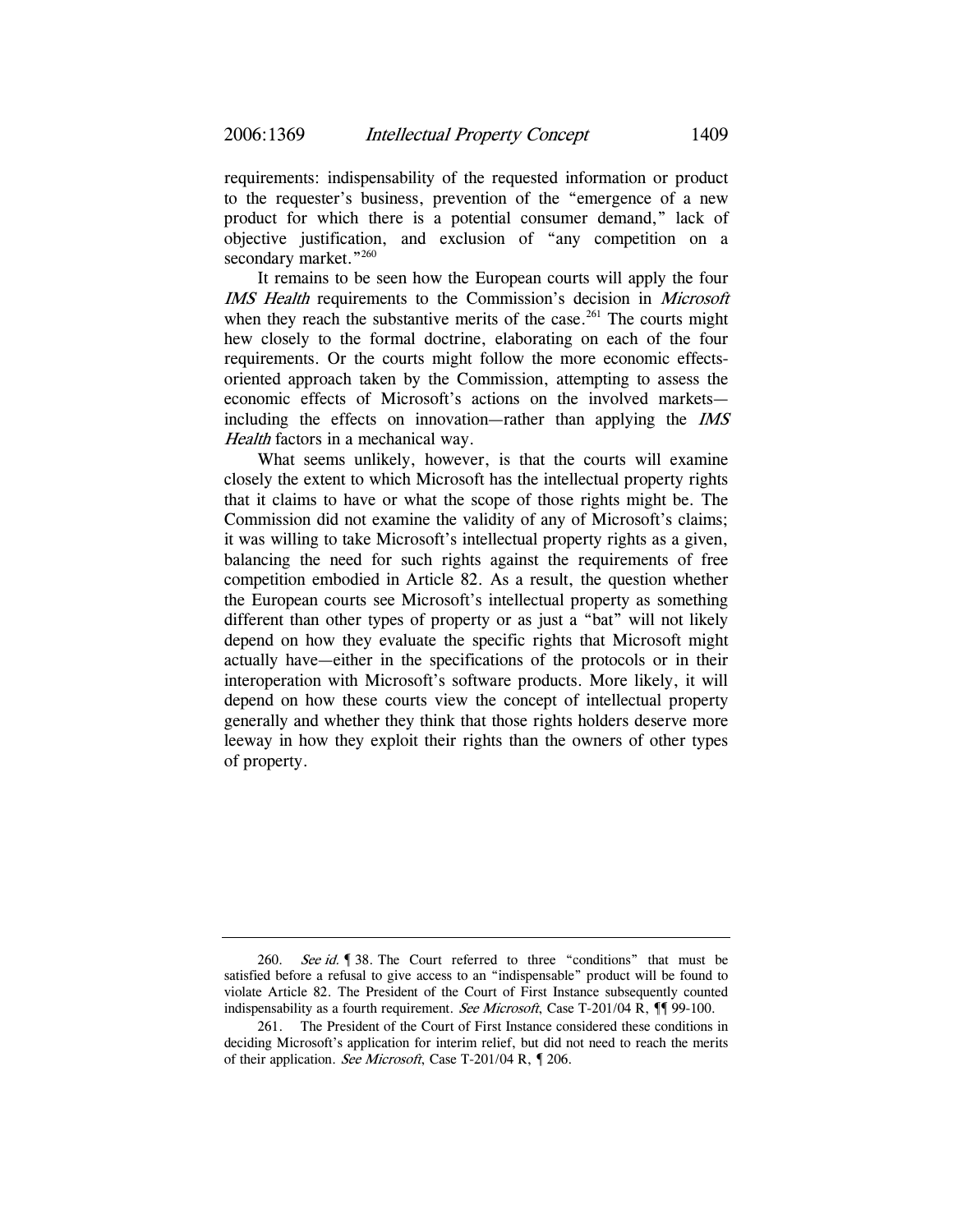## IV. THE EVOLUTION OF THE INTELLECTUAL PROPERTY CONCEPT

## A. The Contours of the Argument

Although the government monopolization litigation brought against Microsoft in the United States and in Europe focused on somewhat different conduct, the core intellectual property argument between Microsoft and government antitrust enforcers was similar: how broad should Microsoft's freedom be to control its intellectual property product? This includes the freedom to control the content of that product (for example, the bundling of IE and Windows) and the freedom to withhold access to information about the product (for example, the server-to-server protocols requested by Sun). Microsoft took a maximalist approach in both venues; the D.C. Circuit and the European Commission took a balancing approach. No one, however, sought to inquire very thoroughly into what intellectual property rights Microsoft actually had which might have given it the right to do what it claimed.

Microsoft's maximalist argument was that intellectual property law gave it the unfettered right to control the contents of its software (its intellectual product) and to decide what information about its software it would provide to outside parties (customers, producers of complementary products, or rivals). Assertions as to the exact legislative content of those rights buttressed this argument to some extent. Mostly, however, Microsoft made its argument on the basis of the concept of intellectual property as an entitlement, legislatively granted to advance economic and social policies particularly salient to the information products that it produces. At the core of these policies is the protection of investments in information products from free riding and the protection of intellectual design. As Microsoft argued, it had invested "billions of dollars" in its software<sup>262</sup> and "tens of millions of dollars" in its protocols.<sup>263</sup> Requiring access to this information, even on a reasonable fee, would be an "intellectual property grab" which would deny Microsoft a fair reward for its investment and would undercut the incentives for innovation that intellectual property rights are meant to provide.<sup>264</sup>

<sup>262.</sup> See, e.g., Microsoft, Case COMP/C-3/37.792 ¶ 709.

<sup>263.</sup> See Case T-201/04 R, Microsoft Corp. v. Comm'n, ¶ 256 (2004), http://www.curia.europa.eu/jurisp/cgi-bin/form.pl?lang=en (search for case "T-201/04 R"; follow hyperlink for "T-201/04 R 2 Order 2004-12-22 Microsoft v. Commission Competition").

<sup>264.</sup> Note that the Court of First Instance pointed out that Microsoft's investment argument was undercut (at least in terms of irreparable injury) by the fact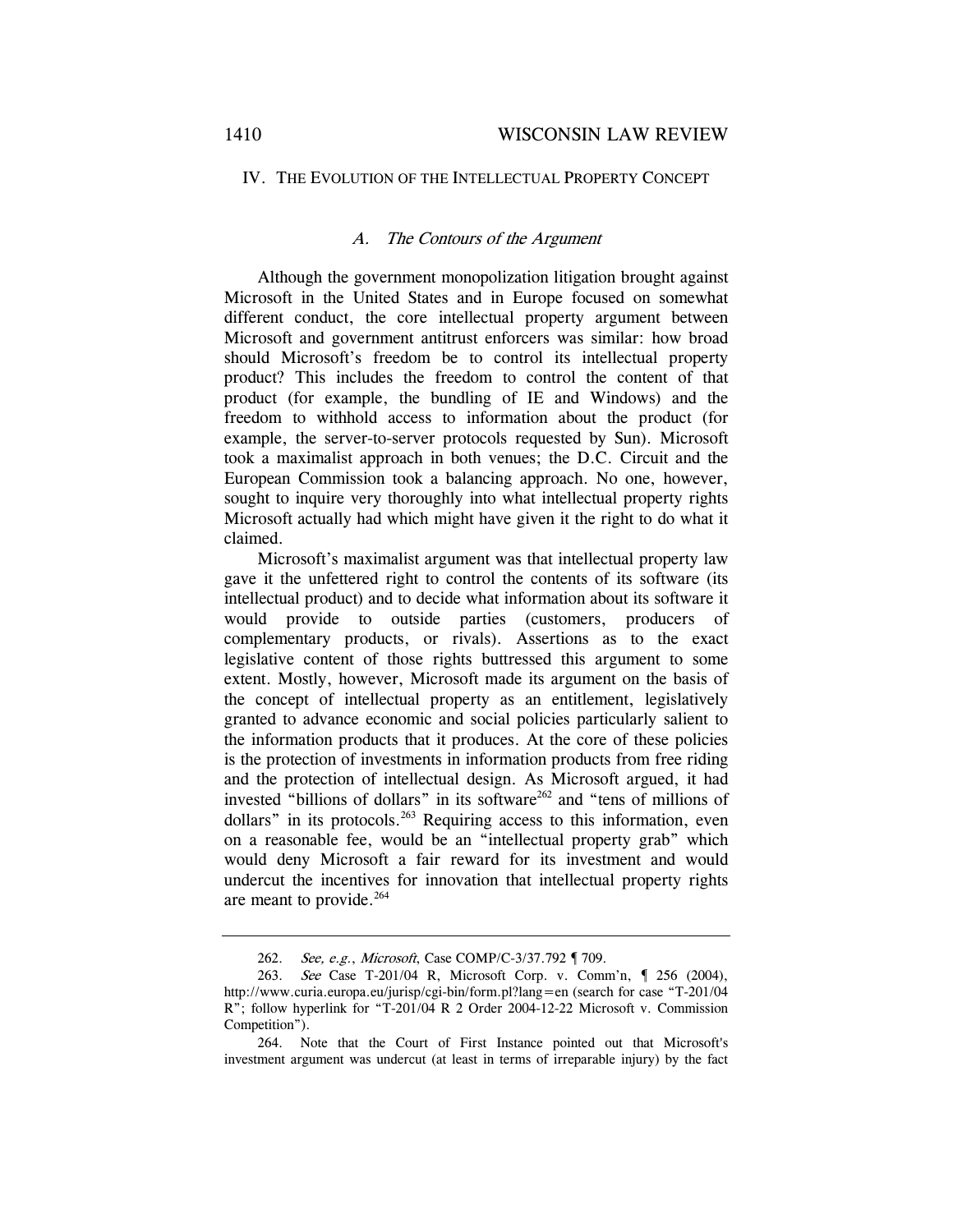In addition, the intellectual property concept advanced by Microsoft included protection for the intellectual aspect of its property—that is, protection of the integrity of the product. Microsoft chose the design for its operating system—the look of the desktop, the presence of some icons and not others, and the preferred Internet browser. Microsoft argued to the U.S. courts that this control should be part of its property right; others should not be allowed to alter that product and sell it as they see fit.<sup>265</sup>

By contrast, the balancing approach taken by the D.C. Circuit and the European Commission places intellectual property inside competition policy.266 The concept of intellectual property underlying the balancing approach is that intellectual property rights are narrowly instrumental, granted only to provide an incentive for innovation.<sup>267</sup> Intellectual property carries with it no particular entitlement, certainly no entitlement greater than any other property right carries.<sup>268</sup> If anything, the instrumental purpose of intellectual property rights and their contingent quality (limited in time, granted only on meeting statutory requirements, and uncertain as to the boundaries of the claims) makes them more malleable and necessarily subject to competition analysis.<sup>269</sup>

Once intellectual property is placed within competition analysis, even innovation should not be seen as an end in itself, nor should intellectual property rights be seen as the only means for achieving that end. Competition analysis can consider the possibility that the shortterm monopoly rents that incentivize innovation might not be dissipated

268. See id.

that the compulsory license provided for the payment of reasonable royalties. See Microsoft, T-201/04 R, ¶ 256. "Reasonable fees," however, might not be adequate, in certain circumstances, to compensate for the risks inherent in developing innovations. See, e.g., F.M. Scherer, The Innovation Lottery, in EXPANDING THE BOUNDARIES OF INTELLECTUAL PROPERTY: INNOVATION POLICY FOR THE KNOWLEDGE SOCIETY 3 (Rochelle Cooper Dreyfuss et al. eds., 2001).

<sup>265.</sup> See Defendant's Memorandum, supra note 60, 1998 WL 34201988 at \*29.

<sup>266.</sup> The idea of placing intellectual property within antitrust, and limiting the scope of intellectual property, has common law roots in the English Statute of Monopolies of 1623. LOUIS B. SCHWARTZ ET AL., FREE ENTERPRISE AND ECONOMIC ORGANIZATION: ANTITRUST 1-2 (6th ed. 1983) (discussing the Statute of Monopolies). This statute outlawed monopolies, but granted limited patent rights "to the true and first inventor" unless the patent was "mischievous to the state, by raising prices of commodities at home, or hurt of trade, or generally inconvenient." *Id.* at 1.

<sup>267.</sup> See, e.g., Lemley, supra note 15, at 1031 ("[I]ntellectual property rights are  $\ldots$  granted only when—and only to the extent that—they are necessary to encourage innovation.").

<sup>269.</sup> The contingencies of the patent right are well-explored in Mark A. Lemley & Carl Shapiro, *Probabilistic Patents*, 19 J. ECON. PERSPECTIVES 75 (2005).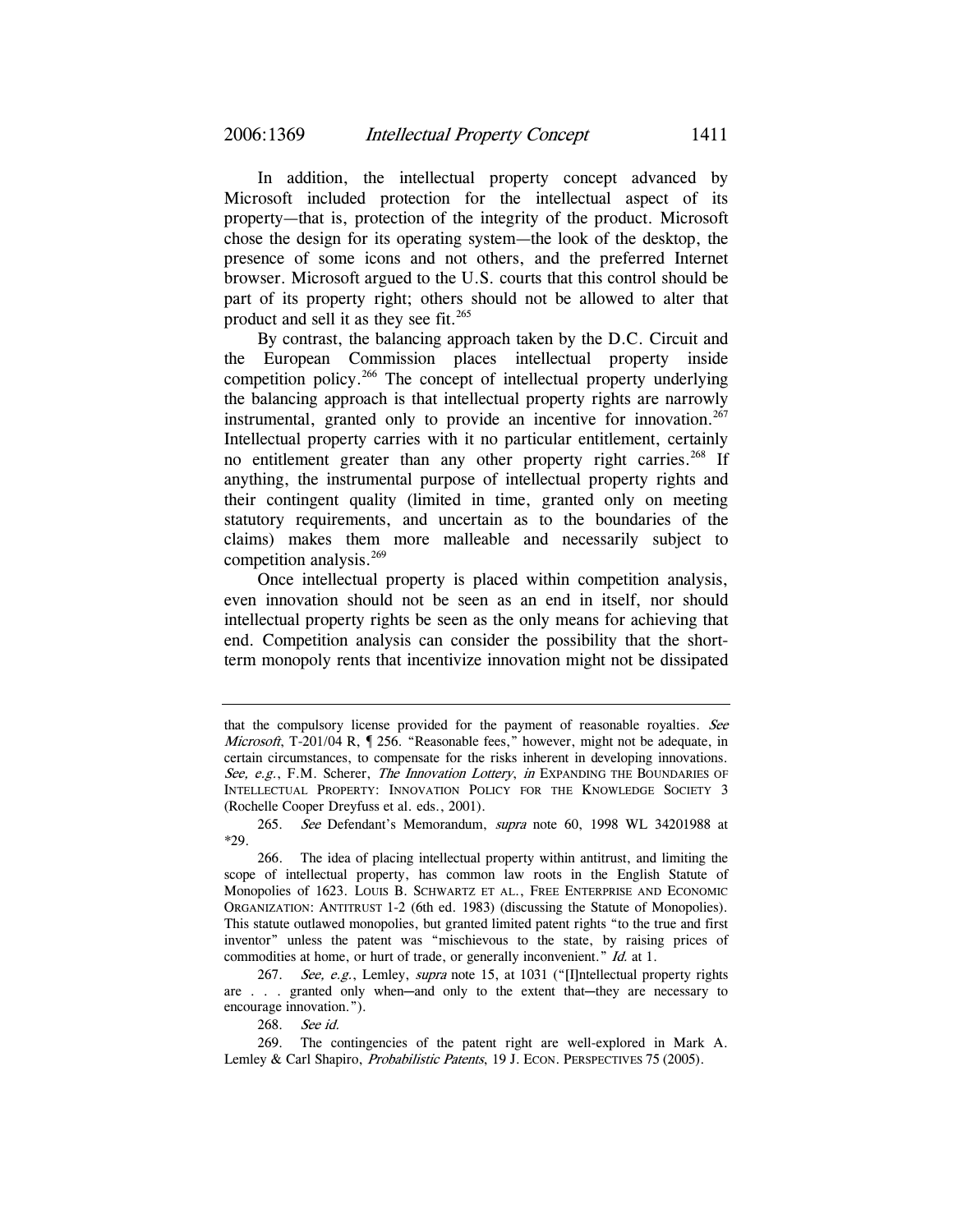in the long run if the rights holder is a monopolist that can control subsequent innovation. From a competition policy point of view, the cost of the grant of exclusivity might be too high if the rights holder obtains a durable monopoly with the power to extract rents in excess of the value of innovation or of the amounts necessary to produce innovation. Competition analysis also sees marketplace competition as an important tool for incentivizing innovation.<sup>270</sup> Loss of marketplace competition from a broad grant of intellectual property rights might result in less innovation over time than the broad grant produces. A rule of reason-type weighing of all these trade-offs, assessing anticompetitive effect against efficiency justifications, seems the inevitable—if highly-complex and potentially indeterminate—outcome.

## B. Concept Convergence

Providing additional support to Microsoft's intellectual property concept arguments is the economics of Microsoft's particular intellectual property product. Although the concern for free riding on intellectual effort is present in all intellectual property goods, Microsoft's argument is made in the context of an end-product that exhibits natural-monopoly characteristics, with strong supply-side economies (high fixed costs for research and development and nearzero marginal distribution costs) and strong demand-side economies (network effects). $271$  If network industries are winner-take-all (or, at best, winner-take-most) markets, $272$  free riding on the successful monopolist's front-end investment could wreak particular havoc. Free riding might not only diminish incentives to invest in creating such

<sup>270.</sup> The view that competition can incentivize innovation has been expressed as far back as the debates over the Sherman Act. See 21 CONG. REC. 4085, 4102 ("Skill is created and is stimulated by competition . . . 'Whenever monopoly is dominant, the incentive for improvement and skill is deadened.'") (1890) (remarks of Rep. Fithian). This view has been repeated by courts, see, e.g., United States v. Alum. Co. of Am., 148 F. 2d 416, 427 (2d Cir. 1945) ("[I]mmunity from competition is a narcotic, and rivalry is a stimulant, to industrial progress  $\dots$  ."), economists, see, e.g., F.M. Scherer, Antitrust, Efficiency, and Progress, in REVITALIZING ANTITRUST IN ITS SECOND CENTURY 130, 141 (Harry First et al. eds., 1991) ("More competition stimulates and accelerates innovation within limits . . . ."), and enforcement agencies, see, e.g., Ciba-Geigy Limited, et al., 62 Fed. Reg. 409, 411 (Jan. 3, 1997) ("Through the merger, the companies' alternative competing gene therapy technologies will be combined, reducing innovation competition. That combination changes the competitive incentives of the merged entity. It will likely lead to a reduction in development of gene therapy products  $\dots$  .").

<sup>271.</sup> See supra note 146 and accompanying text.

<sup>272.</sup> See, e.g., Nicholas Economides, Competition Policy in Network Industries: An Introduction, in THE NEW ECONOMY AND BEYOND: PAST, PRESENT AND FUTURE § 3.3.4 (Dennis Jansen ed., 2006).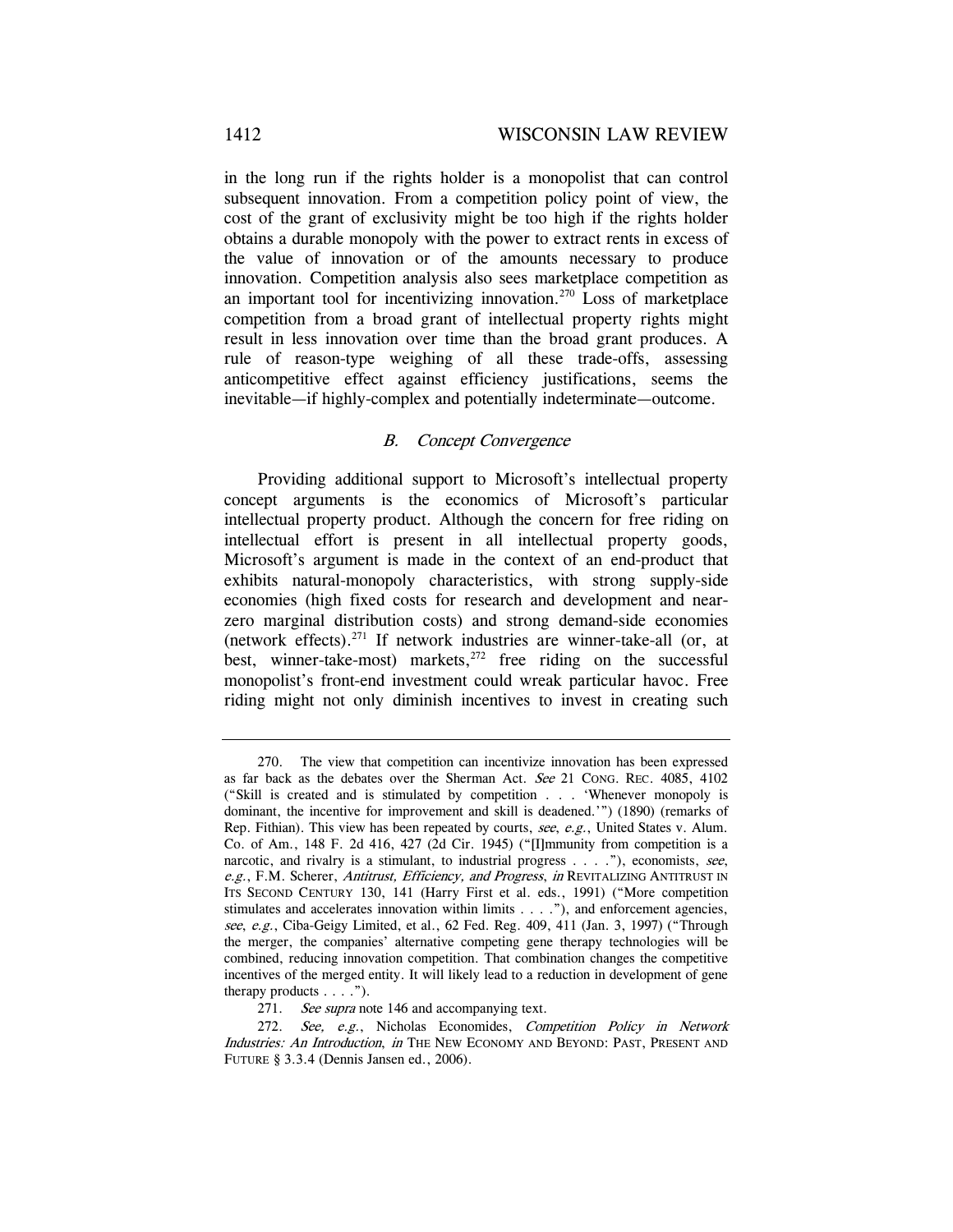network products, but might also destroy the network itself by fostering the creation of variant products (for example, the creation of operating systems with different code), depriving consumers of the demand-side benefits of having a single network provider.<sup>273</sup> In this economic context, a maximalist concept of intellectual property ensures that the network monopolist of an intellectual property product will have the power to secure and maintain the efficiencies that arise from the network itself.274

The policy behind assuring a single provider for a network intellectual property product is remarkably similar to the policy behind assuring a single provider for a network physical-property product—the type of company that was at the heart of the public utility concept.<sup>275</sup> A core notion for the regulation of public utilities is that such firms are natural monopolies and entry into these businesses should be restricted to assure the existence of a single provider that can achieve scale economies (that is, lower unit costs as output increases).<sup>276</sup> Competition might be "destructive," leading to the failure of many (or all) firms as price falls to marginal cost, with the result that no firm would be able to earn back its total costs.<sup>277</sup> Competition might also undermine universal service to the detriment of the network as a whole and all consumers who gained from network effects.<sup>278</sup> Owners of old economy firms thus used the public utility concept to justify limitations on

276. See id. at 11.

<sup>273.</sup> See John E. Kwoka, Networks and Natural Monopoly, in NETWORK ACCESS, REGULATION AND ANTITRUST 19-20 (Diana Moss ed., 2005) (arguing that consumers may place a higher value on a larger network and that the division of consumers between two or more networks may reduce the total demand-side value of networking).

<sup>274.</sup> Cf. Edmund W. Kitch, The Nature and Function of the Patent System, 20 J.L. & ECON. 265, 276 (1977) (arguing that broad upstream patents allow coordination of the development of innovations). For a different descriptive framework of the relationships among firms producing complementary products, stressing the importance of the managing of an "ecosystem" of separate firms by a "keystone" firm, see MARCO IANSITI & ROY LEVIEN, THE KEYSTONE ADVANTAGE 83-91 (2004) (applying this analytical framework to Microsoft).

<sup>275.</sup> See, e.g., BONBRIGHT, supra note 139, at 4-5 (explaining that "public utilities" are enterprises supplying electricity, gas, water, and telephone service, as well as transportation systems like railroads).

<sup>277.</sup> See 2 ALFRED E. KAHN, THE ECONOMICS OF REGULATION: INSTITUTIONAL ISSUES 119-25 (1971) (discussing the economics of natural monopoly and the potential for destructive competition).

<sup>278.</sup> Note that concern for universal service was an important reason for controlling entry into the telephone industry. See id. at 127-29. Similar arguments were made in transportation (for example, trucking and airlines). See id. at 8-9.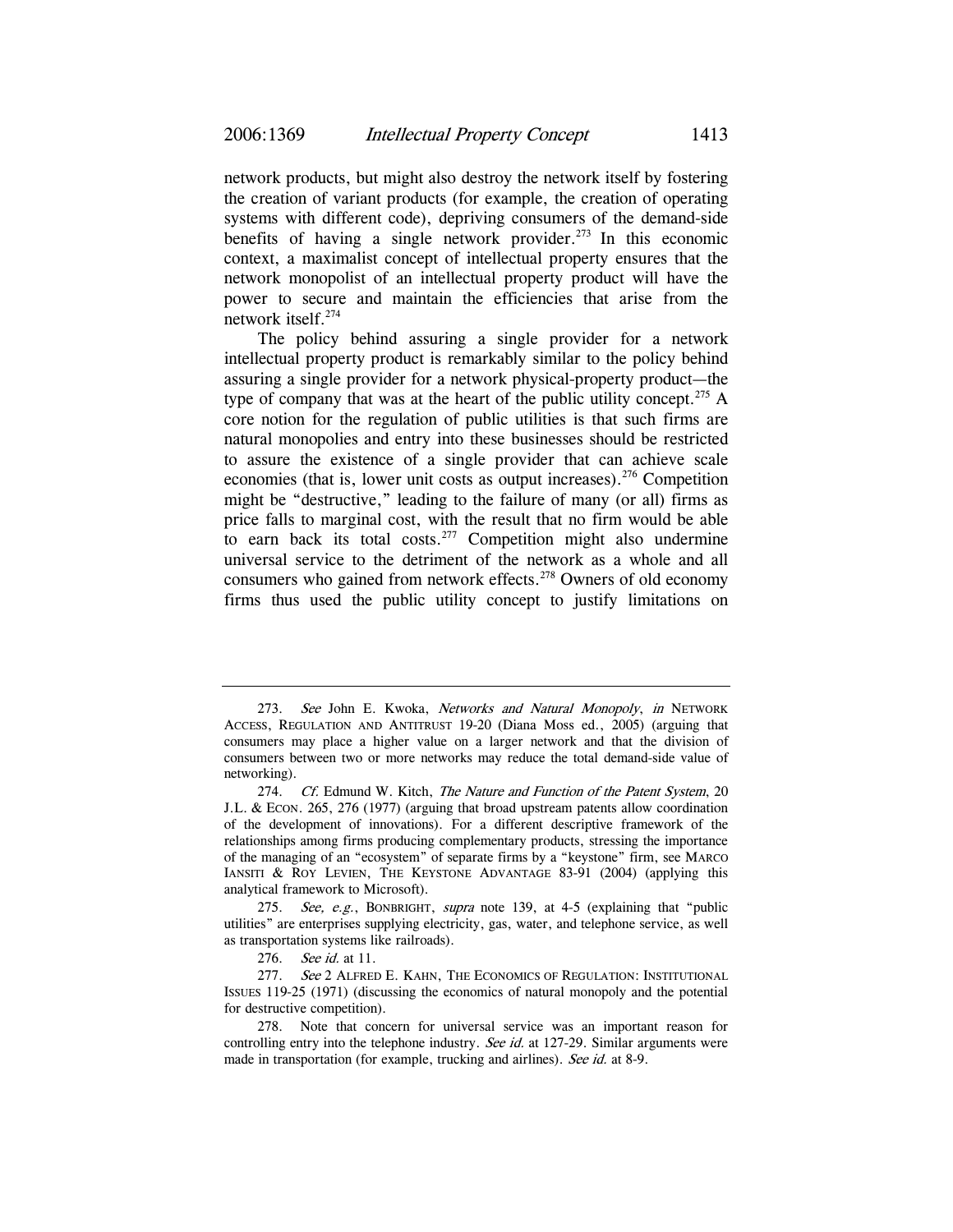competition and the adoption of government-imposed restrictions on entry.279

Of course, no one is arguing that there should be government regulation of entry into the business of these intellectual property companies. The argument is rather more subtle. Intellectual property rights holders themselves should be able to exclude rivals, by using their control over the intellectual property components of their products.280 The government need not exclude competitors from their markets. All the government need do, in Gray's words, is to give the producers of intellectual products "immunity from prosecution under the antitrust laws, legal validation of their privileges as property rights . .. and a relatively free hand to extend their economic power."<sup>281</sup>

Not only does the intellectual property concept appear to be a new version of the public utility concept, but the remedies imposed on Microsoft in the United States and in Europe parallel those used for traditional public utilities. Faced with "natural monopolies," the subsequently codified common-law response was to require the natural monopoly provider to deal with all customers on reasonable terms and without discrimination.<sup>282</sup> Duplication of the natural monopoly was not the answer; access was. Similarly, the compulsory licensing of Microsoft's APIs and communications protocols rests on the admittedly unexpressed notion that competitors are unlikely to duplicate Windows (indeed, perhaps, that it would be unwise to do so). Instead, the government merely needs to make certain that Microsoft grants access

<sup>279.</sup> See, e.g., Gray, supra note 22, at 11-14 (discussing the application of the public utility concept by the railroads, electric power companies, and the radio industry). For the railroads' argument that cartelization was needed to prevent destructive competition, see United States v. Trans-Mo. Freight Ass'n, 166 U.S. 290, 330-31 (1897) (describing how high fixed costs and willingness to price down to "running expenses" lead to insolvency and that the only refuge "from this wretched end" is to agree on prices). Critics of regulation have pointed out that government restrictions on entry are not necessary in any event; competition itself would provide a winner if there were to be a race to be the sole provider in a natural monopoly industry. See, e.g., Richard A. Posner, *Natural Monopoly and Its Regulation*, 21 STAN. L. REV. 548, 611-12 (1969).

<sup>280.</sup> Acceptance of Microsoft's more extreme intellectual property arguments would have had this effect. See supra notes 60-63, 86-88, 229-32 and accompanying text.

<sup>281.</sup> Gray, *supra* note 22, at 11.

<sup>282.</sup> See Bruce Wyman, The Law of the Public Callings as a Solution of the Trust Problem, 17 HARV. L. REV. 156, 166 (1904) (describing English common law and U.S. court decisions imposing on firms with "virtual monopoly" a duty to deal "with all who apply . . . for reasonable compensation and without discrimination"). Legislatures subsequently imposed such duties. See, e.g., New State Ice Co. v. Liebmann, 285 U.S. 262 (1932) (regulating ice manufacturers); Frost v. Corp. Comm'n of Okla., 278 U.S. 515 (1929) (regulating cotton gin operators).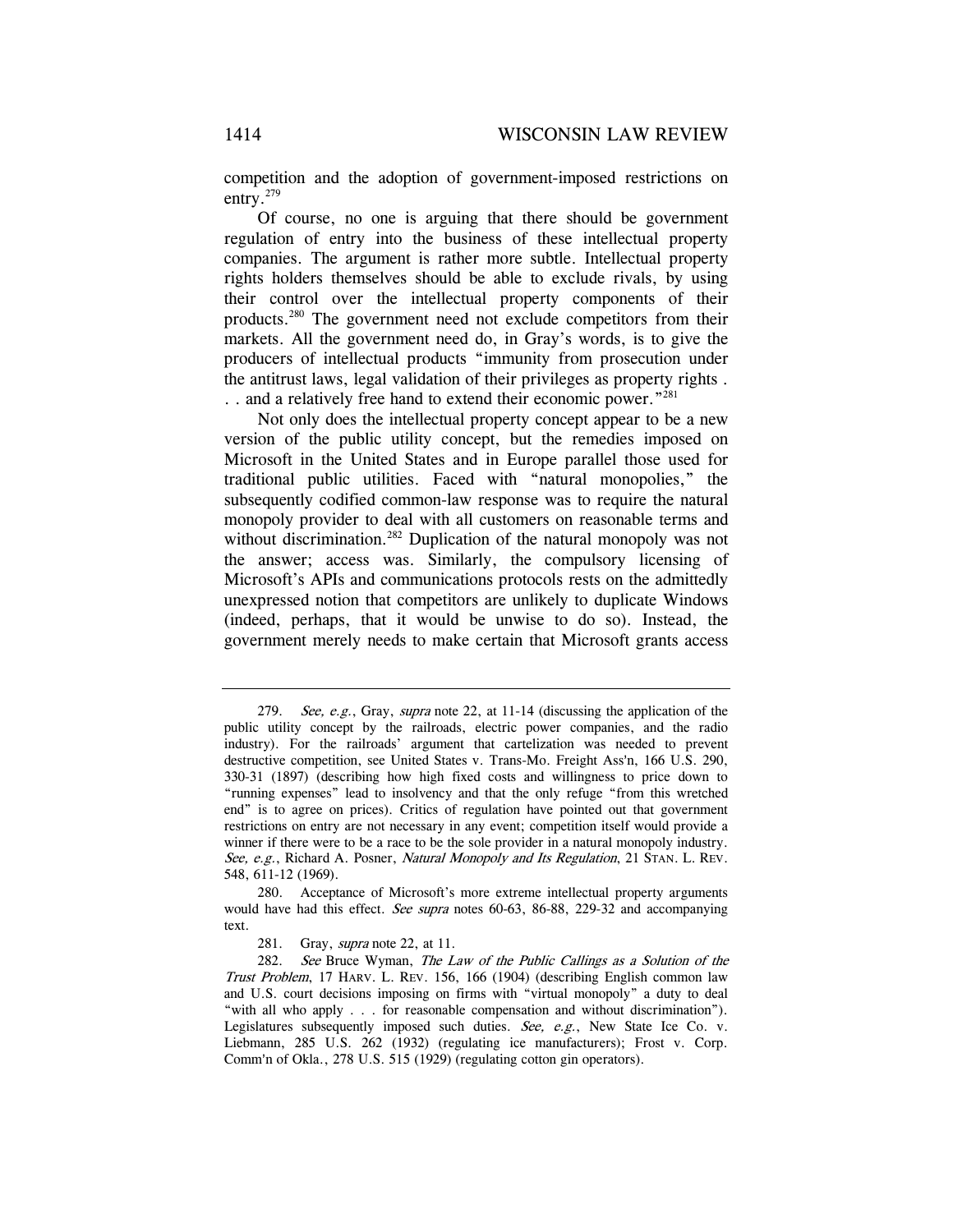to the operating system, with the terms and conditions of that access policed through the courts rather than through the establishment of an independent regulatory agency. In both cases, the policy solution is regulated monopoly, not unregulated competition in open markets.

## C. Evolving the Intellectual Property Concept

Seeing the similarities between today's use of the intellectual property concept and the earlier use of the public utility concept provides some insight into how the intellectual property concept might be evolving and what approaches might be chosen when intellectual property products are involved in efforts to restrict competition. The convergence of the concepts may actually offer a way forward, as it suggests looking to prior experience with public utility regulation and deregulation for policy guidance when dealing with intellectual property claims. Five principles emerge from this prior experience with public utility regulation that have useful application to intellectual property claims in an antitrust context. Two principles are legal, two are economic, and one is institutional.

1. Implied exemptions from antitrust law are not favored. The Supreme Court, since its earliest Sherman Act cases, has followed a rule of interpretation that requires narrow construction of exemption claims arising out of a regulatory statute and has applied a presumption that Congress intends the Sherman Act to control unless it clearly states otherwise.283 Indeed, the Supreme Court faced this issue in its first case construing the substantive provisions of the Act.<sup>284</sup> In that case, railroads, the important network industry of the day, argued that the Interstate Commerce Act authorized their agreement to set rates and that the Interstate Commerce Commission had approved of such agreements.<sup>285</sup> The Court rejected both arguments. The Interstate Commerce Act did not confer "either directly or by implication" the authority to make such agreements and the Commission had never "distinctly stated that agreements among competing railroads to maintain prices are to be commended."286 Absent a clear directive from Congress, there was no good reason to exempt the railroads from the

<sup>283.</sup> See, e.g., United States v. Phila. Nat'l Bank, 374 U.S. 321, 348 (1963) ("It is settled law that '[i]mmunity from the antitrust laws is not lightly implied.'") (quoting California v. Fed. Power Comm'n, 369 U.S. 482, 485 (1962)).

<sup>284.</sup> See Trans-Mo. Freight, 166 U.S. 290.

<sup>285.</sup> See id. at 314, 338-39. The court of appeals had given great weight to the views expressed by the Commission. See United States v. Trans-Mo. Freight Ass'n, 58 F. 58, 76 (8th Cir. 1893) (quoting the Commission's first annual report which stated that such agreements were "essential").

<sup>286.</sup> Trans-Mo. Freight, 166 U.S. at 314, 338.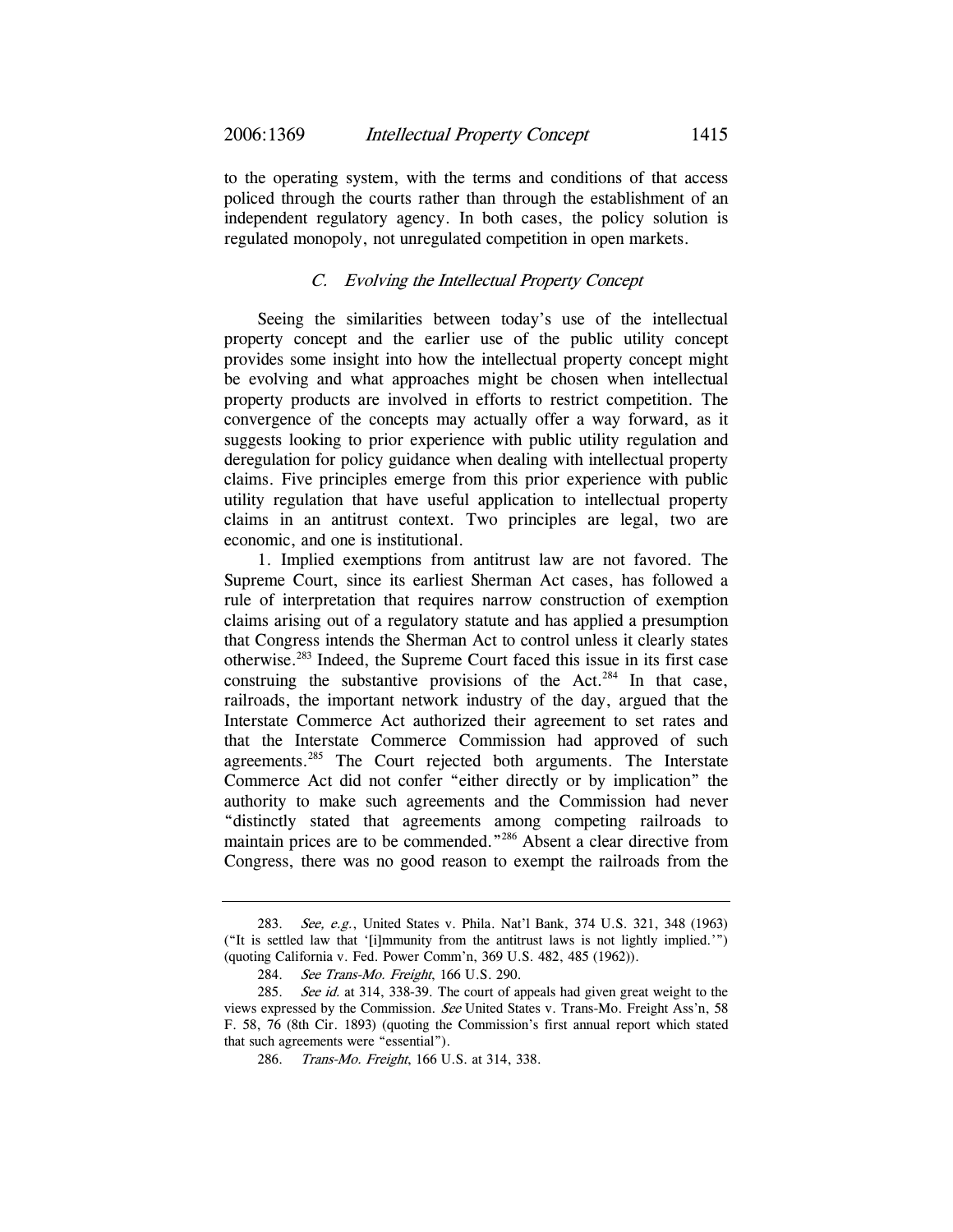primacy of competition policy<sup>287</sup>—even if, as the Court acknowledged, the declining cost economics of the railroad industry might lead competing railroads to price below their long-run average cost, making initial investments worthless.288 Subsequent cases have continued to emphasize that regulatory repeals of the antitrust laws by implication are not favored.<sup>289</sup>

2. In case of true conflict, the antitrust immunity goes no further than necessary. In cases involving a judicially recognized conflict between antitrust and regulation, the courts have often stated that the grant of immunity should be only what was necessary to make the regulatory act work.<sup>290</sup> This rule of narrow construction grows out of the rule against implied exemptions, which stresses that, absent specific statutory directives, only a "pervasive" regulatory scheme is sufficient to show that Congress has "forsworn the paradigm of competition."291

3. Economic claims of natural monopoly should be closely scrutinized. Early views of many regulated public utility industries stressed their natural monopoly characteristics without closely examining the industry's details.<sup>292</sup> Transportation, power, and communications industries appeared to have strong natural-monopoly characteristics because of the high fixed costs of investment, the large output that investment produced, and the low incremental costs of serving more customers with the same capital facilities.<sup>293</sup> As time

290. See, e.g., Silver v. N.Y. Stock Exch., 373 U.S. 341, 357 (1963) ("Repeal is to be regarded as implied only if necessary to make the [subsequent law] work, and even then only to the minimum extent necessary."); Nat'l Gerimedical Hosp. & Gerontology Ctr. v. Blue Cross of Kan., 452 U.S. 378, 389 (1981) (quoting Silver, 373 U.S. at 357); Billing v. Credit Suisse First Boston Ltd., 426 F.3d 130, 164 (2d Cir. 2005) ("[I]mplied immunity analysis always begins with the notion that repeal by implication is disfavored."), cert. granted, 75 U.S.L.W. 3311 (U.S. Dec. 7, 2006) (No. 05-1157).

291. See, e.g., Ne. Tel. Co. v. AT&T, 651 F.2d 76, 82 (2d Cir. 1981). For a full review of antitrust treatment of regulatory exemptions, see Darren Bush, Mission Creep: Antitrust Exemptions and Immunities as Applied to Deregulated Industries, 2006 UTAH L. REV. (forthcoming).

292. See, e.g., BONBRIGHT, supra note 139, at 10-17.

<sup>287.</sup> See id. at 340.

<sup>288.</sup> See id. at 330-31.

<sup>289.</sup> See, e.g., United States v. Phila. Nat'l Bank, 374 U.S. 321, 350-51 (1963) (discussing the approval of a bank merger by the bank regulatory agency); Otter Tail Power Co. v. United States, 410 U.S. 366, 372 (1973) (discussing interconnection under the Federal Power Act, 16 U.S.C. §§ 791-828 (2000)) (quoting Phila. Nat'l Bank, 374 U.S. at 350-51). For an indication of a possible retreat from that view, see Verizon Commc'ns Inc. v. Law Offices of Curtis V. Trinko, LLP, 540 U.S. 398, 412 (2004) (declining to recognize "expansion" of antitrust liability where the conduct was subject to review by state and federal regulatory agencies because "additional benefit to competition provided by antitrust enforcement will tend to be small").

<sup>293.</sup> See 2 KAHN, supra note 277, at 120.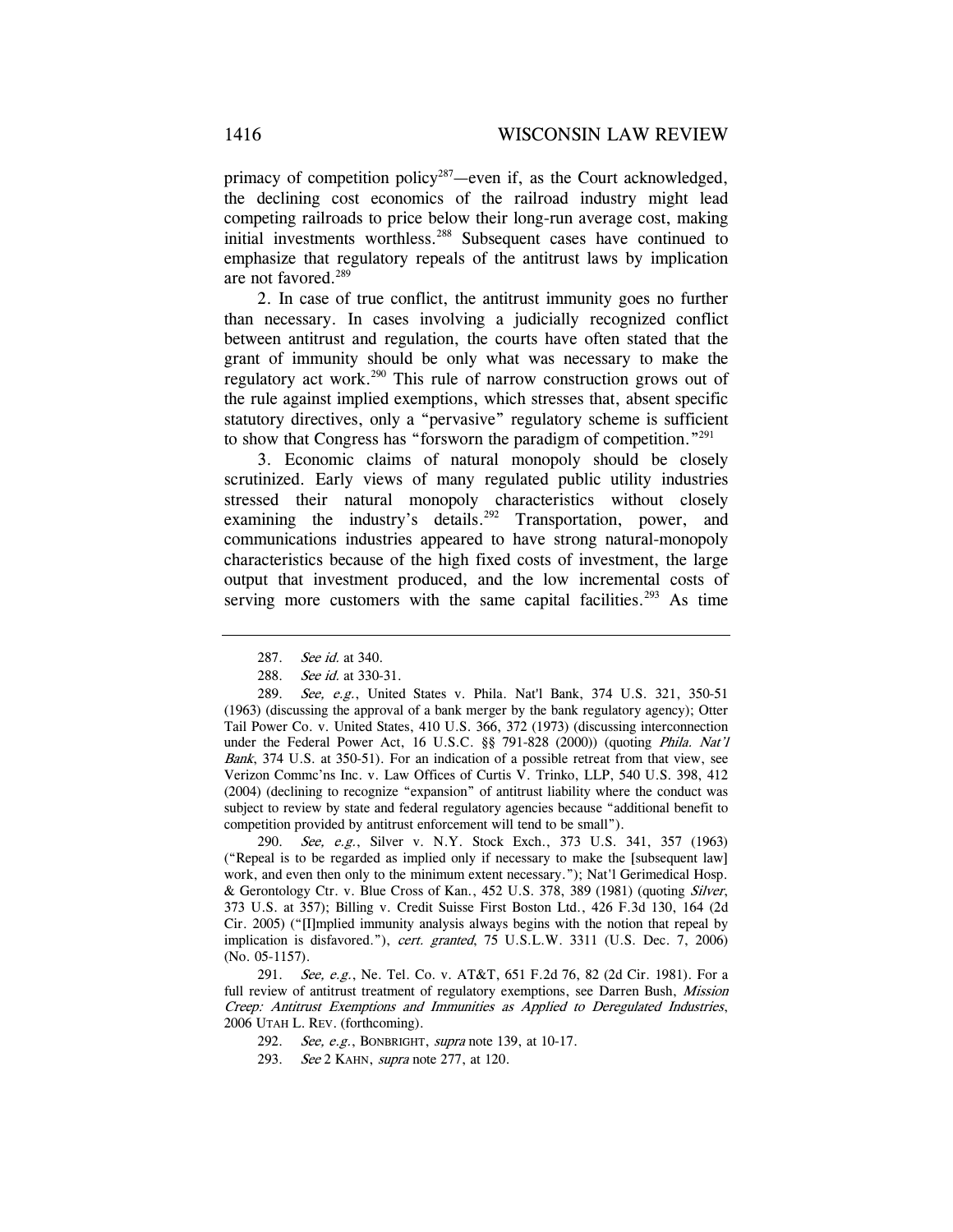progressed and technology and demand changed, a closer examination revealed that only parts of these enterprises (at best) had true naturalmonopoly characteristics.<sup>294</sup> For example, railroads are not natural monopolies, but railroad tracks may be in certain areas.<sup>295</sup> Electric power plants are not natural monopolies, but networks of transmission or subtransmission lines may be.<sup>296</sup> Telephone service is not a natural monopoly, but the local switch may be.<sup>297</sup> Thus, from an economic point of view, competition could occur in parts of these industries (for example, electric power generation or long-distance telephone communication) without disrupting the natural-monopoly characteristics of other parts.

4. "Dis-integrators" play an important role in bringing competitive pressure and change. An important lesson in the move from regulation to deregulation is that rivals or customers often see opportunities for profit in parts of a regulated firm's operations that policy makers do not see and that regulated firms are unwilling to acknowledge. Electricutility deregulation owes much to the citizens of Elbow Lake, Minnesota, who saw that they could get cheaper electricity rates if they could buy electric power from lower-cost electric power generating companies who were unable to reach them because of the local electric company's control of the transmission lines that fed Elbow Lake.<sup>298</sup> Telephone deregulation owes much to MCI, which saw that the new technology of microwave transmission would allow it to compete with AT&T for long-distance voice and data transmission, if only it could get into AT&T's switched local network and reach potential customers.299 Antitrust litigation opened up access in both these cases, confining natural-monopoly privileges narrowly and setting the stage for substantial restructuring of both the electric power and telecommunications industries.300

<sup>294.</sup> See id. at 124 ("[C]ertain portions of an industry-those subject to decreasing costs—may be natural monopolies while other portions may not.").

<sup>295.</sup> See John E. Kwoka & Lawrence J. White, Freight Railroads, in NETWORK ACCESS, REGULATION AND ANTITRUST, supra note 273, at 86-87 (discussing the separation of ownership of rail track and rolling stock).

<sup>296.</sup> See, e.g., James E. Meeks, Concentration in the Electric Power Industry: The Impact of Antitrust Policy, 72 COLUM. L. REV. 64, 69-75 (1972) (discussing the economics of generation and distribution of electric power).

<sup>297.</sup> See, e.g., AT&T v. Iowa Util. Bd., 525 U.S. 366, 371 (1999) (discussing the background of the Telecommunications Act of 1996, Pub. L. No. 104-104, 110 Stat. 56 (codified in scattered sections of 47 U.S.C.)).

<sup>298.</sup> See United States v. Otter Tail Power Co., 331 F. Supp. 54, 60, 64 (D. Minn. 1971), aff'd in part, vacated in part by 410 U.S. 366 (1973).

<sup>299.</sup> See MCI Commc'ns Corp. v. AT&T, 708 F.2d 1081 (7th Cir. 1983).

<sup>300.</sup> See, e.g., Joseph D. Kearney & Thomas W. Merrill, The Great Transformation of Regulated Industries Law, 98 COLUM. L. REV. 1323 (1998)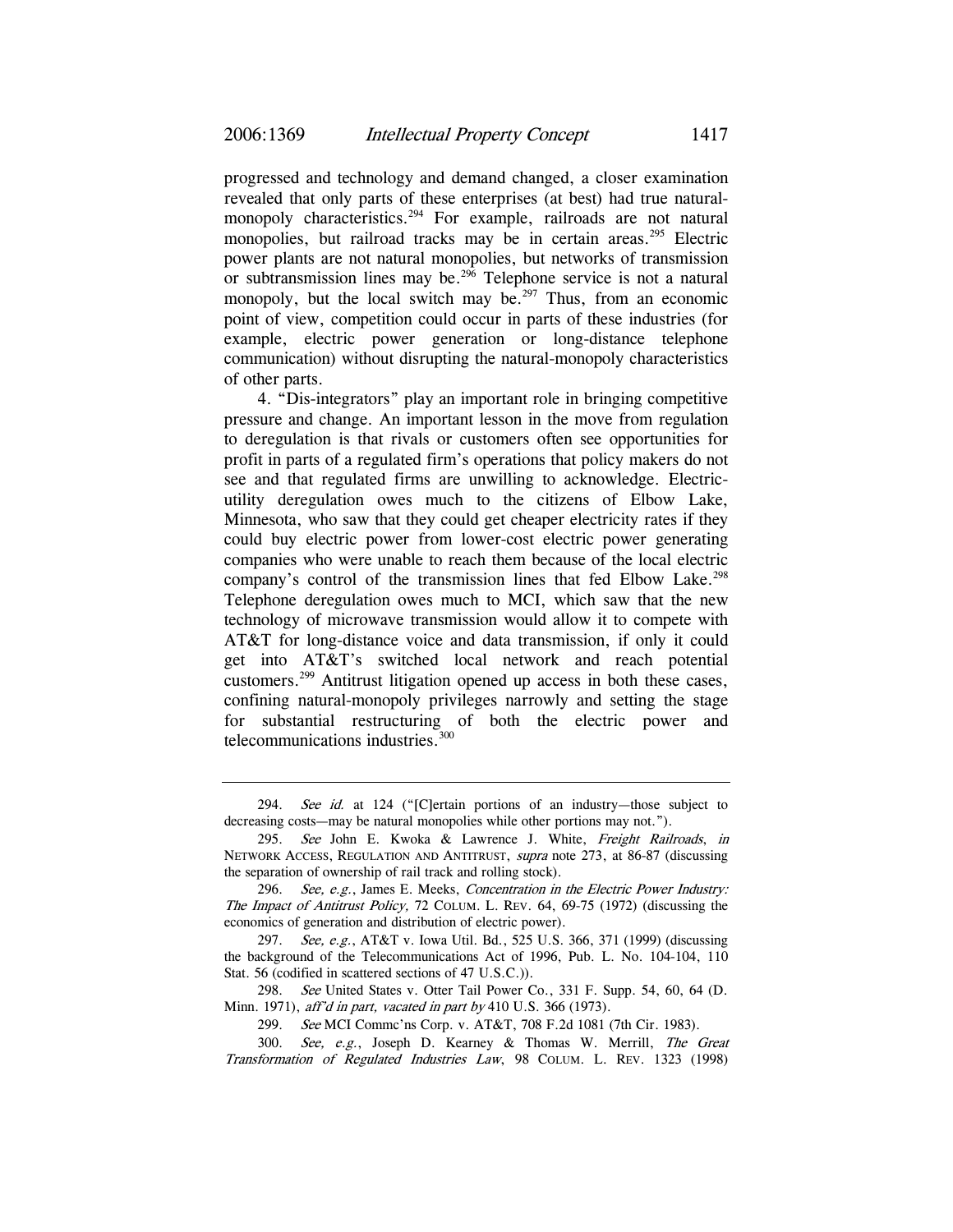5. Regulatory agencies are highly imperfect institutions. Gray's article was particularly critical of the idea that regulatory agencies would control monopoly industry for the public good, $301$  foreshadowing the scholarly literature that would develop this theme in greater factual and theoretical detail.<sup>302</sup> This critique of regulation and regulatory agencies played an important role in the movement toward deregulation.<sup>303</sup> Nevertheless, Congress has eliminated very few of those regulatory agencies, recognizing that some type of regulation may be necessary when marketplace competition does not solve the problems of durable monopoly.<sup>304</sup> The difficult challenge is to find the least imperfect institutional mechanism for controlling those aspects of monopoly that are not amenable to marketplace control.

These five principles might be applied to intellectual property as follows:

1. Implied exemptions from antitrust for intellectual property rights holders should not be favored. There is no reason to treat claims for nonenforcement of antitrust law more favorably when intellectual property law is involved than when regulatory legislation is involved. The background rule remains competition. Congress has on occasion affirmed that background rule, as it did when it enacted section 3 of the Clayton Act to reverse a Supreme Court decision to allow patent holders to impose tying arrangements;<sup>305</sup> Congress has also on occasion

302. For a good overview of the literature, see George L. Priest, The Origins of Utility Regulation and the "Theories of Regulation" Debate, 36 J.L. & ECON. 289, 289-95 (1993).

303. See id. at 290.

304. The Civil Aeronautics Board is the clearest example of the complete termination of a regulatory agency. See SCHWARTZ ET AL., supra note 140, at 28-29. Congress also discontinued the Interstate Commerce Commission, but some of the Commission's economic regulatory functions are now performed by the Surface Transportation Board. See ICC Termination Act of 1995, Pub. L. No. 104-88, 109 Stat. 803 (codified in scattered sections of 49 U.S.C.)). There is still extensive regulation of the electric power industry, through the Federal Energy Regulatory Commission and state regulatory agencies, and of telecommunications, through the FCC and state regulatory agencies. See, e.g., Harry First, Regulated Deregulation: The New York Experience in Electric Utility Deregulation, 33 LOY. U. CHI. L.J. 911  $(2002)$ ; Robert W. Crandall & Jerry A. Hausman, Competition in U.S. Telecommunications Services: Effects of the 1996 Legislation, in DEREGULATION OF NETWORK INDUSTRIES 73 (Sam Peltsman & Clifford Winston eds., 2000).

305. See Clayton Act, Pub. L. No. 63-212, ch. 323, § 3, 38 Stat. 730, 731 (1914) (codified at 15 U.S.C. § 14 (2000)). In Henry v. A.B. Dick Co., 224 U.S. 1 (1912), the Supreme Court had allowed a patent holder to require its licensees to

<sup>(</sup>discussing the shift away from regulation in the transportation, telecommunications, and energy industries).

<sup>301.</sup> See Gray, supra note 22, at 15 ("[I]n a capitalist society, all forms of social control lead ultimately to state protection of the dominant interest, [that is], property.").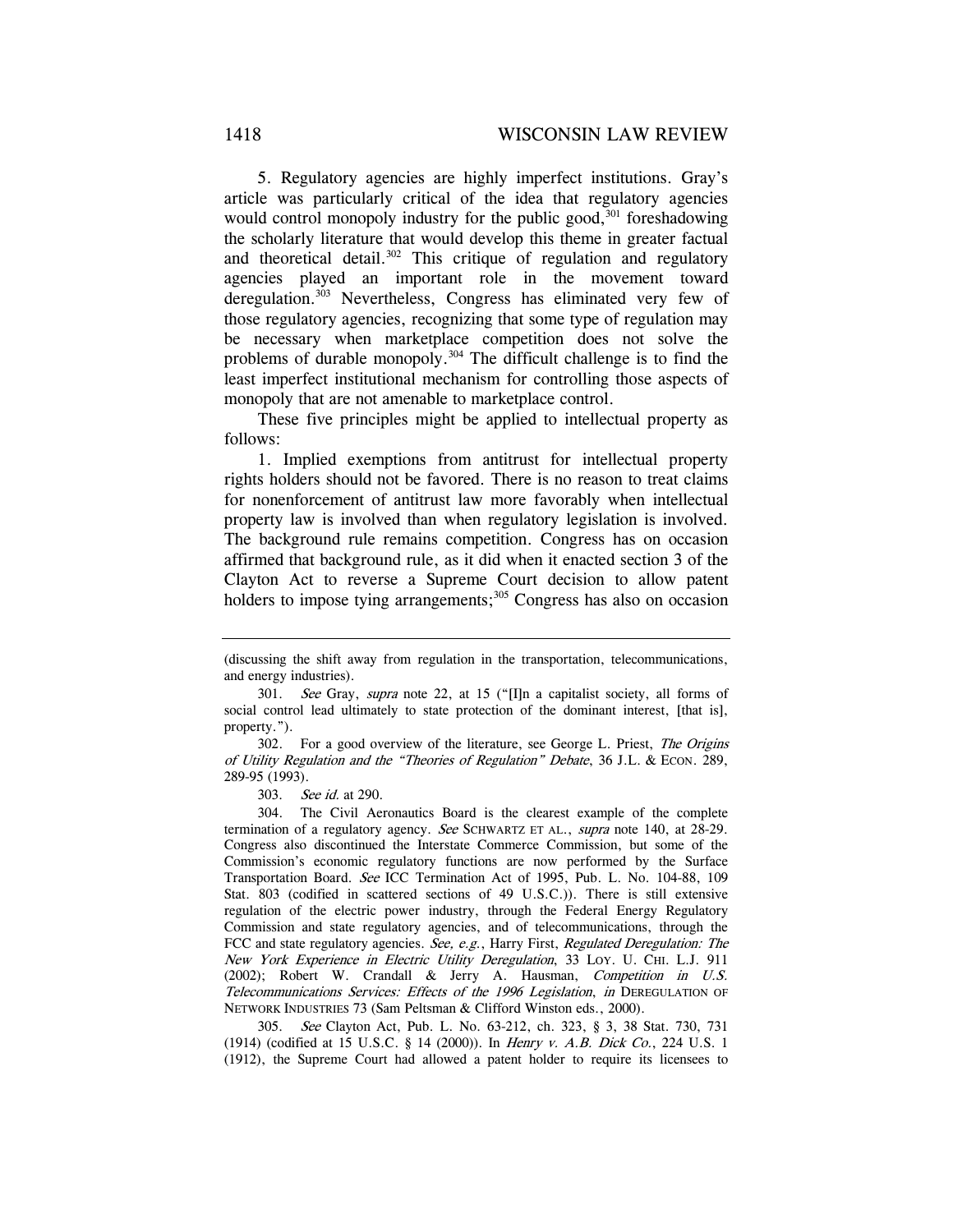made clear that careful competition analysis is necessary when deciding conflicts between the two regulatory regimes, as it has done with patent misuse.306 In neither the Patent Act nor the Copyright Act, however, has Congress indicated a general preference for holders of intellectual property rights to be able to use those rights in a way that harms competition.

2. Courts should minimize the conflict between intellectual property and antitrust by carefully examining the intellectual property rights being asserted. Although the default rule may be that competition law should apply, there may be cases in which the courts need to consider the scope of a holder's intellectual property rights. In assessing the extent to which those rights create a conflict between the exclusionary nature of an intellectual property right and the competitive-market focus of antitrust, the first step is to be certain of the exact scope of the intellectual property right, particularly if the claim of deference is broad. This is an area where the equation of intellectual property rights and property rights is most likely to break  $down<sup>307</sup>$ 

Intellectual property rights are highly contingent and discrete. As a general matter, neither copyright nor patent law gives the rights holder a pure right to exclude or control subsequent use.<sup>308</sup> To the extent that an intellectual property rights holder claims that denying it certain decisions interferes with its rights, that holder should be required to show that it really has the rights it claims. So, for example, had Sun requested a copy of the Windows source code so that it could sell Windows itself, Microsoft could easily show that it had the right to prevent others from copying and distributing its copyrighted work assuming, of course, that it had a valid copyright in Windows—because

purchase unpatented products from it as a condition of the license. The case was overruled by *Motion Picture Patents Co. v. Universal Film Mfg.*, 243 U.S. 502, 517 (1917) (noting that Congress had enacted section 3 of the Clayton Act "as if in response to that decision"). To say that antitrust law applies, however, is not to say that the Court then treats every holder of an intellectual property right as if it were a monopolist. See Ill. Tool Works, Inc. v. Independent Ink, Inc., 126 S. Ct. 1281, 1288 (2006) ("[N]othing in our opinion suggested a rebuttable presumption of market power applicable to tying arrangements involving a patent on the tying good.").

<sup>306.</sup> See 35 U.S.C. § 271(d) (2000).

<sup>307.</sup> See Mark A. Lemley, What's Different About Intellectual Property?, 83 TEX. L. REV. 1097, 1100-02 (2005) (discussing the problem of specifying the boundaries of intellectual property in contrast to real property).

<sup>308.</sup> See, e.g., Adams v. Burke, 84 U.S. 453, 456 (1873) (holding that, after the first sale, the patented product is "no longer within the monopoly of the patent" and can not be controlled by the patentee); 17 U.S.C. § 109 (2000) (limitations on exclusive copyright rights).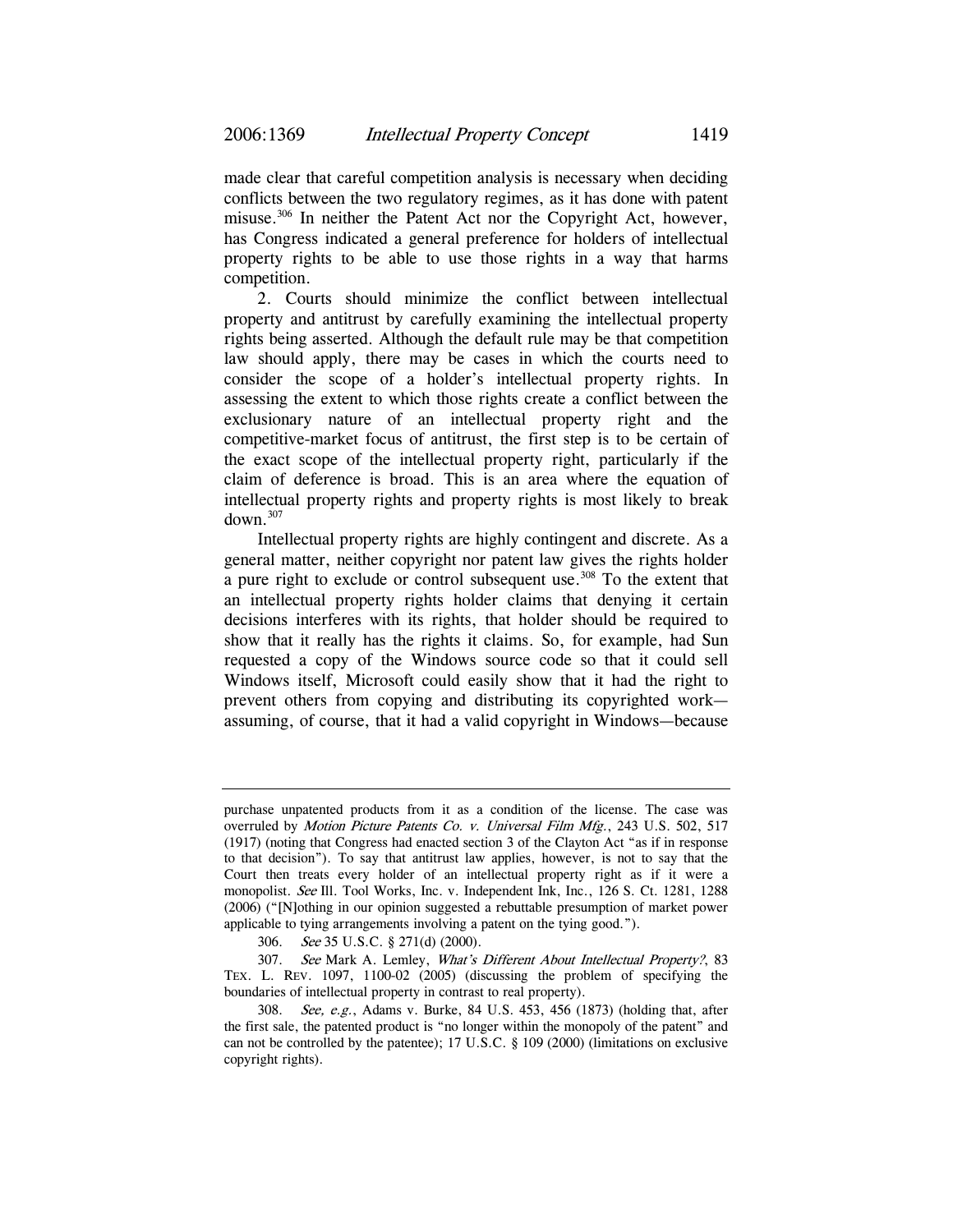these are among the enumerated rights granted in the Copyright Act.<sup>309</sup> A decision that Microsoft violated the antitrust laws by refusing to grant Sun's request would thus present a direct conflict between the rights created by copyright and antitrust laws.<sup>310</sup> Without a conflict, however, there is no specific right to which to accede. Antitrust analysis can therefore proceed as usual, without regard to any specific intellectual property claims.

3. Courts should closely scrutinize an intellectual property right holder's economic claims to determine their appropriate limitations. The idea that an "intellectual property company"<sup>311</sup> has some natural claim to monopoly status and a right to exclude competitors should always be carefully examined. Intellectual property rights apply to all sorts of products, most of them sold in competitive markets.<sup>312</sup> Where intellectual property is given as a reason for monopoly position, that reason may very well be found in some other economic aspect of the product and not in the legal protections that intellectual property laws have provided. A careful focus on where the natural monopoly is may show that application of the antitrust laws will not adversely affect the ability of the monopolist to invest in the intellectual effort necessary to produce its product.

4. Courts should appreciate the competitive benefits that disintegrators bring. When there is a conflict between an appropriately narrowed intellectual property right and the ability of a competitor to contest markets that are (or could be) competitive, courts must weigh the benefits of allowing that competition against the cost to the economic policies advanced by the intellectual property right. In striking this balance, antitrust courts should give weight not only to the benefits in the potentially competitive market, but also to the benefits that competition might bring to other complements produced by the monopoly firm. This approach could be particularly important when the issue is access to interoperability information—the new-economy equivalent of access to the physical networks of old-economy industries. Interoperability information allows firms to enter at just one level of the production process rather than on a fully integrated basis. Besides bringing competition to that level, such entry opens up the

<sup>309.</sup> See 17 U.S.C. §§ 106(1), (3) (2000).

<sup>310.</sup> See, e.g., SCM Corp. v. Xerox Corp., 645 F.2d 1195 (2d Cir. 1981) (holding that the refusal to license plain paper copier patents was not a violation of section 2 of the Sherman Act).

<sup>311.</sup> Direct Testimony of Bill Gates, *supra* note 1, 124.

<sup>312.</sup> The Supreme Court recognized this obvious point in Illinois Tool Works, Inc. v. Independent Ink, Inc. when it held that there would be no presumption of monopoly power in a tying case arising simply from the fact that the party imposing the tying arrangement had a patent on the tying product. 126 S. Ct. 1281, 1292 (2006).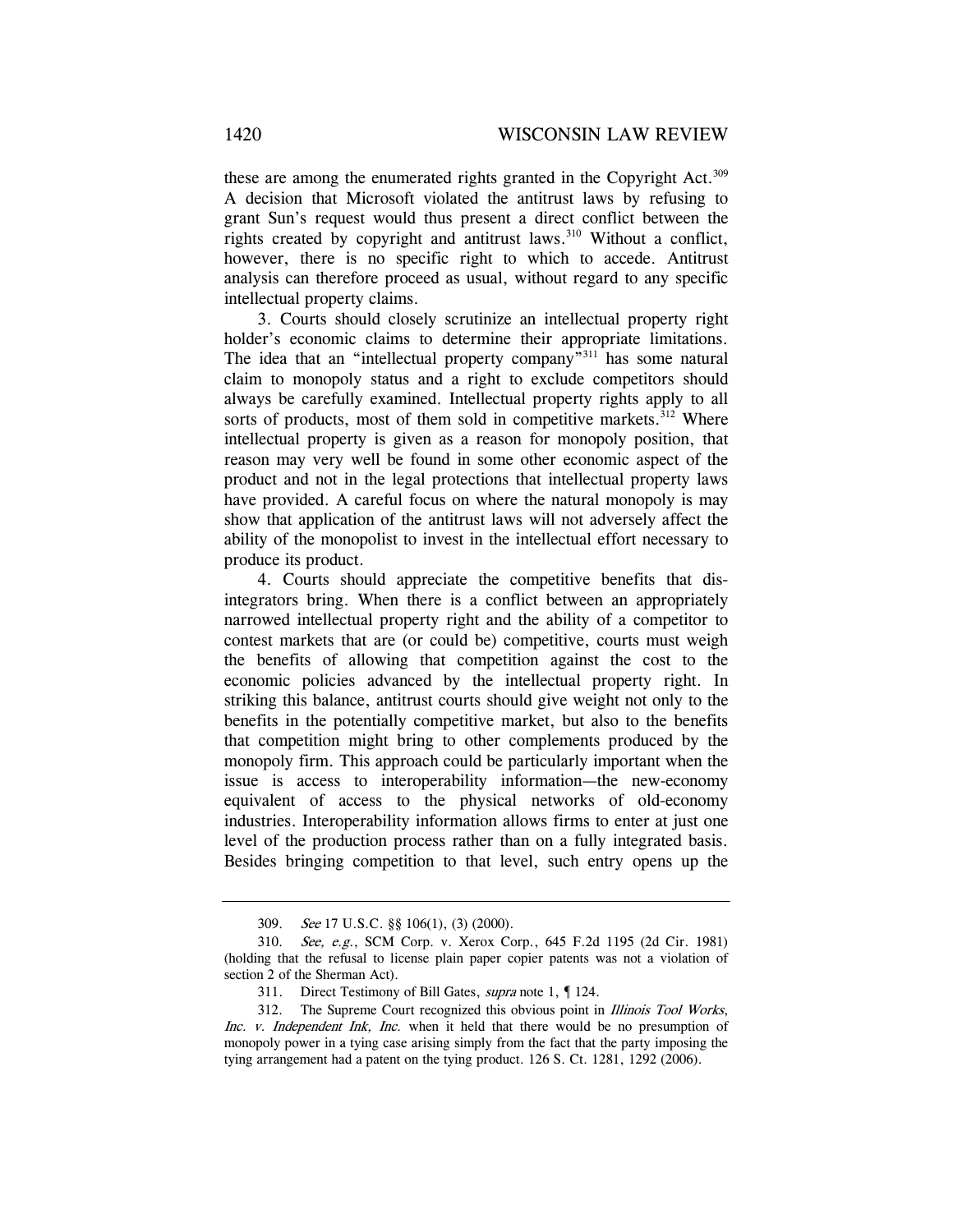possibility that wresting control of complements from the monopoly firm will lead to greater overall innovation. In fact, economists have stressed the gains to innovation from having divided technical leadership in producing complementary products in high technology industries (for example, the microprocessor chip and the operating system), rather than having all complements controlled by a single integrated firm.<sup>313</sup>

Appreciation for the role of dis-integrators also ties into the need for more careful scrutiny of the intellectual property right holder's economic claim to monopoly profits. In the regulated industries cases, the dis-integrators did not attack the natural-monopoly segment of the market (that is, the segment left in the hands of the regulated monopolist where it could achieve scale economies and get its appropriate returns); dis-integrators attacked those parts of the market where competition could flourish.<sup>314</sup> In the intellectual property area, the parallel might be between downstream product markets and upstream research-and-development markets (or, more generally, innovation markets).<sup>315</sup> Dis-integrators given access to upstream intellectual property inputs might still provide intellectual property rights holders with sufficient returns consistent with intellectual property policy, while increasing economic welfare by providing downstream product market competition.

5. Regulation is imperfect, but not impossible. Regulatory decrees are not favored in antitrust cases,<sup>316</sup> so antitrust remedies involving intellectual property products should make every effort to provide structural incentives for competition rather than rely on court oversight of licensing. Placing ownership of different parts of an integrated enterprise in different hands alters incentives and may bring about competition more efficiently. Deregulation in electric power, for example, has sought to separate control of generation and transmission, sometimes requiring integrated utilities to divest themselves of

<sup>313.</sup> See, e.g., Timothy F. Bresnahan & Shane Greenstein, Technological Competition and the Structure of the Computer Industry, 47 J. INDUS. ECON. 1 (1999) (describing "divided technical leadership").

<sup>314.</sup> See supra notes 298-300 and accompanying text.

<sup>315.</sup> The antitrust enforcement agencies have been making the distinction between downstream product markets and upstream research and development and innovation markets since the 1995 publication of the Intellectual Property Licensing Guidelines. See Antitrust Guidelines for the Licensing of Intellectual Property, 4 Trade Reg. Rep. (CCH) ¶ 13,132, at 20,738-39 (Apr. 11, 1995). The idea for innovation markets was first advanced in Richard J. Gilbert & Steven C. Sunshine, *Incorporating* Dynamic Efficiency Concerns in Merger Analysis: The Use of Innovation Markets, 63 ANTITRUST L.J. 569 (1995).

<sup>316.</sup> See supra note 144 and accompanying text.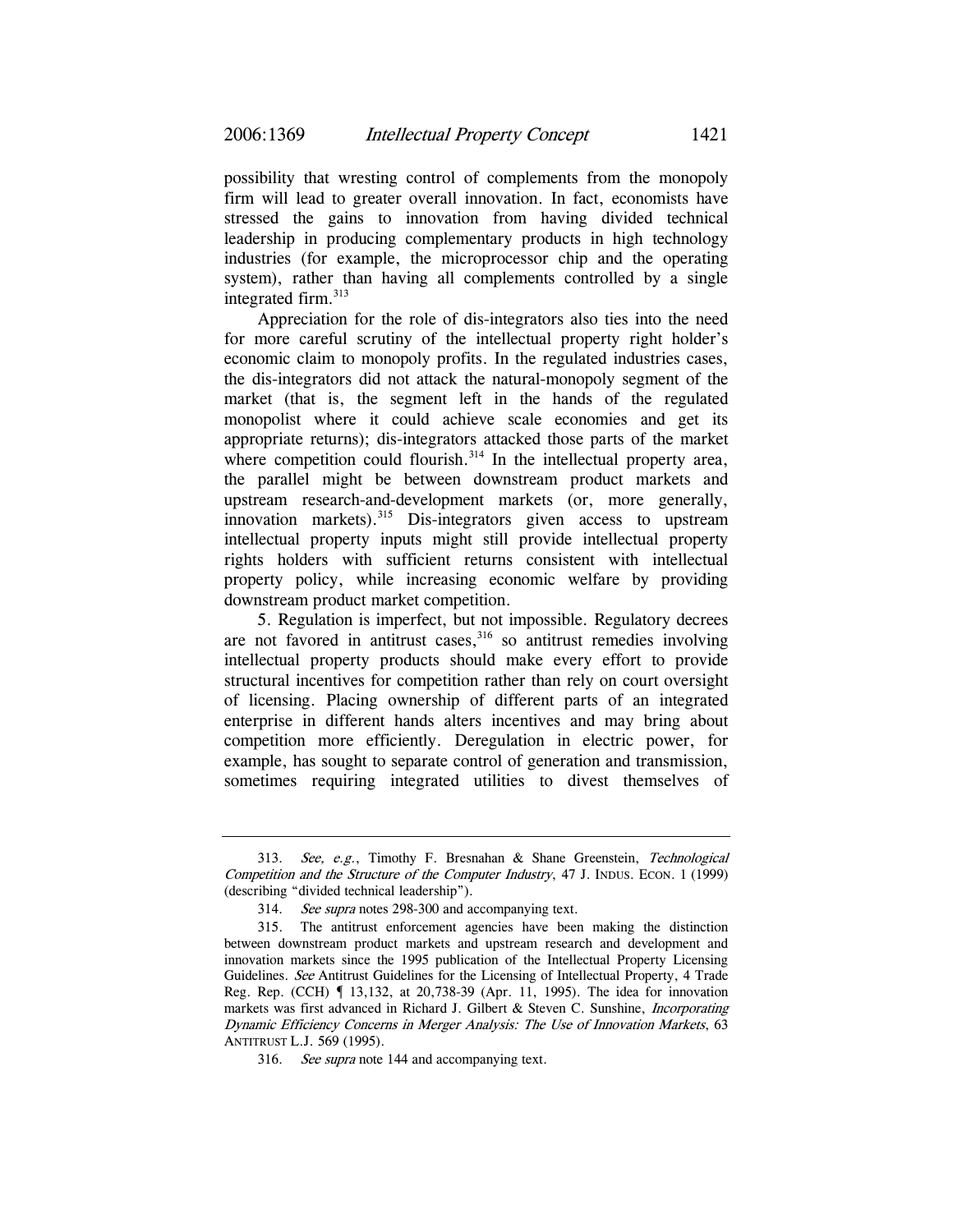generation capacity.<sup>317</sup> Marketplace incentives might then operate to lower prices without further regulatory intervention.

Despite the imperfections of regulation, there may be times when regulation of monopoly is unavoidable. Such regulation may be secondbest, but it is not impossible to do. For intellectual property products, Congress has sometimes given rate-regulation authority to an agency, 318 but there have also been occasions when courts have supervised rates or other aspects of intellectual property licensing.<sup>319</sup> This solution might not be optimal, but it is better than uncontrolled monopoly pricing.

## D. Applying the Evolved Intellectual Property Concept

How might the evolved intellectual property concept be used in actual cases involving the advancement of intellectual property rights as a justification for anticompetitive behavior? Three well-known appellate court decisions—Data General Corp. v. Grumman Systems Support Corp., <sup>320</sup> In re Independent Services Organizations Antitrust Litigation  $(Xerox)$ ,<sup>321</sup> and *Image Technical Services*, *Inc. v. Eastman Kodak*  $Co^{322}$ -plus *Microsoft* provide an opportunity to test the utility of the suggested approach.<sup>323</sup> While the courts in each of the four cases took somewhat different approaches to the antitrust problem presented, none of them quite tracked the evolved intellectual property concept suggested above.

The first case, *Data General*, is one in which the evolved intellectual property concept would protect the intellectual property producer from antitrust liability for refusing to license its product. Data General was a copyright infringement suit brought by a computer

<sup>317.</sup> See Paul L. Jaskow, Deregulation and Regulatory Reform in the U.S. Electric Power Sector, in DEREGULATION OF NETWORK INDUSTRIES, supra note 304, at 113, 138-48; First, *supra* note 304, at 912-17 (describing New York's experience).

<sup>318.</sup> See, e.g., 17 U.S.C. § 114(d)(2)(C) (2000) (requiring statutory licensing for noninteractive digital audio transmission).

<sup>319.</sup> See, e.g., United States v. Am. Soc'y of Composers, Authors & Publishers, 2001-2 Trade Cas. (CCH)  $\parallel$  73,474 (S.D.N.Y. 2001) (dealing with the supervision of performance right licensing fees).

<sup>320. 36</sup> F.3d 1147 (1st Cir. 1994).

<sup>321. 203</sup> F.3d 1322 (Fed. Cir. 2000).

<sup>322. 125</sup> F.3d 1195 (9th Cir. 1997).

<sup>323.</sup> The three cases have been subject to extensive commentary. See, e.g., Joseph P. Bauer, Refusals to Deal with Competitors by Owners of Patents and Copyrights: Reflections on the Image Technical and Xerox Decisions, 55 DEPAUL L. REV. 1211 (2006); Daniel J. Gifford, Antitrust's Troubled Relations with Intellectual Property, 87 MINN. L. REV. 1695, 1711-17 (2003); Marina Lao, Unilateral Refusals to Sell or License Intellectual Property and the Antitrust Duty To Deal, 9 CORNELL J.L. & PUB. POL'Y 193, 202-06 (1999); Mark R. Patterson, When Is Property Intellectual? The Leveraging Problem, 73 S. CAL. L. REV. 1133 (2000).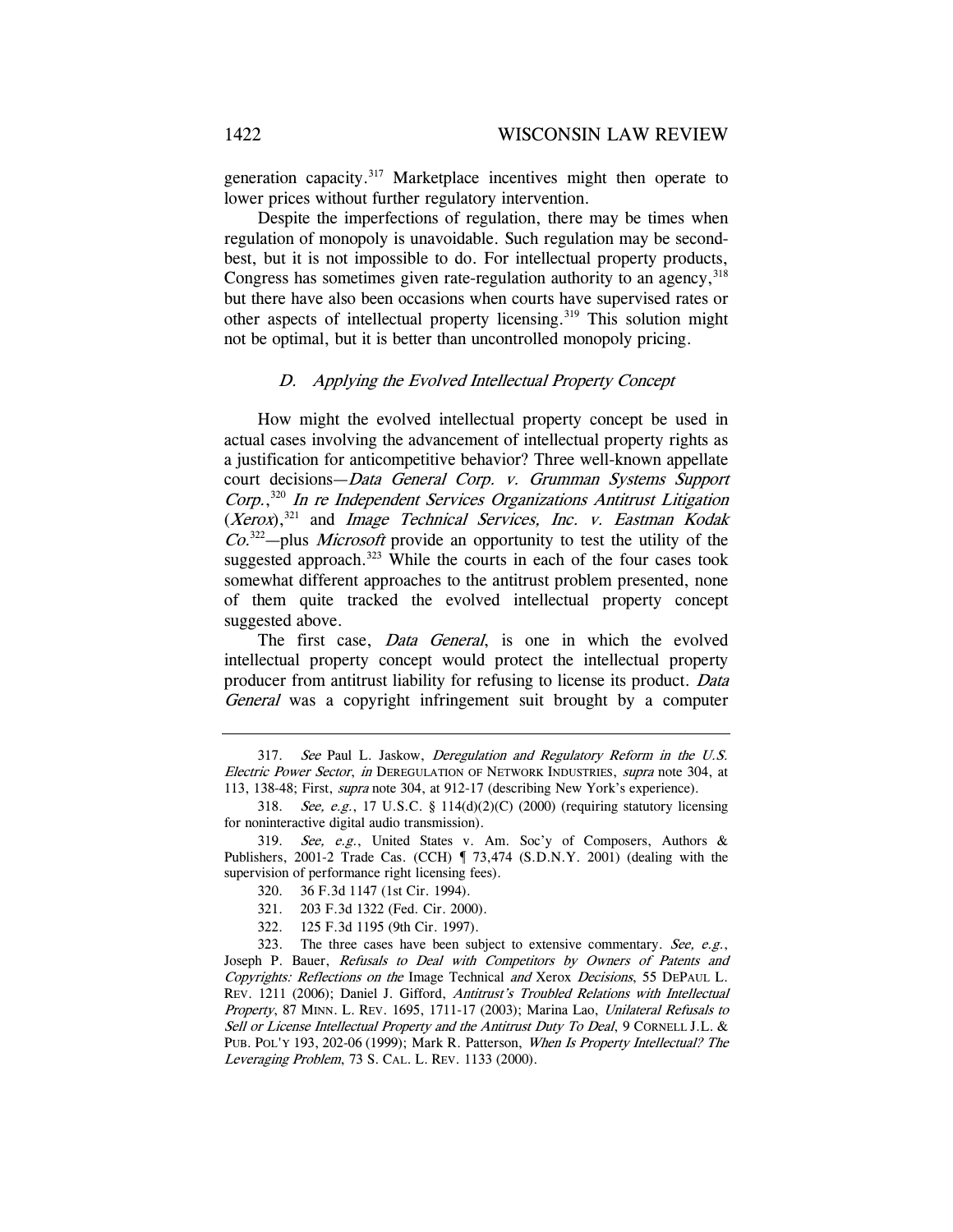manufacturer against a competitor in the aftermarket for servicing Data General's computers.<sup>324</sup> Data General had approximately 90 percent of this aftermarket; the defendant Grumman, the largest "third-party maintainer," had approximately 3 percent.<sup>325</sup> At first, Data General had supplied the outside repair companies with parts and information about their computers, including diagnostic tools for repair, but later, Data General stopped dealing with the outside companies after deciding it wanted the business for itself.<sup>326</sup> Despite Data General's efforts, Grumman found other ways to obtain the parts and information it needed.327

Of particular importance to Grumman was ADEX, a software diagnostic tool that Data General refused to license to outside parties and for which no "fully functional substitute" was available.<sup>328</sup> Grumman was able to obtain copies of ADEX from a number of sources, including former Data General service customers who had improperly retained copies of the program left behind after servicing by Data General field engineers.<sup>329</sup> After Data General sued Grumman for copyright infringement for copying the ADEX software, Grumman counterclaimed, alleging that Data General's refusal to license ADEX constituted unlawful monopoly maintenance in violation of section 2 of the Sherman Act. $330$ 

Data General differs from Microsoft and the other two cases in that it arises in the context of a claim by the intellectual property rights holder for enforcement of its intellectual property right.<sup>331</sup> Perhaps because of this litigation setting, the court of appeals in *Data General* was attentive to the first two principles suggested above for analyzing the claim of an intellectual property rights holder for "immunity from the antitrust laws." The court recognized that implied exemptions from antitrust are not favored<sup>332</sup> and considered the enforceability of Data General's copyright, an issue raised by Grumman in defense to the

331. Xerox did raise claims for patent and copyright infringement, but only defensively as counterclaims to the plaintiffs' antitrust suit. See 203 F.3d 1322, 1324 (Fed. Cir. 2000).

332. See 36 F.3d at 1185 (citing Square D Co. v. Niagara Frontier Tariff Bureau, Inc., 476 U.S. 409 (1986) (involving the scope of a regulatory exemption for joint rate-setting by motor carriers)).

<sup>324. 36</sup> F.3d at 1154-55.

<sup>325.</sup> Id. at 1152.

<sup>326.</sup> See id. at 1154.

<sup>327.</sup> See id.

<sup>328.</sup> See id.

<sup>329.</sup> See id. at 1154-55.

<sup>330.</sup> See id. at 1155-56.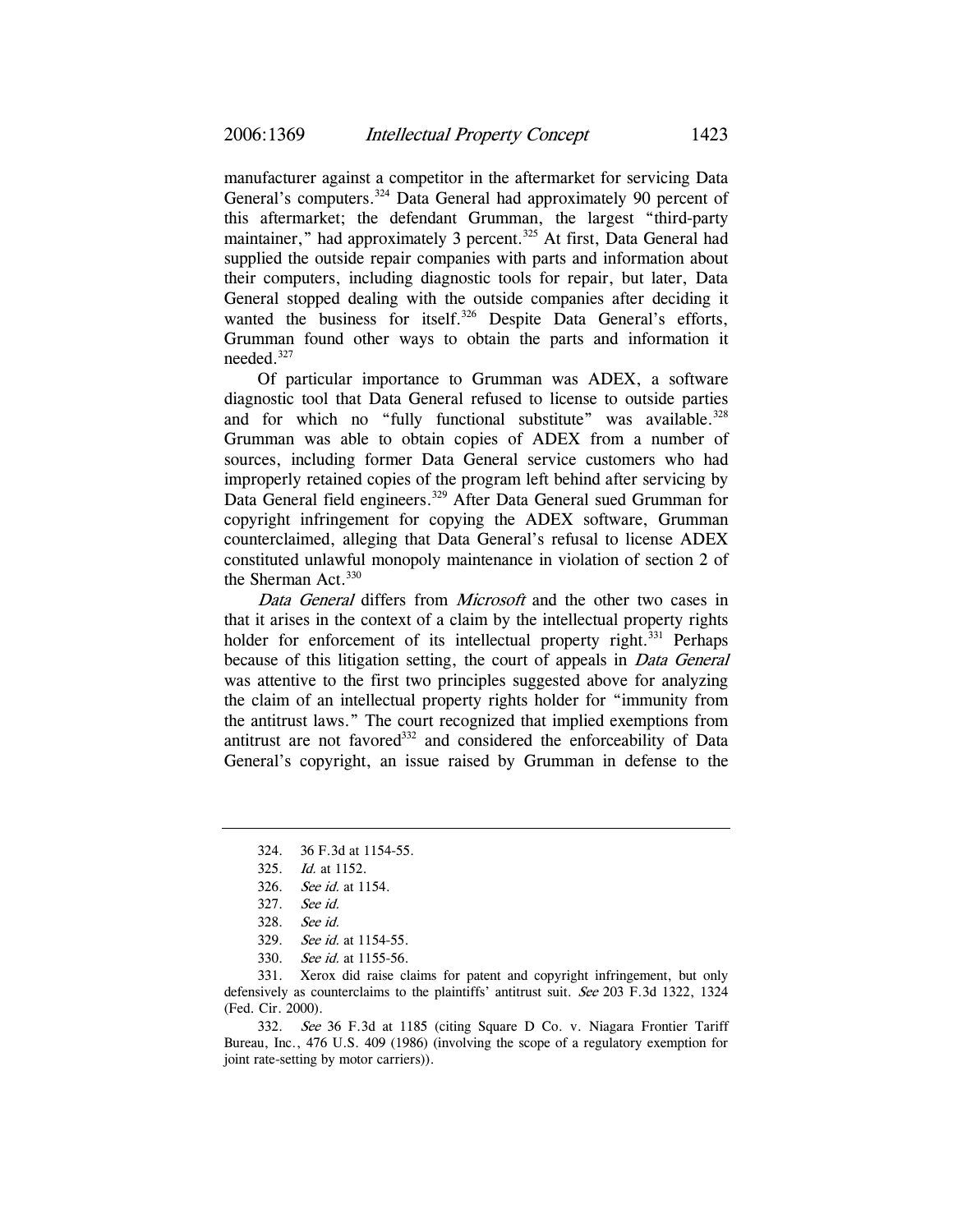infringement claim but which the court rejected.<sup>333</sup> The court then reconciled the conflict between the intellectual property right and the antitrust laws by deciding that the existence of the right in the diagnostic software created a rebuttable presumption that the refusal to license was justifiable and, therefore, immune from antitrust attack.<sup>334</sup> Even though the court did not go as far as to make the presumption irrebuttable (as Data General wanted), the court did find that Grumman could not rebut the presumption.<sup>335</sup> Perhaps more problematic for future cases, the court gave no indication of how an allegedly excluded competitor might rebut the presumption, except to say that successful cases would likely be rare.<sup>336</sup>

Using the evolved intellectual property concept, the analysis would be focused somewhat differently. Once there is a genuine conflict between a clear intellectual property right and antitrust policy, the third principle suggested above requires close scrutiny of the economic claims to protected monopoly. In *Data General*, the intellectual property product was diagnostic software created for the repair market. The intellectual property right, in itself, did not give Data General a monopoly in the repair market, and allowing competitors to have access to the software would not destroy any demand- or supply-side efficiencies. Both factors would cut against giving an antitrust exemption to the intellectual property right holder for its refusal to deal. Nevertheless, application of the fourth principle would lead to rejection of the competitor's antitrust claim, because this principle not only requires consideration of the benefits that the dis-integrator can bring but also takes into account the effect of liability on the intellectual property right holder's incentives to innovate.

In *Data General*, the impact on incentives through compulsory licensing would be quite direct. Data General created the software to improve its competitive efforts in the service market itself.<sup>337</sup> Returns necessary to incentivize the creation of that intellectual property product must at least come from the market for which the product was created. Courts should be careful about undercutting those returns by requiring the compulsory licensing of a competitor in that market, particularly

<sup>333.</sup> See Data General, 36 F.3d at 1160-63. The issue was whether Data General's alleged defaults in registering the program with the Copyright Office affected its infringement claim, rather than the protectability of aspects of the program which the defendant had copied in its entirety. See id. at 1160-61.

<sup>334.</sup> See id. at 1184-88.

<sup>335.</sup> See id. at 1187-89.

<sup>336.</sup> See id. at 1187 n.64 ("[W]e do not hold that an antitrust plaintiff can never rebut this presumption, for there may be rare cases in which imposing antitrust liability is unlikely to frustrate the objectives of the Copyright Act.").

<sup>337.</sup> See id. at 1154.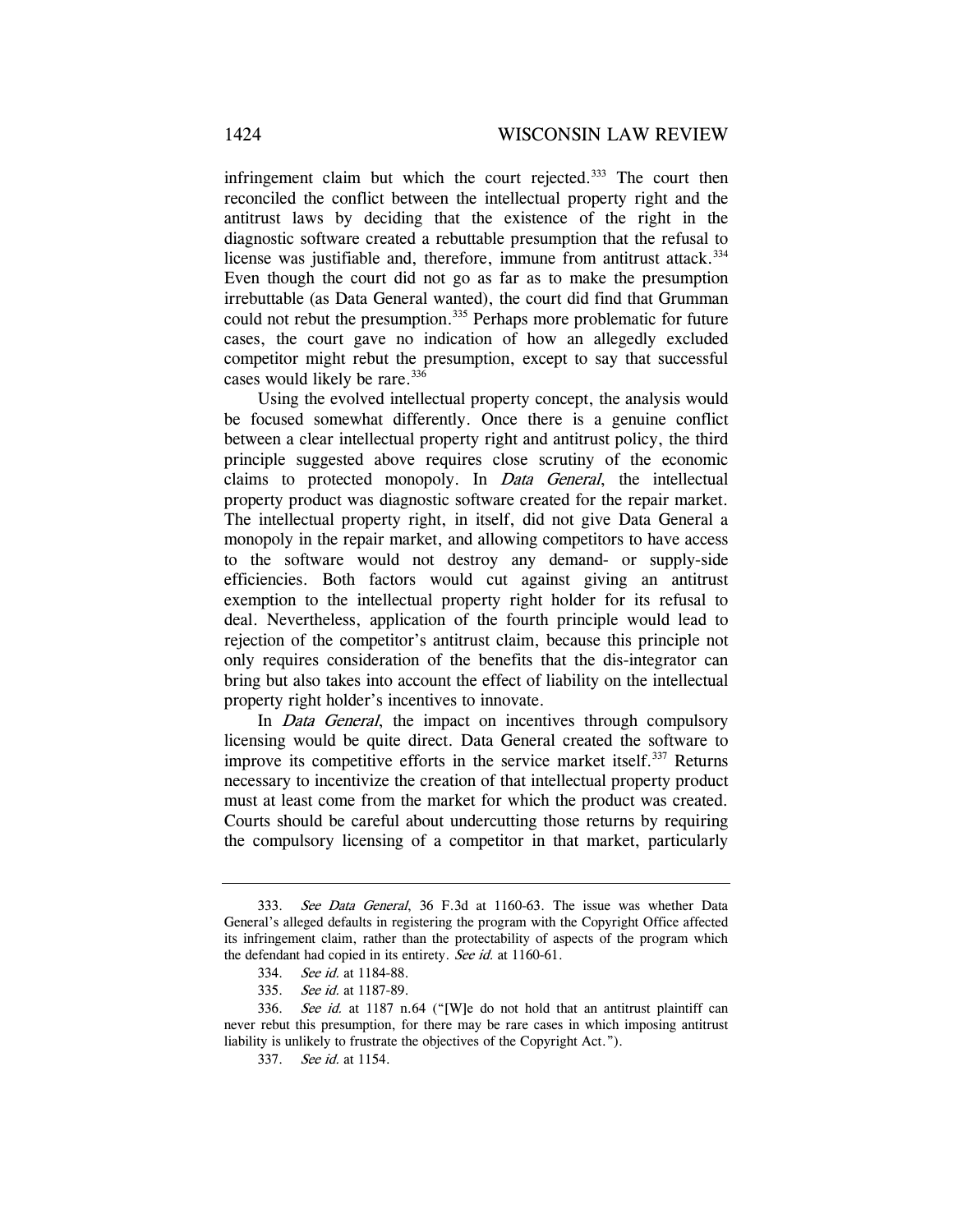given the institutional difficulties in assessing appropriate licensing rates (as the fifth principle discussed above indicates). The evidence of the superior product qualities of the ADEX software and the efficiencies that those qualities produced further supported the court's decision in *Data General*.<sup>338</sup> It is true that the dis-integrator may have helped spur Data General to innovate in the production of diagnostic software. Nevertheless, the overall balance should weigh in favor of the intellectual property rights holder's refusal to license the service software to its direct competitor in the service market.

Things look different in the second case, Xerox, despite the superficial similarity of its facts to those in *Data General*. Xerox stopped selling patented copier parts to "independent service organizations" (ISOs) that had previously competed with Xerox in the aftermarket for repairs for Xerox copiers.339 Xerox also went to some effort to dry up parts that others supplied to the ISOs—including stopping its majority-owned European affiliate, Rank Xerox, from selling parts to the ISOs—although Xerox continued to sell parts to endusers that engaged in self-service.<sup>340</sup>

The U.S. Court of Appeals for the Federal Circuit did not approach the problem in the same way as the First Circuit in Data General. Lacking was any mention of concern for implied repeals of the antitrust laws; to the contrary, the court began its analysis by referring to a patentee's "immunity from the antitrust laws."341 The court made no effort to determine the strength or scope of the intellectual property rights in the parts, to consider the efficiency

Id. at 1189.

339. See Xerox, 203 F.3d 1322, 1324 (Fed. Cir. 2000).

341. See id. at 1325 (quoting Nobelpharma AB v. Implant Innovations, Inc., 141 F.3d 1059, 1068 (Fed. Cir. 1996)).

<sup>338.</sup> ADEX is a better product than any other diagnostic for MV computers. The use of ADEX appears to have increased the efficiency and reduced the cost of service because technicians can locate problems more quickly and, through the use of the software's 'remote assistance' capability, can arrive at customer sites having determined ahead of time what replacement parts are necessary.

<sup>340.</sup> See id. Xerox also refused to provide ISOs with copyrighted manuals and diagnostic software. See id. The court of appeals, applying the law of the circuit in which the case was litigated, purported to apply the First Circuit's rebuttable presumption with regard to copyrights (but not for patents, in which it followed its own circuit law). See id. at 1329. Lacking "any evidence that the copyrights were obtained by unlawful means or were used to gain monopoly power beyond the statutory copyright granted by Congress"—evidence which the court indicated was the only "definitive rebuttal evidence" that could overcome the presumption—the court held that "Xerox's refusal to sell or license its copyrighted works was squarely within the rights granted by Congress to the copyright holder and did not constitute a violation of the antitrust laws." Id.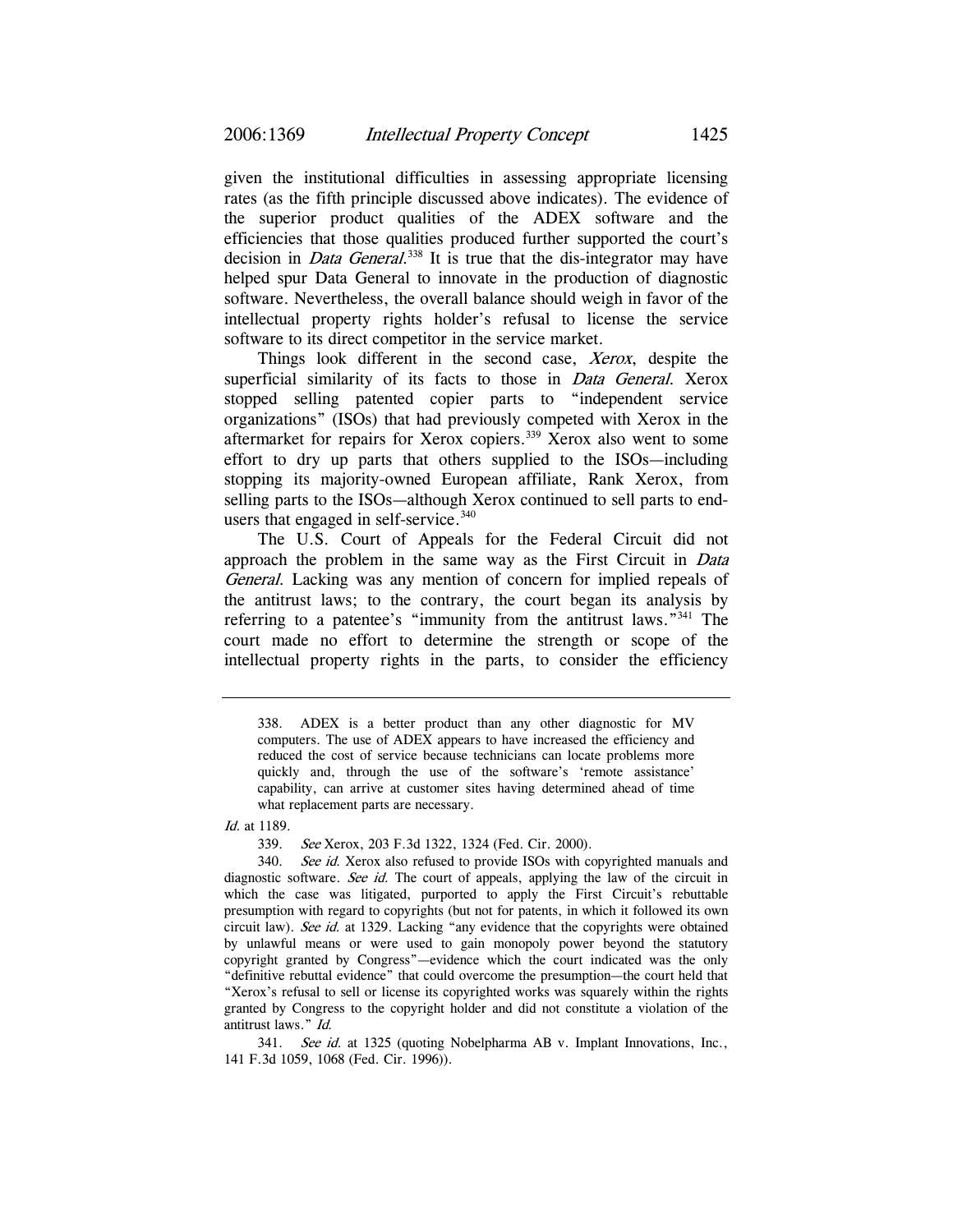benefits provided by the protected products, or to consider the competitive effects of the refusals to deal on the aftermarket for the service of Xerox copiers. Instead the court held that, absent proof of fraud on the Patent Office or sham infringement litigation (both of which go to the validity of the patent), a patent owner has the "right to exclude others from making, using, or selling the claimed invention" and is accordingly "free from liability under the antitrust laws."<sup>342</sup> Neither of those two exceptions being involved in the case, the court concluded its inquiry.<sup>343</sup>

The Federal Circuit's approach is in the tradition of the intellectual property concept advanced by Microsoft in the monopolization cases. The evolved intellectual property concept suggests a different approach, however. The analysis would begin with the first principle suggested above—the recognition that implied exemptions from the antitrust laws are not favored. Although the Federal Circuit is certainly correct that the Patent Act gives a patentee the right to stop anyone who makes, uses, or sells the protected invention without permission,<sup>344</sup> the Act does not say that the patentee may therefore make any use it wants of the patented invention free of antitrust liability. $345$ 

The second and third principles seek to minimize the conflict between intellectual property and antitrust by examining the scope of the intellectual property rights holder's legal and economic claims. The court provides little information on either, however. There is no indication of the patents' validity, how many patents were involved in producing the parts the ISOs desired, or how many of those parts were patented. The relation between the U.S. patents and the parts that Rank Xerox had once been willing to sell to the ISOs is also unknown. What does seem likely, however, is that Xerox's incentives to invest in innovative parts was not premised on returns in the service market, but on making better copiers to compete in the OEM market. The ISOs, however, were not seeking to deprive Xerox of sales in the OEM

[t]he patent grant is not of a right to the patentee to use the invention, for that he already possesses. It is a grant of the right to exclude others from using it. As the statute provides, the grant is of the "exclusive right to make, use, and vend" the invention, and this includes the exclusive right to license others to make, use and vend it. By the very terms of the statute the grant is nothing more than a means of preventing others, except under license from the patentee, from appropriating his invention.

Id. (citation omitted).

<sup>342.</sup> Id. at 1327.

<sup>343.</sup> See id. at 1328.

<sup>344.</sup> See 35 U.S.C. § 271(a) (2000).

<sup>345.</sup> See Special Equip. Co. v. Coe, 324 U.S. 370, 378 (1945). The Court stated that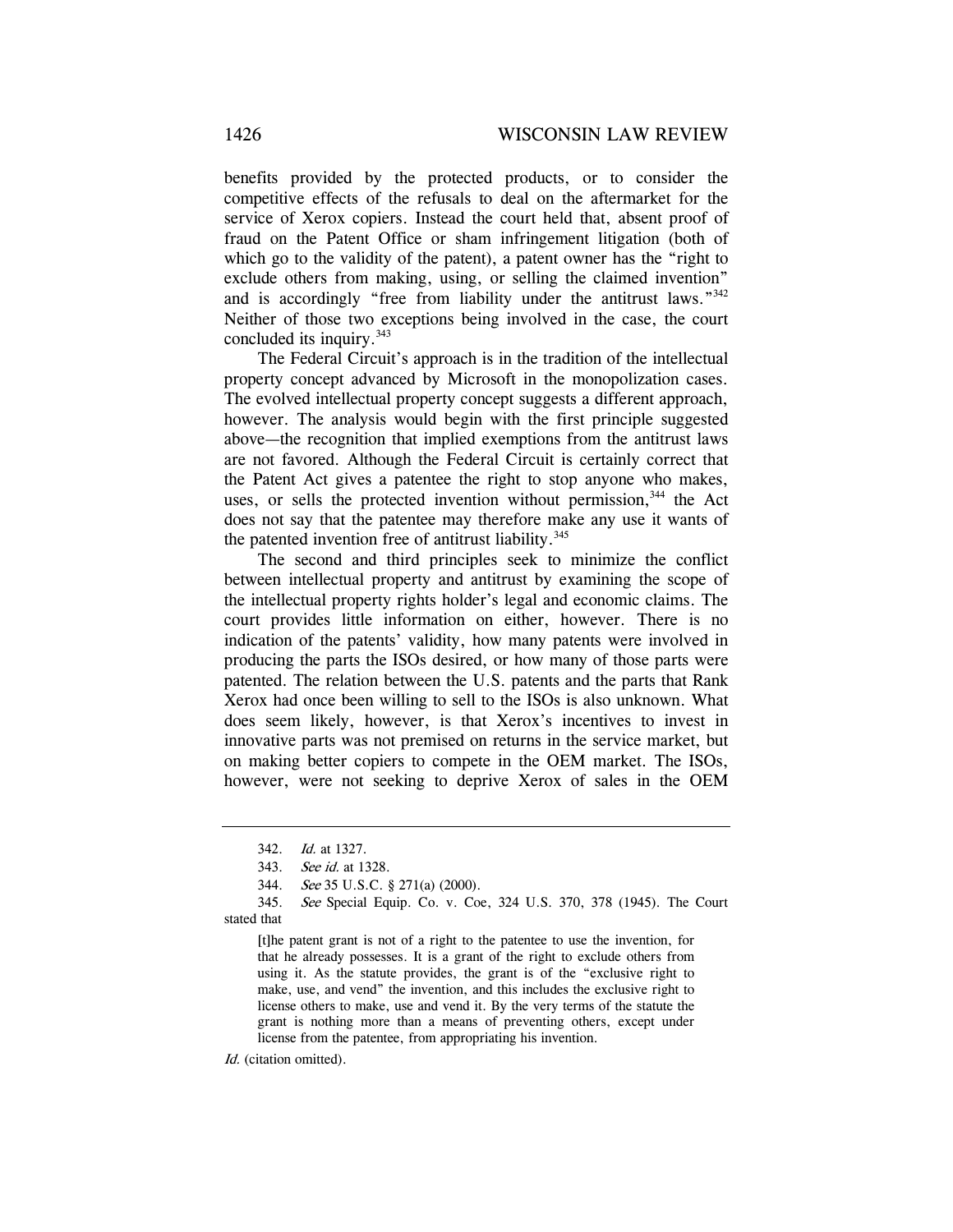market nor were they seeking the upstream technology that the parts protected.<sup>346</sup> They only wanted to buy the parts from Xerox so that they could compete with Xerox in the service aftermarket.<sup>347</sup> Certainly Xerox did not mind selling its parts, for it was selling them to end-users and at prices lower than what it charged some ISOs under an earlier settlement.<sup>348</sup>

The fourth principle requires considering the benefits this competition might bring, in this case lower service costs and a likely spurring of innovation in the service market. Giving weight to these competitive benefits—as against the narrow effect on intellectual property rights that compulsory sales of the parts might entail—the net balance here should be in favor of finding that the refusal to sell the parts constituted the maintenance of a monopoly in the aftermarket for service to Xerox copiers in violation of section 2 of the Sherman Act.

Facts and inquiries missing in *Xerox* are present in the third case, Kodak, which does a better job of keeping intellectual property concerns within proper bounds. Once again, the case involves an OEM's decision to end competition from the independent providers of service for its products: in this case, Kodak was the OEM and the aftermarket was for service of Kodak's high-volume photocopier and micrographic equipment.<sup>349</sup> Kodak held 220 valid U.S. patents covering sixty-five of the "thousands" of parts required for this equipment. $350$ The refusal to deal, however, covered all of Kodak's parts, whether patented or unpatented and whether made by Kodak or by outside manufacturers under contract to Kodak.<sup>351</sup>

The Ninth Circuit's analysis is similar to the First Circuit's approach in *Data General*. The court understood that the existence of a patent or copyright did not grant an immunity from antitrust.<sup>352</sup> The court also saw that antitrust decisions must take some account of intellectual property concerns when deciding whether antitrust liability is appropriate. $353$  Much as the First Circuit had done, the court chose to express the weight of intellectual property concerns in the form of a rebuttable presumption of justification when the monopolizing intellectual property rights holder stands on its exclusivity and refuses

<sup>346.</sup> See Xerox, 203 F.3d at 1324.

<sup>347.</sup> See id.

<sup>348.</sup> See id.

<sup>349.</sup> See Image Technical Servs., Inc. v. Eastman Kodak Co., 125 F.3d 1195, 1200 (9th Cir. 1997).

<sup>350.</sup> Id. at 1214.

<sup>351.</sup> See id. at 1219.

<sup>352.</sup> See id. at 1216 (citing the earlier Supreme Court decision in the case,

Eastman Kodak Co. v. Image Technical Servs., Inc., 504 U.S. 451, 479 n.29 (1992)). 353. See id. at 1217.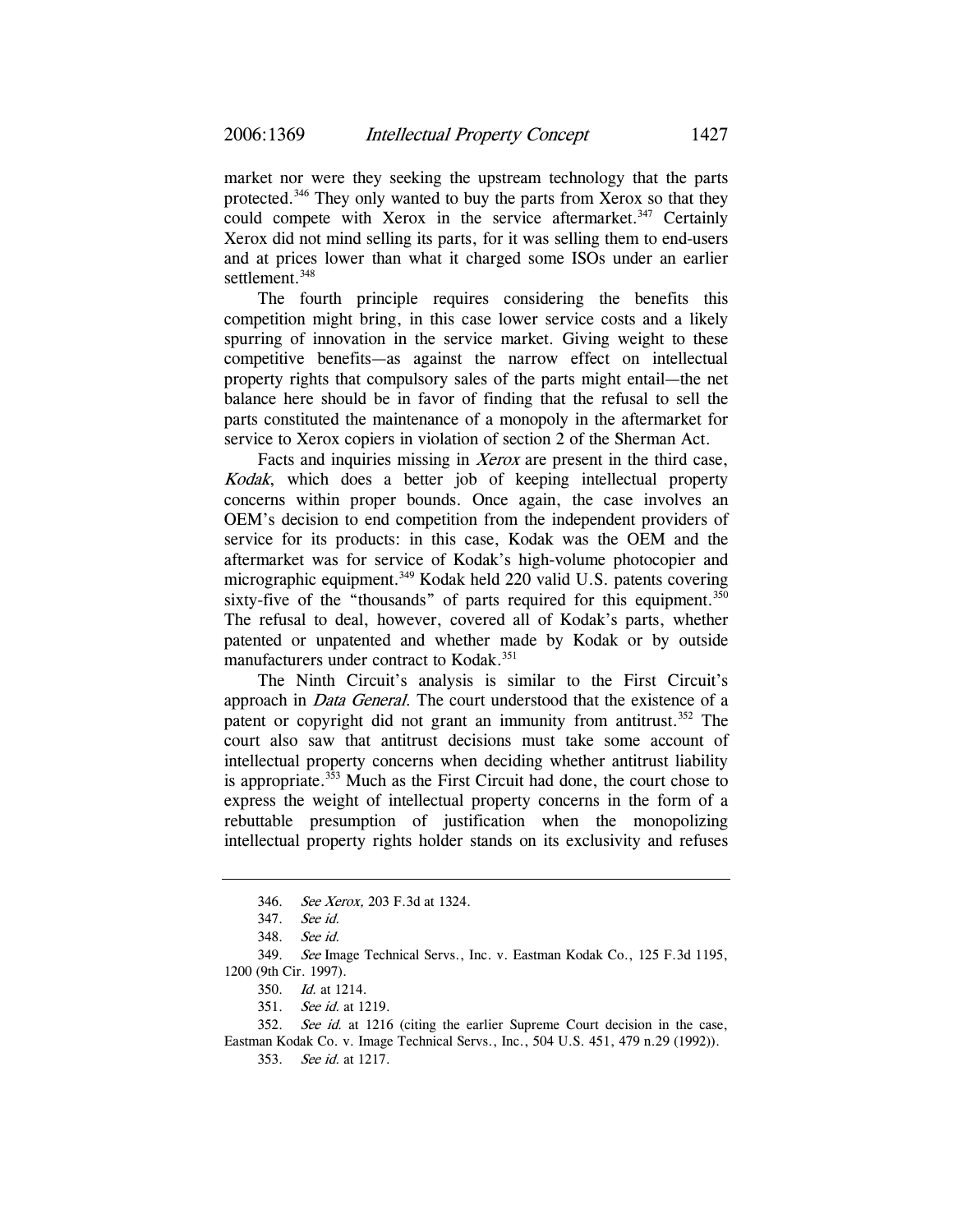to sell or license protected inventions.<sup>354</sup> Unlike the First Circuit in Data General, however, the Ninth Circuit found that the plaintiff had rebutted the presumption of legitimate justification.355 Looking at the facts and not at "formalistic distinctions,"356 the court determined that Kodak's refusal to sell parts was not motivated by its interest in protecting its intellectual property rights. Not only did the refusal cover thousands of patented and unpatented parts, $357$  but the court also cited the testimony of Kodak's parts manager that patents "'did not cross [his] mind' at the time Kodak began the parts policy."<sup>358</sup> In other words, the patent justification was pretextual.<sup>359</sup> That being the case, imposing antitrust liability for Kodak's broad effort to maintain its monopoly in aftermarket service would not interfere with the policies the patent laws were designed to advance.

Although the decision in *Kodak* has been subject to criticism,  $360$  the evolved intellectual property concept suggests that the criticism is quite misplaced. The court of appeals both understood the limited impact on intellectual property policy of finding the refusal to deal to be monopolizing conduct and the important impact on competition policy from finding liability for Kodak's conduct. The pretextual quality of the refusal illuminates both parts of the calculus—as intent evidence should do in antitrust cases—by helping the court predict the likely effect on innovation and on competition from Kodak's decision to dry up the ISOs' parts supplies. Kodak was not concerned with optimizing its returns to innovation; few of the parts were patented and the refusal to deal was part of Kodak's broad campaign to eliminate competition from

[T]he argument is that there must therefore be some circumstance in which the unilateral, unconditional refusal to license a patent must constitute an antitrust violation. With a single much-criticized exception, this is an argument that has never found support in any U.S. legal decision. At this point in the development of U.S. law, it is safe to say that this argument is without merit.

Id. Note that there was, in fact, no request for any patent licenses in *Kodak. See* 125 F. 3d at 1216 n.9.

<sup>354.</sup> See id. at 1218 (quoting Data Gen. Corp. v. Grumman Sys. Support Corp., 36 F.3d 1147, 1187 (1st Cir. 1994)).

<sup>355.</sup> See id. at 1219-20. Note that the jury did not technically find that Kodak's justification had been rebutted. The court found that the jury was improperly charged on the question of justification, see id. at  $1218$ , but then decided, on the basis of a different instruction, that it was "more probable than not that the jury would have found Kodak's presumptively valid business justification rebutted." Id. at 1219-20.

<sup>356.</sup> See id. at 1218 (quoting Kodak, 504 U.S. at 466-67).

<sup>357.</sup> Id. at 1219.

<sup>358.</sup> Id.

<sup>359.</sup> See id. at 1219-20.

<sup>360.</sup> See, e.g., PATE, supra note 137, at 4.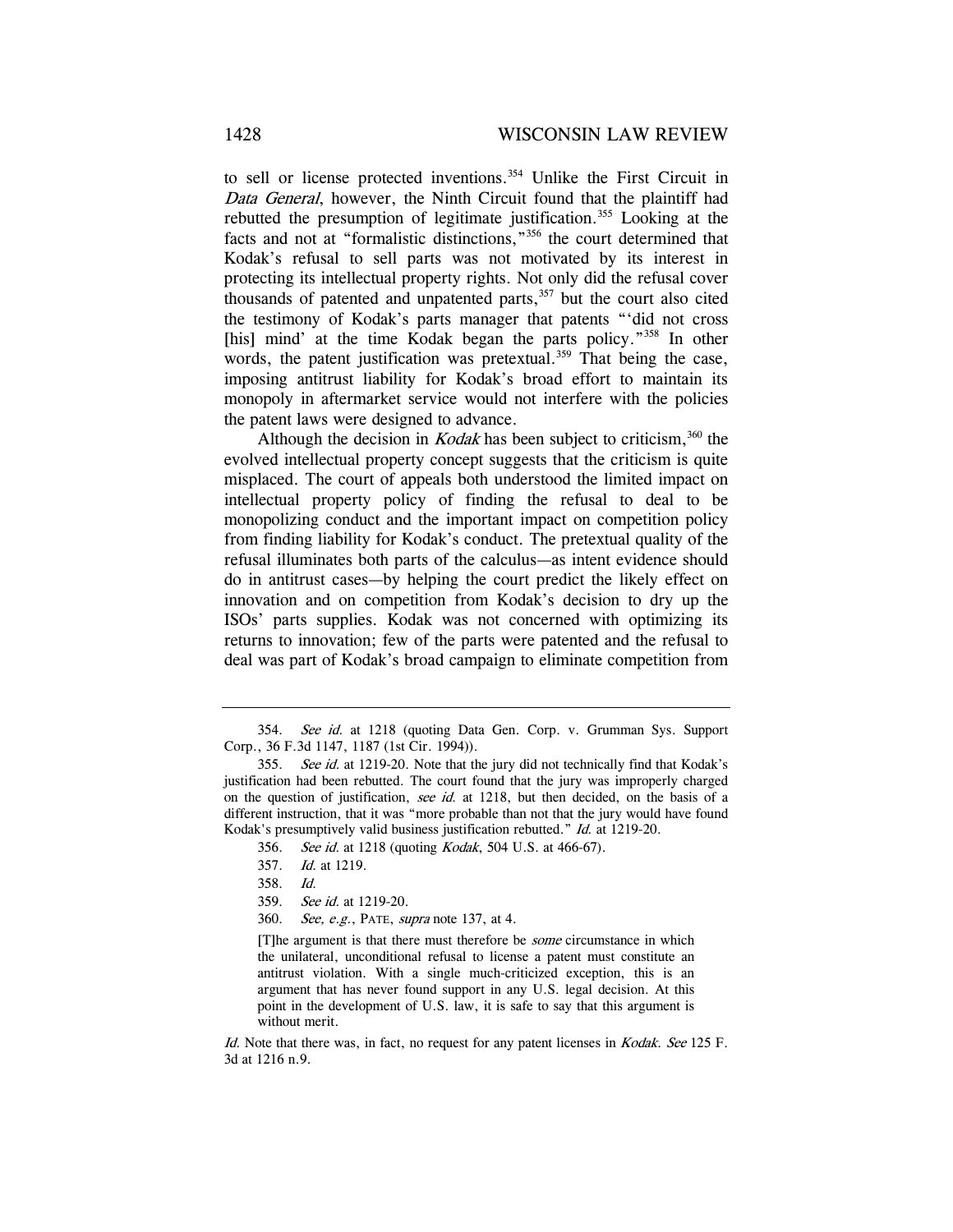the ISOs.361 Indeed, Kodak only began its policy after losing a lucrative contract with the State of California, and consumers appeared to prefer the ISOs' service over Kodak's.<sup>362</sup> This case was not about the necessary protection of intellectual property rights. It was, instead, a late discovery by Kodak of the intellectual property concept, which Kodak hoped would give it broad immunity from the antitrust laws.

This brings us to the Microsoft cases. The evolved intellectual property concept has many similarities to the analytical approach of the D.C. Circuit and the European Commission, particularly in recognizing the importance of considering the competitive effects of Microsoft's conduct and balancing those effects against any asserted intellectual property justifications. Nevertheless, the evolved intellectual property concept would give the intellectual property claims both more attention and less weight than either decision-maker may have done. It is not quite accurate to treat intellectual property as if it were any other type of property, because intellectual property has legal and economic characteristics that differ from other forms of property. Consideration of the specifics of Microsoft's intellectual property rights would then lead to a clearer competition analysis, in which the impact on the policies of the intellectual property laws could be assessed more accurately. For example, the court of appeals' decision to permit the boot-up restrictions, which prevented OEMs from replacing the Windows desktop with a different shell program,  $363$  might have come out differently had the court (1) considered whether the desktop was really a protected element of the copyright granted on Windows and (2) contemplated the limited effect on intellectual property rights and incentives that liability would have imposed as against Microsoft's broad-ranging effort to maintain its monopoly power in the operating system market.<sup>364</sup>

Finally, there is the fifth principle of the evolved concept—the institutional concern for remedy. Microsoft was the only case that presented the possibility of a structural remedy to change the incentives of the intellectual property producer without much intruding on

<sup>361.</sup> See 504 U.S. at 457-58 (on motion for summary judgment).

<sup>362.</sup> Id. at 1213-14.

<sup>363.</sup> See United States v. Microsoft Corp., 253 F.3d 34, 63 (D.C. Cir. 2001).

<sup>364.</sup> The trial judge's approach to the boot-up and desktop restrictions was more consistent with this Article's proposed approach, paying more attention to the specifics of Microsoft's intellectual property rights and viewing Microsoft's intellectual property claim as pretextual, relying, in part, on the Ninth Circuit's decision in *Kodak*. See United States v. Microsoft Corp., 87 F. Supp. 2d 30, 40-41 (D.D.C. 2000); supra note 84 and accompanying text.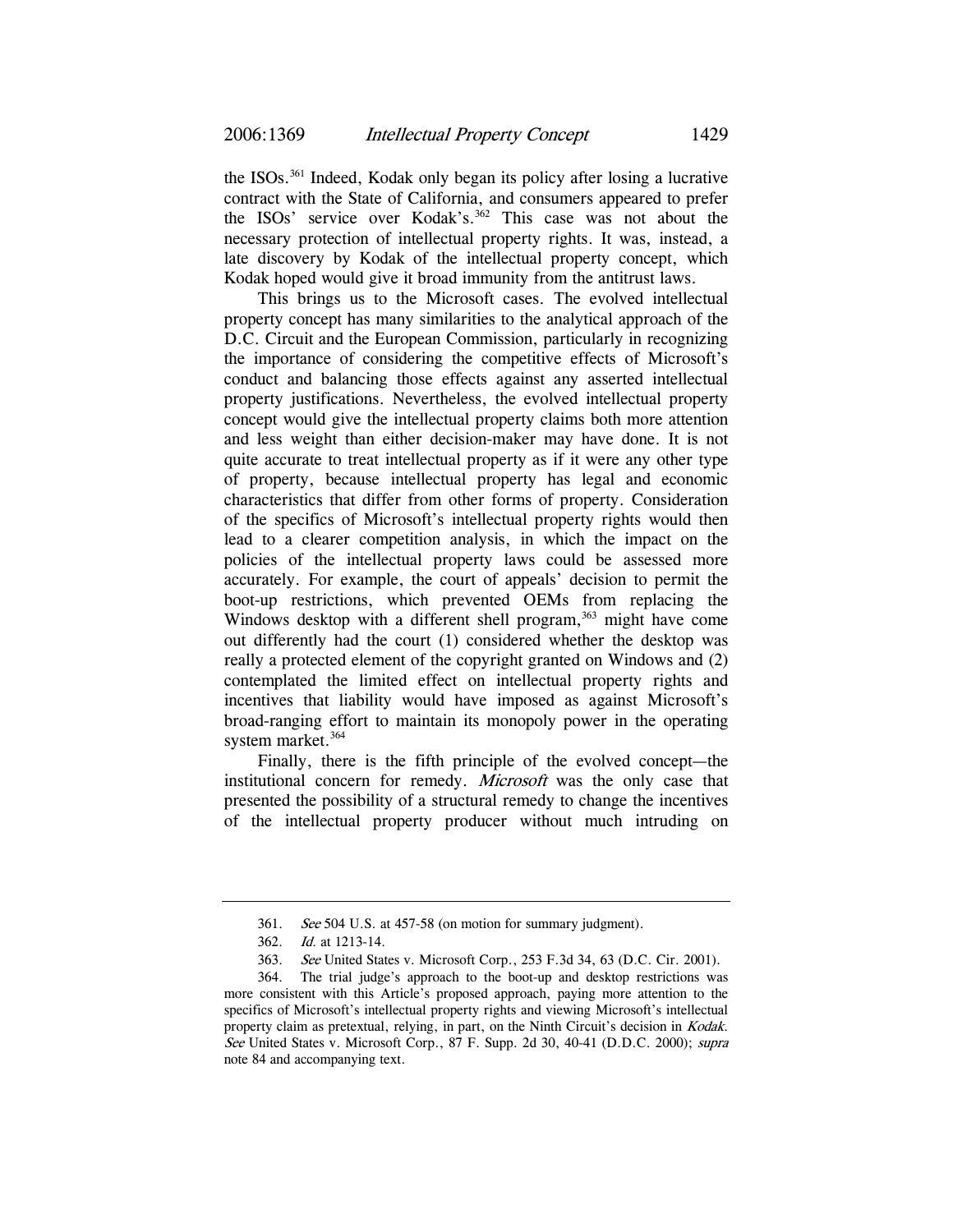licensing freedom.<sup>365</sup> In the aftermarket service cases, no one proposed divesting the OEMs' service operations, although that would have changed the OEMs' incentives in the aftermarket quite dramatically, with likely salutary effects on competition.

The remedy chosen in cases where liability was found (Microsoft and  $Kodak$ ) was compulsory licensing.<sup>366</sup> The scorecard on these efforts is uneven so far. The U.S. effort in Microsoft—after initial concerns about high licensing rates—has focused on the more complex issue of specifying the protocols to be licensed. The European effort has yet to focus on licensing rates, it, too, being consumed with the quality of Microsoft's compliance with protocol specifications.<sup>367</sup> The Kodak decree required Kodak to sell all parts to the ISOs for ten years at nondiscriminatory prices.368 The decree specifically allowed Kodak to charge monopoly prices for its parts so as to give it adequate returns for its intellectual property.<sup>369</sup> These decrees thus show that compulsory licensing is not impossible to do, but is not necessarily easy to accomplish either. Still, it is worth remembering that regulated monopoly is not the only choice open to courts. Courts should not ignore the possibility that, in certain cases, restructuring might do less harm to intellectual property rights and provide greater benefit to competition. Indeed, the restructuring approach is one that legislators and regulators eventually chose in important regulated industries with dramatic effect in the markets involved.<sup>370</sup>

<sup>365.</sup> The district court originally ordered Microsoft to be restructured into two companies, one that would have the operating systems business and one that would have the applications business, see United States v. Microsoft Corp., 97 F. Supp. 2d 59, 64 (D.D.C. 2000), but this decree was vacated on appeal, Microsoft, 253 F. 3d at 98.

<sup>366.</sup> See Kodak, 125 F.3d at 1226-27; supra notes 113, 171-75 and accompanying text.

<sup>367.</sup> See Press Release, European Comm'n, Competition: Update on Microsoft's Compliance with March 2004 Decision (Nov. 23, 2006), http://europa.eu/rapid/pressReleasesAction.do?reference=MEMO/06/445 (confirming Microsoft's presentation to the Commission of revised protocol technical documentation, which had been due in July 2004, and discussing the additional €280.5 million fine that had been imposed in July 2006 for failure to comply with the original order).

<sup>368.</sup> See 125 F.3d at 1226-27.

<sup>369.</sup> See id. at 1225-26 (modifying a district court injunction to omit the requirement that prices of all Kodak parts for ten years be reasonable, requiring only that they be nondiscriminatory). "Kodak is entitled to monopoly prices on its patented and copyrighted parts, as the ISOs admit." Id. at 1225. An earlier settlement of the Xerox litigation had apparently permitted Xerox to charge the ISOs monopoly prices while charging less to end-user customers who self-serviced. See 203 F.3d 1322, 1324 (Fed. Cir. 2000).

<sup>370.</sup> See supra notes 300, 317 and accompanying text.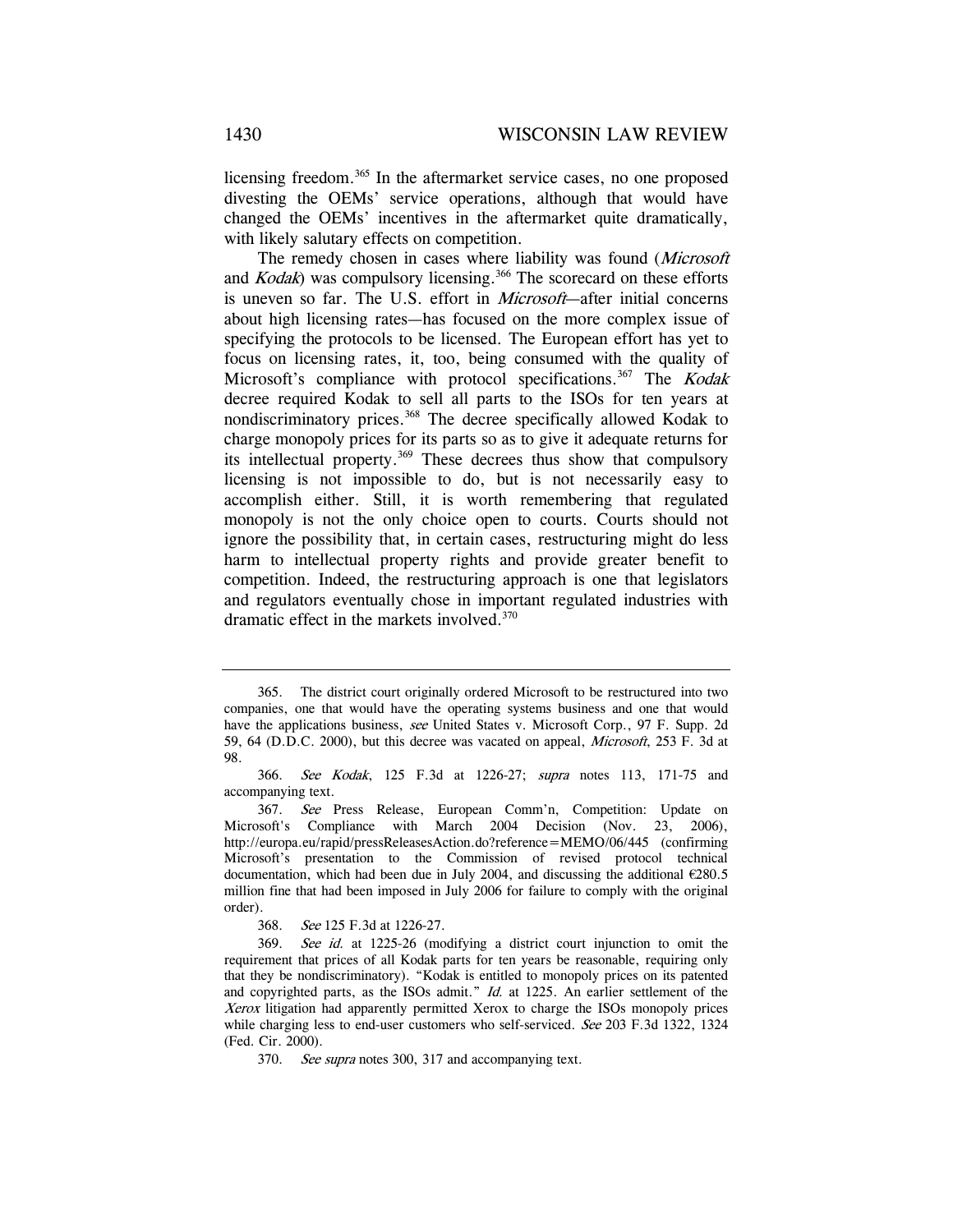### V. CONCLUSION

The intellectual property concept described in this Article is one which is untied from any specific regime of intellectual property. Instead, it is used as a stand-in for the policies said to lie behind intellectual property generally. Taking a maximalist approach to the concept, Microsoft argued that it should have the unfettered right to control its intellectual products, as a just reward for its investments and to promote its incentives for innovation. Taking a balancing approach instead, the D.C. Circuit Court of Appeals in the United States and the European Commission weighed the strength of those intellectual property claims against the impact on competition of Microsoft's conduct. In the United States, the result was that Microsoft's intellectual property claims had almost no impact at the liability phase, but were important at the remedy phase when the district court judge gave more credence to Microsoft's approach by denying requests for greater disclosure of APIs and communications protocols. In Europe, intellectual property claims played a greater role at the liability phase, and the European Commission's use of the balancing approach led to a decision that Microsoft's refusal to supply protected information likely had an adverse effect on competition and innovation in the affected markets.

As this Article indicates, use of the intellectual property concept, particularly as articulated by Microsoft, compares interestingly to the earlier use of the public utility concept. In similar fashion, both concepts have been used to advance notions of natural monopoly and freedom from the rules of competition. Proponents' overclaiming, and downright bad results, led eventually to approaches that limited—but did not eliminate—the use of the public utility concept. A similar fate should await the intellectual property concept.

This Article argues that overclaiming by intellectual property rights holders can be limited if the intellectual property concept evolves along the lines that were used to control the public utility concept. That is, there should be no implied exemption from antitrust for intellectual property rights; intellectual property rights should be carefully examined so that the conflict between antitrust and intellectual property is minimized; the economics of intellectual property and intellectual property products should be carefully understood in each case so that the impact of antitrust liability on those rights and on the incentives provided by intellectual property is properly assessed; and the benefits provided by the dis-integrators that want access to intellectual property should be appreciated, particularly for the ability of such firms to stimulate innovation.